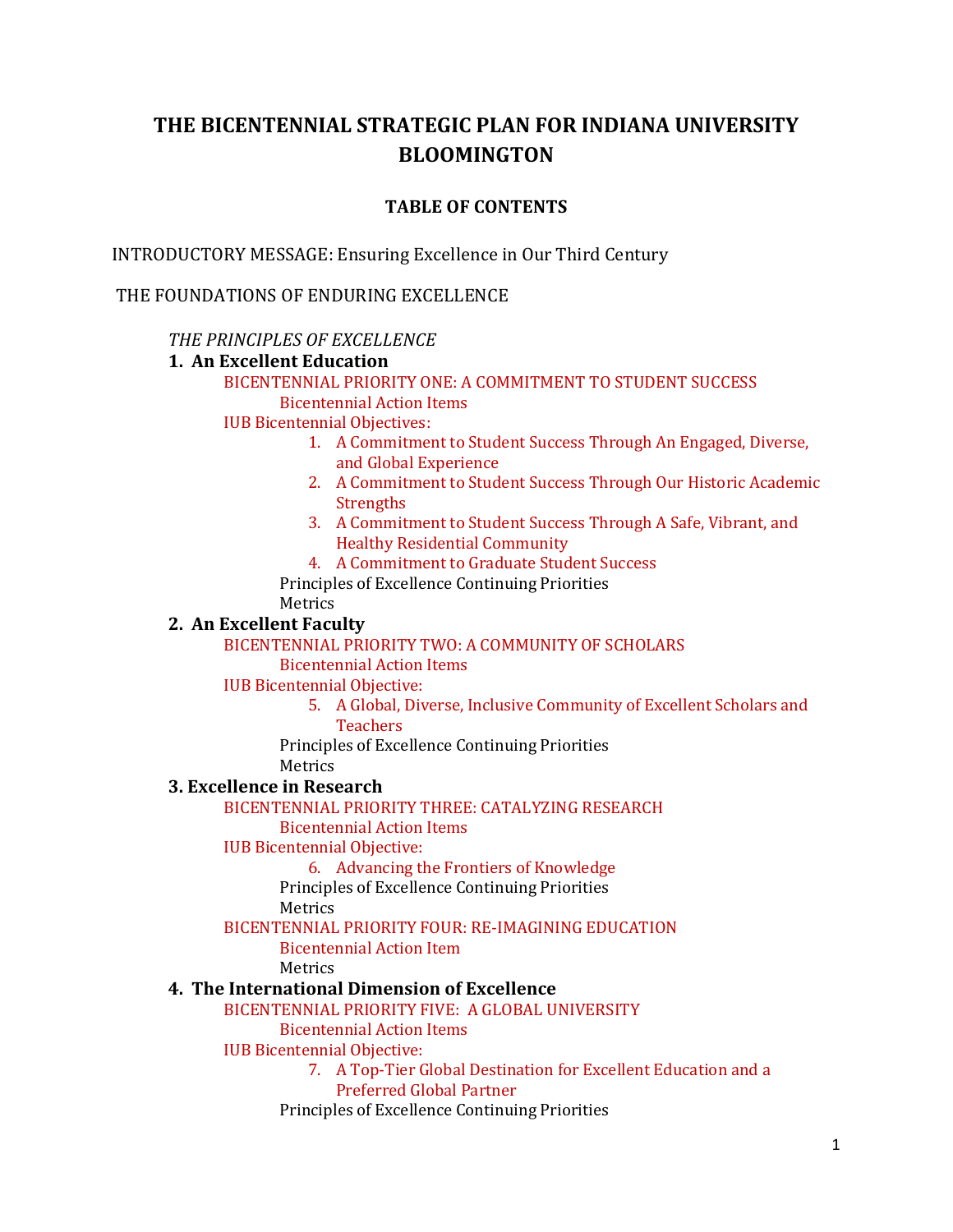Metrics

## **5. Excellence in the Health Sciences and Health Care**

### BICENTENNIAL PRIORITY SIX: HEALTH SCIENCES RESEARCH AND EDUCATION TO IMPROVE THE STATE AND NATION'S HEALTH

Bicentennial Action Items

IUB Bicentennial Objective:

8. Integrating Our Health Sciences Resources to Serve the State and **Nation** 

Principles of Excellence Continuing Priorities

Metrics

## **6. Excellence in Engagement and Economic Development**

BICENTENNIAL PRIORITY SEVEN: BUILDING A PROSPEROUS AND INNOVATIVE INDIANA

Bicentennial Action Items

Principles of Excellence Continuing Priorities Metrics

BICENTENNIAL PRIORITY EIGHT: TOWARDS A CULTURE OF BUILDING AND MAKING

Bicentennial Action Items Metrics

## *THE FRAMEWORK OF EXCELLENCE*

#### **7. Excellence in Advancement**

Bicentennial Action Items Principles of Excellence Continuing Priorities

## **8. Building for Excellence**

Bicentennial Action Items

Principles of Excellence Continuing Priorities

## **9. The Centrality of Information**

Bicentennial Action Items Principles of Excellence Continuing Priorities

## **10. Responsible Stewardship**

Bicentennial Action Items Principles of Excellence Continuing Priorities

Links:

- 1. [Indiana University Bicentennial Strategic Plan](https://strategicplan.iu.edu/)
- 2. [IUB Strategic Plan Team Membership](http://provost.indiana.edu/docs/IUB-SP-Membership.pdf)
- 3. IUB [Strategic Plan Team Reports](http://provost.indiana.edu/plan/team%20reports.shtml)
- 4. [IUB Strategic Planning Context](http://provost.indiana.edu/plan/supporting%20materials.shtml)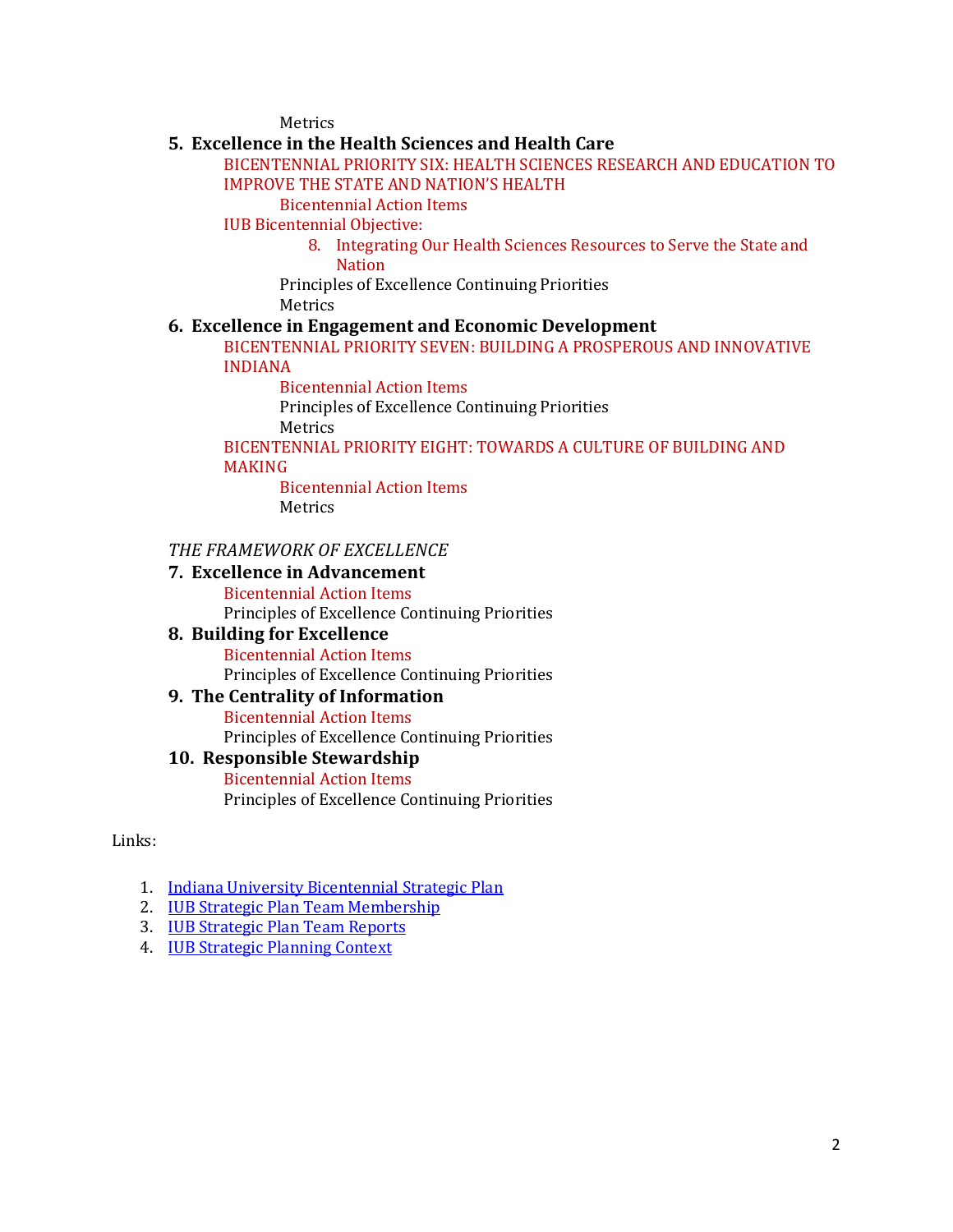#### **Introductory Message: Ensuring Excellence for our Third Century**

Indiana University enters its third century in 2020. It owes its existence to the vision and support of the State of Indiana, whose founding constitution declared that "knowledge and learning generally diffused through a community" are "essential to the preservation of a free Government." In 1820, in Bloomington, our state laid the cornerstone for the university that would bear its name. Almost two hundred years later, Indiana University is our state's largest and most comprehensive university, and its Bloomington campus is a flourishing, humane, vibrant, creative, cosmopolitan, and pervasively connected center for passionate learning, powerful research, and global engagement.

Throughout its storied existence, Indiana University Bloomington has demonstrated the durability and capacity for reinvention that characterize a truly great public university. A member of the Association of American Universities, IUB is a research center in arts and humanities, sciences, and the professions and a creative center with many renowned programs in the arts and music. IUB's Big Ten residential campus supports intellectual and aspirational exploration and mastery, close and diverse friendships, and lifelong connections to our institution and our state. It is home to over 8,200 faculty and staff, nearly 37,000 undergraduate students, and nearly 10,000 graduate students. It draws the affection, loyalty, and support of over 350,000 alumni spanning the globe. It counts among its many assets a built and natural environment world-renowned for its beauty and well-stewarded to maintain its human scale and green space, and technological infrastructure that is internationally benchmarked to empower people and enable sophisticated work in research and media preservation.

 During the 2013-2014 academic year, over 165 faculty, staff, and students engaged in an intensive and inclusive process to envision our campus's path toward our bicentennial. Their excellent work was shared widely with our campus, which responded with hundreds of comments and ideas. The creativity and thoughtfulness of both the strategic planning teams and the response to their work demonstrated our community's belief in and ambition for this institution.

During fall 2014, Indiana University engaged in a broad university-wide bicentennial planning process. In December 2014, the Indiana University Trustees adopted that Bicentennial Strategic Plan.

This IU Bloomington Bicentennial Plan benefits from, adopts, incorporates, and synthesizes the work of both processes. It represents both a vision to anticipate the path to excellence at the dawn of our next century, and an appreciation for the strengths, people, and distinctive culture that brought us to this point. It is organized, as is the university's bicentennial plan, around th[e Indiana University Principles of](http://president.iu.edu/initiatives/principles.shtml)  [Excellence.](http://president.iu.edu/initiatives/principles.shtml)

We have sought excellence within a context that is deeply respectful of our obligation for the stewardship of resources provided by our state, our families, our students, and our donors. Our commitment to this ethic of stewardship has won our campus national recognition for its affordability and has succeeded in reducing the burden of student debt.

Through its commitments to excellence and affordability, IU Bloomington has worked throughout its history to repay the state's foundational belief in the power of knowledge and learning. These commitments, reiterated and reframed for the future, are the foundation of our profound optimism for our third century of excellence.

Lauren Robel Executive Vice President and Provost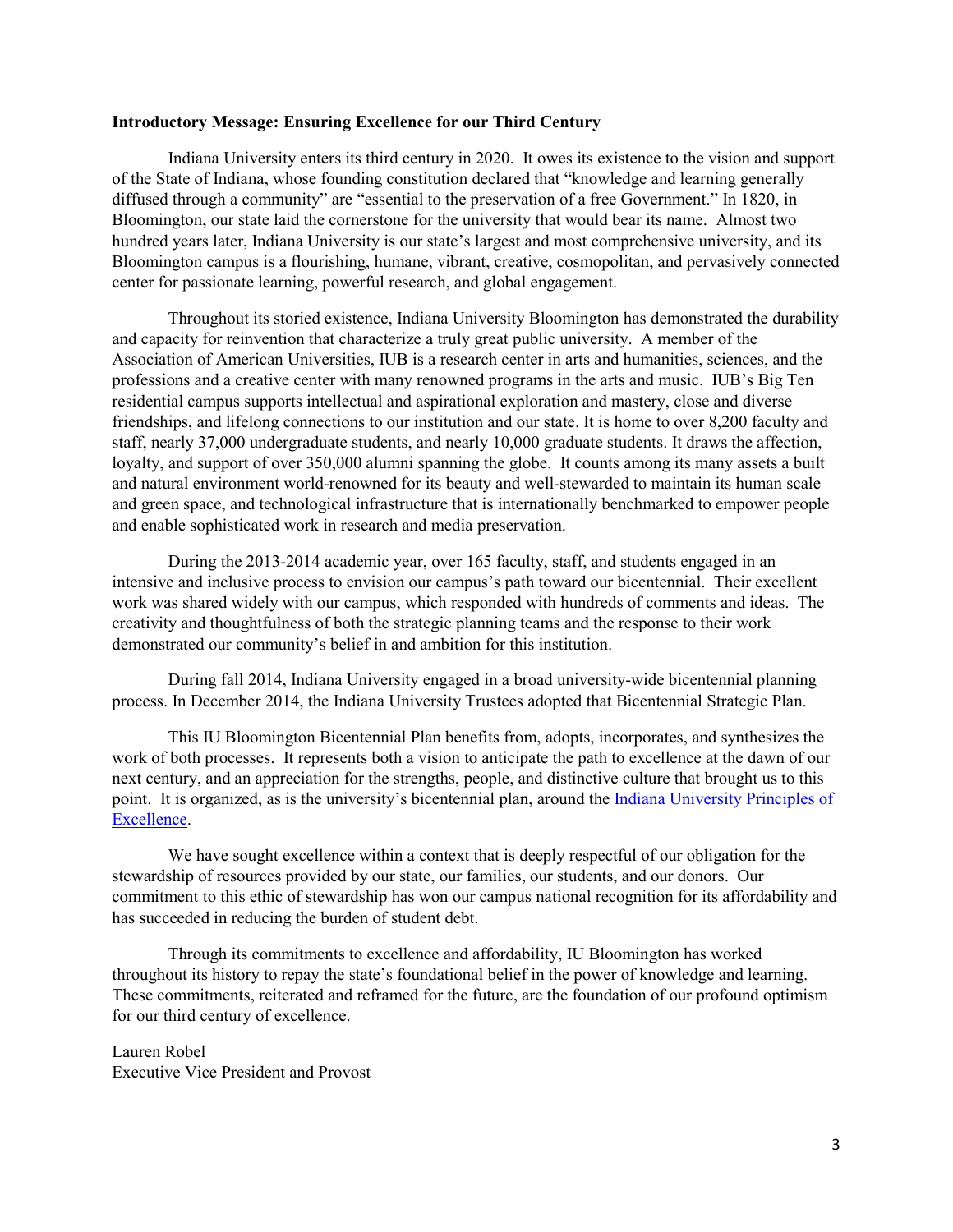| PRINCIPLE OF EXCELLENCE ONE:<br><b>AN EXCELLENT EDUCATION</b> |                                                                                             |  |
|---------------------------------------------------------------|---------------------------------------------------------------------------------------------|--|
| <b>IU BICENTENNIAL PRIORITY ONE:</b>                          | <b>IUB BICENTENNIAL OBJECTIVE ONE:</b>                                                      |  |
| <b>A COMMITMENT TO STUDENT SUCCESS</b>                        | A COMMITMENT TO STUDENT SUCCESS THROUGH                                                     |  |
|                                                               | AN ENGAGED, DIVERSE, AND GLOBAL EXPERIENCE                                                  |  |
| 1. Indiana University will ensure an                          | 1. IUB will ensure an affordable, engaged,                                                  |  |
| affordable education, through:                                | global, residential experience, by:                                                         |  |
| Keeping IU tuition and fees as low<br>a.                      | Reducing the debt burden for every<br>a.                                                    |  |
| as possible in relation to its peer                           | financially disadvantaged student                                                           |  |
| institutions;                                                 | through financial literacy education and                                                    |  |
| b. Increasing undergraduate                                   | scholarships and fellowships raised                                                         |  |
| scholarships that reduce net tuition                          | through philanthropy to cover unmet                                                         |  |
| and fees;                                                     | financial need;                                                                             |  |
| Providing competitive graduate<br>c.                          | b. Focusing additional scholarships on                                                      |  |
| student financial support;                                    | diversifying the international                                                              |  |
| Maintaining a multi-faceted<br>d.                             | undergraduate cohort;                                                                       |  |
| program of incenting and                                      | Offering four-year Pathways<br>c.                                                           |  |
| supporting students in graduating<br>on time;                 | Scholarships to students in both direct<br>admit and exploratory programs who               |  |
| e. Providing comprehensive                                    | have the credits to graduate in three                                                       |  |
| programming and advising for                                  | years or less, and who will follow one of                                                   |  |
| students regarding financial aid and                          | the pathways routes to graduate and                                                         |  |
| debt management.                                              | certificate credentials;                                                                    |  |
|                                                               | d. Ensuring comprehensive advisor                                                           |  |
|                                                               | adoption of our student success                                                             |  |
|                                                               | initiative system;                                                                          |  |
|                                                               | Increasing the transparency and<br>e.                                                       |  |
|                                                               | visibility of scholarship and financial                                                     |  |
|                                                               | aid information to increase success and                                                     |  |
|                                                               | affordability.                                                                              |  |
|                                                               | IUB will inspire all undergraduate students<br>2.                                           |  |
|                                                               | to embrace curricular and co-curricular                                                     |  |
|                                                               | practices that engage them deeply in their                                                  |  |
|                                                               | learning; ensure that such practices are a<br>part of each student's experience; and create |  |
|                                                               | indelible connections between our                                                           |  |
|                                                               | undergraduates and our campus, by:                                                          |  |
|                                                               | Leading in global learning experiences<br>a.                                                |  |
|                                                               | that develop pervasive global                                                               |  |
|                                                               | intercultural facility;                                                                     |  |
|                                                               | b. Leveraging our internationalized                                                         |  |
|                                                               | campus to expand global learning at                                                         |  |
|                                                               | home;                                                                                       |  |
|                                                               | Promoting undergraduate research and<br>c.                                                  |  |
|                                                               | creative activity that develops                                                             |  |
|                                                               | intellectual ambition and leverages the                                                     |  |
|                                                               | strengths of our outstanding faculty;                                                       |  |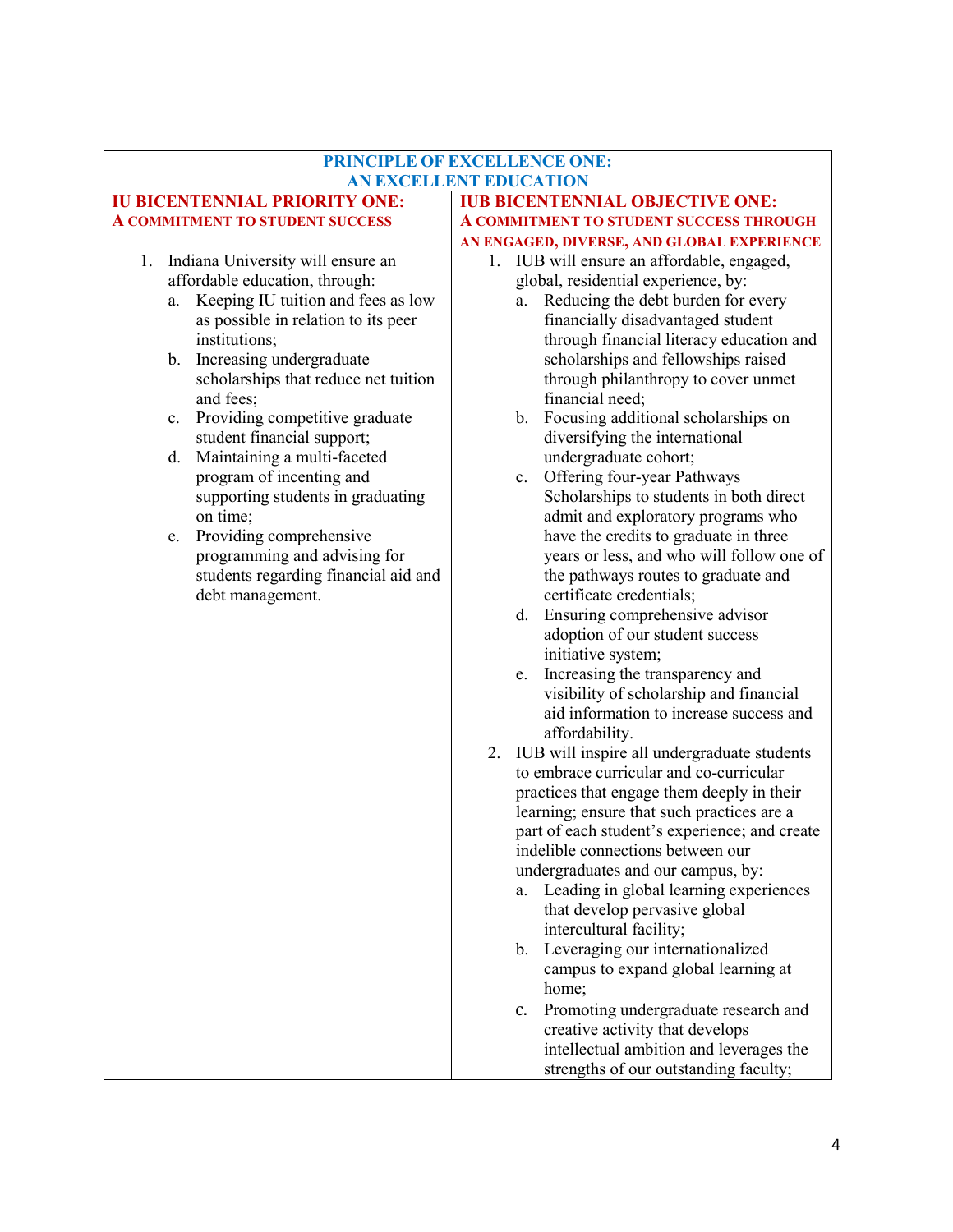|                                                                                                                                                                                                                                                                                                 | d. Developing social responsibility and<br>student leadership through developing<br>IU Global Corps to provide immersive<br>service activities that benefit local, state,<br>regional, and global communities;                                                                                                 |
|-------------------------------------------------------------------------------------------------------------------------------------------------------------------------------------------------------------------------------------------------------------------------------------------------|----------------------------------------------------------------------------------------------------------------------------------------------------------------------------------------------------------------------------------------------------------------------------------------------------------------|
|                                                                                                                                                                                                                                                                                                 | e. Developing sustainability<br>understanding through comprehensive<br>programming and engagement with the<br>campus as a laboratory for sustainable<br>practices;                                                                                                                                             |
|                                                                                                                                                                                                                                                                                                 | f.<br>Developing workplace savvy and<br>professional confidence through<br>internships in all settings;                                                                                                                                                                                                        |
|                                                                                                                                                                                                                                                                                                 | Expanding living-learning opportunities<br>g.<br>that develop intellectual depth and<br>community;                                                                                                                                                                                                             |
|                                                                                                                                                                                                                                                                                                 | h. Developing leadership and community<br>through flourishing student<br>organizations;                                                                                                                                                                                                                        |
|                                                                                                                                                                                                                                                                                                 | Exploring transcript notation for all of<br>$\mathbf{i}$ .<br>these activities.                                                                                                                                                                                                                                |
| IU will continue to seek out and<br>2.<br>support undergraduate and graduate<br>students from diverse socio-economic<br>backgrounds, including first-generation<br>college students, veterans, students<br>from under-represented minorities,<br>returning students, and part-time<br>students. | IUB will esteem diversity of all kinds and<br>3.<br>ensure the full involvement of our global<br>complement of students in our campus life,<br>by:<br>Recruiting and retaining a highly<br>a.<br>motivated, diverse, academically<br>prepared and global complement of<br>undergraduate and graduate students; |
|                                                                                                                                                                                                                                                                                                 | b. Sharpening our focus on the diversity of<br>our student populations, and on the<br>retention and success of under-<br>represented and first-generation<br>students;                                                                                                                                         |
|                                                                                                                                                                                                                                                                                                 | c. Ensuring the integration of diversity,<br>global empathy, and intercultural<br>understanding at all points of shared<br>student experience, such as orientation.                                                                                                                                            |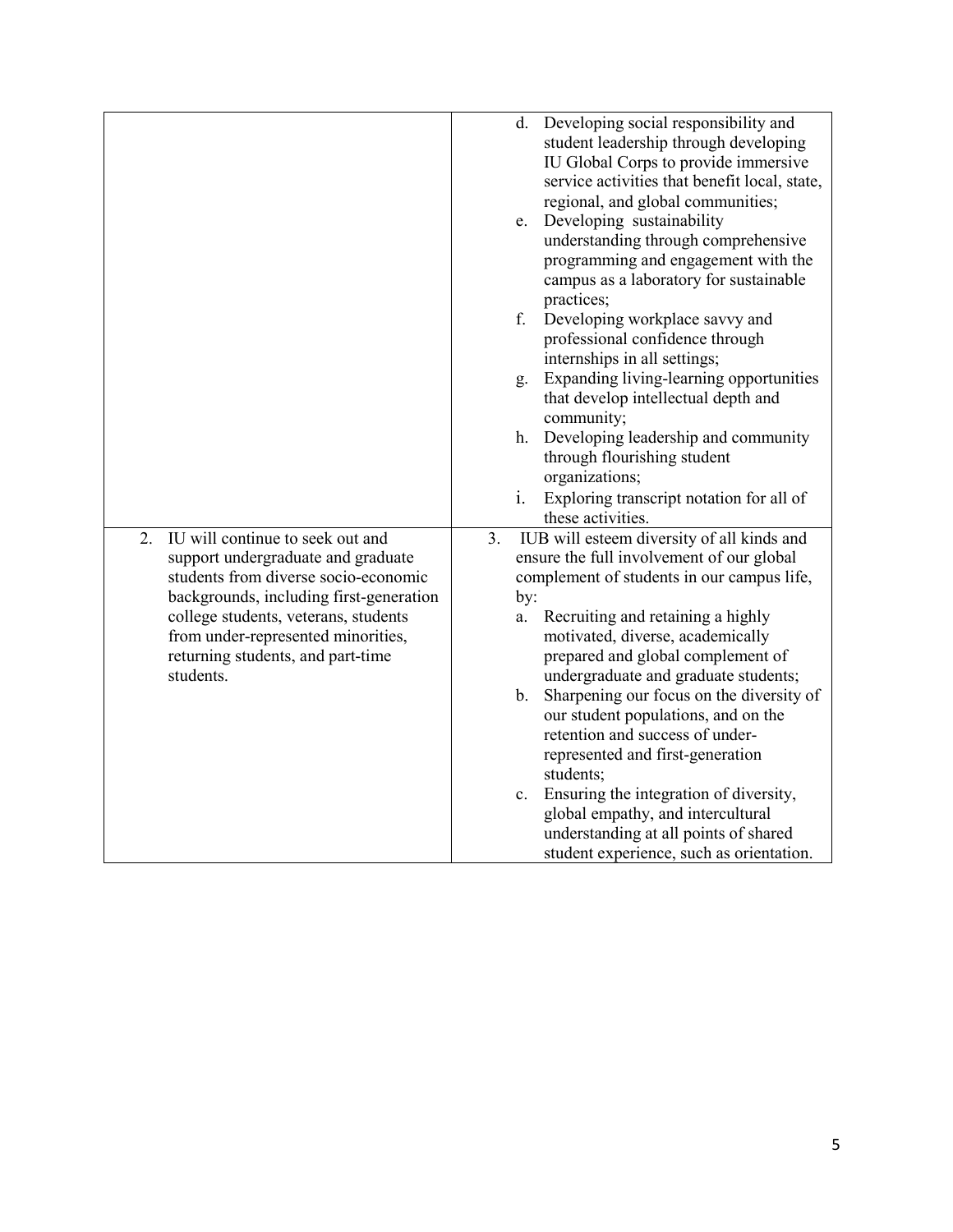| 3. | IU will adopt and support practices,<br>policies, and information systems that     | 4. | IUB will engage its faculty in research on<br>learning analytics to ensure that our students |
|----|------------------------------------------------------------------------------------|----|----------------------------------------------------------------------------------------------|
|    | support and encourage both graduate<br>and undergraduate students to complete      |    | move effectively to mastery and completion.                                                  |
|    | degrees on time or as promptly as their<br>individual circumstances allow.         | 5. | IUB will enhance academic and life success<br>for our students through excellent,            |
|    | Pervasive academic and career advising                                             |    | technologically enabled academic and career                                                  |
|    | will become a hallmark of an IU                                                    |    | advising, by:                                                                                |
|    | education, focusing particularly on                                                |    | Implementing the student success<br>a.<br>initiative for all academic advisors in all        |
|    | first-generation and so-called<br>nontraditional students.                         |    | schools, university division, and the                                                        |
|    |                                                                                    |    | College;                                                                                     |
|    |                                                                                    |    | Implementing robust career advising in<br>b.<br>all schools, university division, and the    |
|    |                                                                                    |    | College;<br>Developing and adopting best practices<br>c.                                     |
|    |                                                                                    |    | and metrics for academic and career                                                          |
|    |                                                                                    |    | advising to support student completion,                                                      |
|    |                                                                                    |    | success, and life and career goals;                                                          |
|    |                                                                                    |    | Aligning career and academic advising<br>d.                                                  |
|    |                                                                                    |    | for high impact.                                                                             |
| 4. | IU will leverage its scale and scope to<br>seek enrichment and efficiencies in the | 6. | IUB will leverage its excellent disciplinary<br>and professional programs, by:               |
|    | delivery of academic programs (as in                                               |    | Designing multidisciplinary and<br>a.                                                        |
|    | other aspects of university operations),                                           |    | interdisciplinary majors, minors, and                                                        |
|    | especially in regard to the development                                            |    | certificates, both within and across                                                         |
|    | of fully online and hybrid courses. A                                              |    | schools;                                                                                     |
|    | key component of this priority will be                                             |    | Collaborating to create interdisciplinary<br>b.                                              |
|    | the completion of the implementation                                               |    | masters and certificate programs, both                                                       |
|    | of the Unizin shared repository for<br>digital course materials.                   |    | online and residential, that leverage our<br>unique strengths both within and across         |
|    |                                                                                    |    | schools;                                                                                     |
|    |                                                                                    |    | Creating high-quality professional<br>c.                                                     |
|    |                                                                                    |    | masters programs, both residential and                                                       |
|    |                                                                                    |    | online, in every school and the College                                                      |
|    |                                                                                    |    | to provide pathways into the workforce                                                       |
|    |                                                                                    |    | and to take our expertise and knowledge<br>to the world;                                     |
|    |                                                                                    |    | Engaging our students in our<br>d.                                                           |
|    |                                                                                    |    | interdisciplinary research centers;                                                          |
|    |                                                                                    |    | Creating a comprehensive set of<br>e.                                                        |
|    |                                                                                    |    | pathways programs that span the liberal<br>arts and professional schools.                    |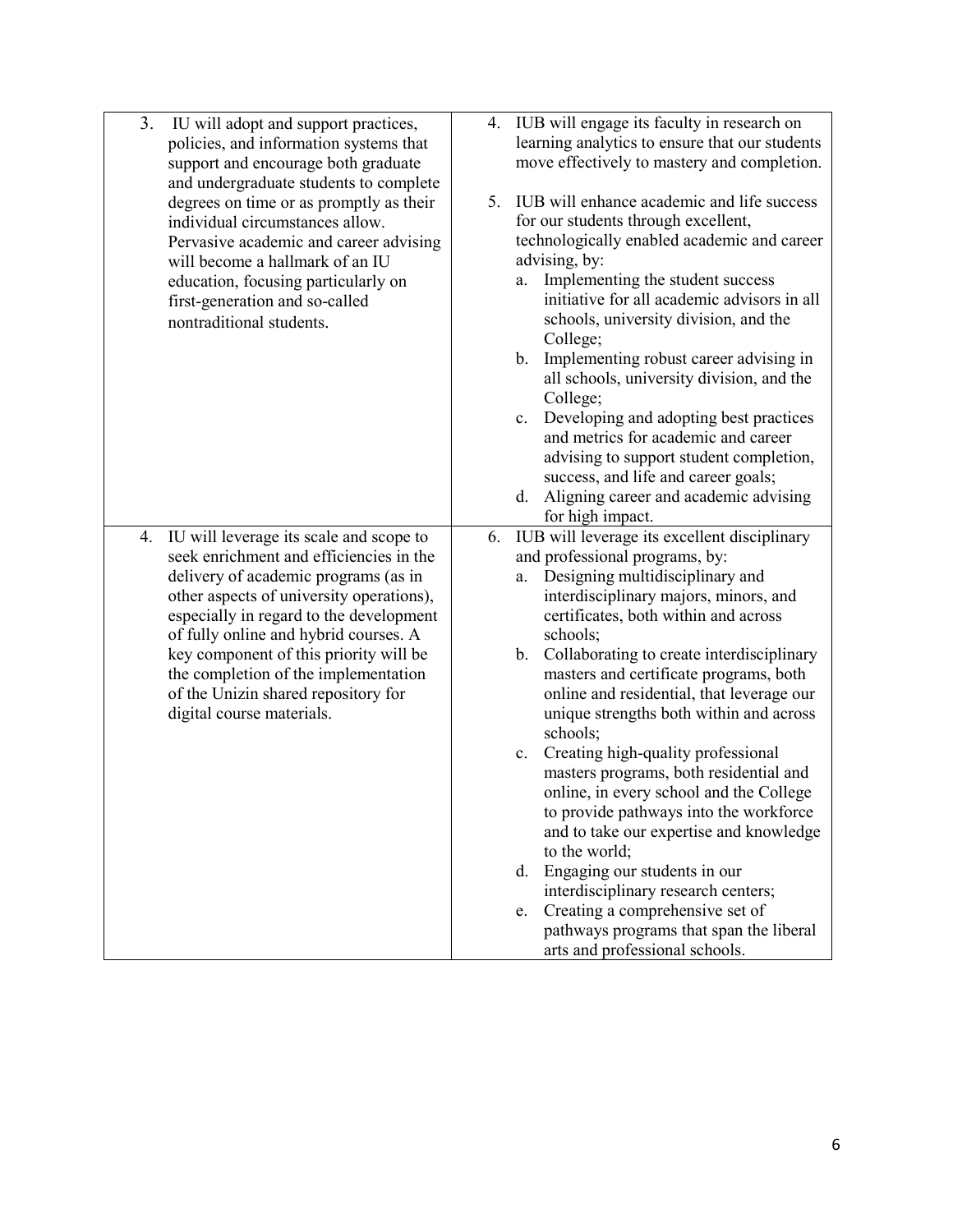| 5. | IU will continue to pursue new           | $7_{\scriptscriptstyle{\ddots}}$ |    | IUB will:                                   |
|----|------------------------------------------|----------------------------------|----|---------------------------------------------|
|    | graduate and undergraduate academic      |                                  | a. | Work with Bloomington Deans, Faculty        |
|    | programs, and realignment of existing    |                                  |    | Council, and College and School Policy      |
|    | programs, in order to leverage its       |                                  |    | Committees to create ongoing avenues        |
|    | strengths, assure relevance, and respond |                                  |    | for assessment and solicitation of          |
|    | to student demand and to regional,       |                                  |    | opportunities for new graduate and          |
|    | state, and national needs.               |                                  |    | undergraduate academic programs;            |
|    |                                          |                                  |    | b. Ensure that these programs focus on      |
|    |                                          |                                  |    | academic quality and leverage our           |
|    |                                          |                                  |    | strengths to respond to student demand      |
|    |                                          |                                  |    | and state and national needs for new        |
|    |                                          |                                  |    | areas of education and research;            |
|    |                                          |                                  |    | c. Streamline the academic program          |
|    |                                          |                                  |    | approval process.                           |
| 6. | IU will work systematically with deans   | 8.                               |    | IUB will:                                   |
|    | to improve the overall quality, learning |                                  | a. | Align accreditation and external review     |
|    | outcomes, and standing in reputable      |                                  |    | processes at professional schools;          |
|    | rankings of their schools and degree     |                                  |    | b. Ensure regular external reviews of       |
|    | programs, including strengthening        |                                  |    | academic quality in departments in the      |
|    | processes for regular academic review    |                                  |    | College and professional schools;           |
|    | of their units.                          |                                  |    | c. Rigorously assess and ensure the quality |
|    |                                          |                                  |    | of graduate programs; develop metrics       |
|    |                                          |                                  |    | for measuring program success and           |
|    |                                          |                                  |    | excellence, as well as criteria for         |
|    |                                          |                                  |    | program reduction; and incorporate          |
|    |                                          |                                  |    | these criteria into program review.         |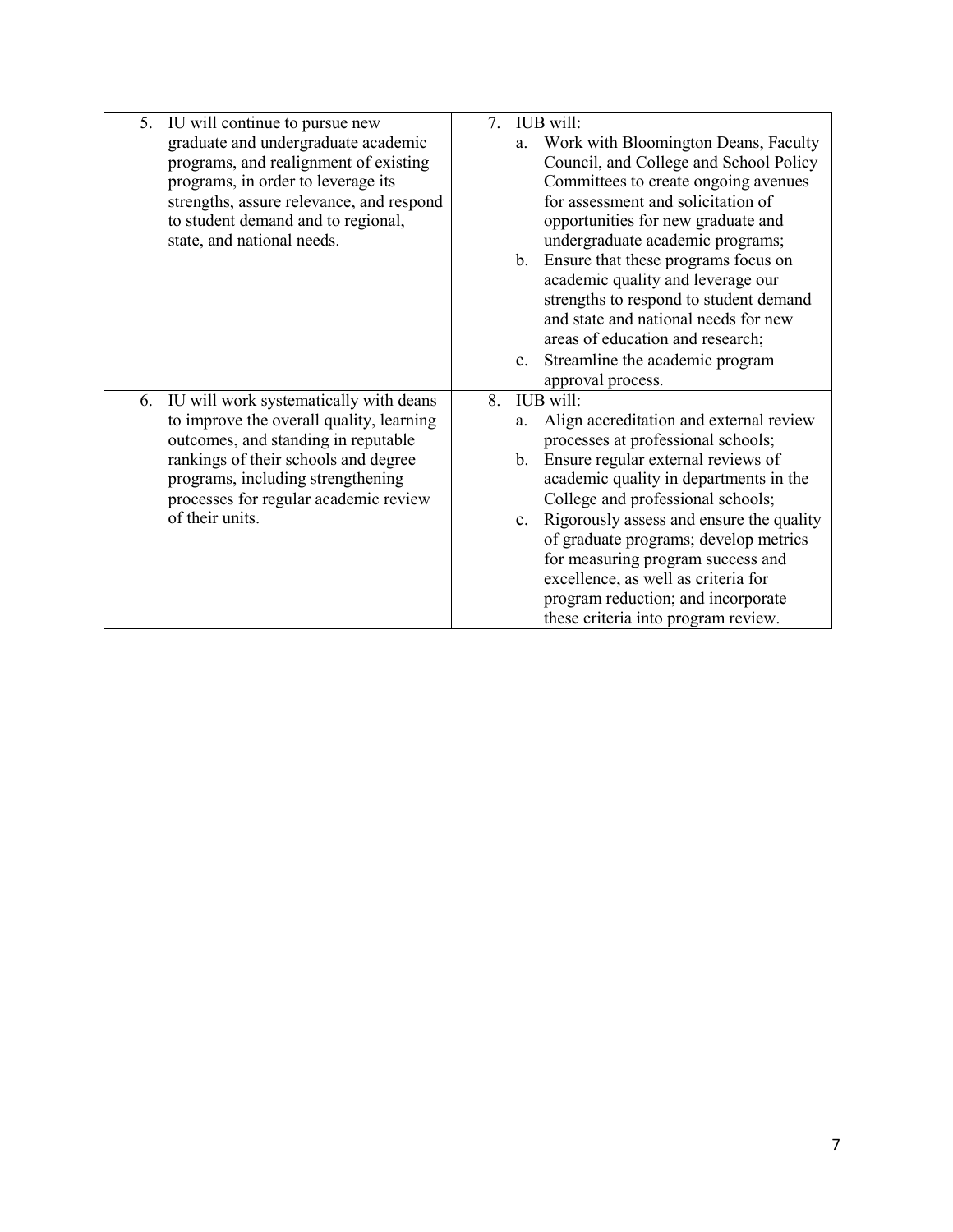| <b>IUB BICENTENNIAL OBJECTIVE TWO:</b>                                                                                                                                                                                                                                                                                                                                                                                                                                                                                                                                                                                                                                                    |
|-------------------------------------------------------------------------------------------------------------------------------------------------------------------------------------------------------------------------------------------------------------------------------------------------------------------------------------------------------------------------------------------------------------------------------------------------------------------------------------------------------------------------------------------------------------------------------------------------------------------------------------------------------------------------------------------|
| A COMMITMENT TO STUDENT SUCCESS THROUGH                                                                                                                                                                                                                                                                                                                                                                                                                                                                                                                                                                                                                                                   |
|                                                                                                                                                                                                                                                                                                                                                                                                                                                                                                                                                                                                                                                                                           |
| <b>OUR HISTORIC ACADEMIC STRENGTHS</b><br>1. IUB's students will graduate as passionate<br>advocates for humanistic and artistic<br>expression, inquiry, curation and<br>stewardship. We will achieve this goal, by:<br>Highlighting our enormous humanistic<br>a.<br>and cultural assets through a campus<br>Center for Integrated Arts and<br>Humanities;<br>b. Making these intellectual cultural assets<br>accessible and visible through campus-<br>wide thematic programming;<br>Making the arts and humanities at IUB<br>c.<br>robustly public-facing, through strong<br>and innovative K-12 outreach;<br>comprehensive programming for our<br>students; and community, global and |
| alumni outreach;<br>d. Expanding our students' engagement<br>with all of our cultural institutions,<br>including the Art Museum, Cinema,<br>Lilly Library, Wells Library,<br>performance venues, and galleries;                                                                                                                                                                                                                                                                                                                                                                                                                                                                           |
| e. Exploring curricular offerings in the arts<br>and humanities expressly designed for<br>our international students;                                                                                                                                                                                                                                                                                                                                                                                                                                                                                                                                                                     |
| Considering the viability of a Certificate<br>f.<br>in Integrated Arts and Humanities that<br>focuses on enduring problems with<br>contemporary salience; explicitly<br>reaches beyond any single time period;<br>integrates campus cultural assets; and<br>challenges students to develop strong<br>research, presentation, and digital<br>literacy skills.                                                                                                                                                                                                                                                                                                                              |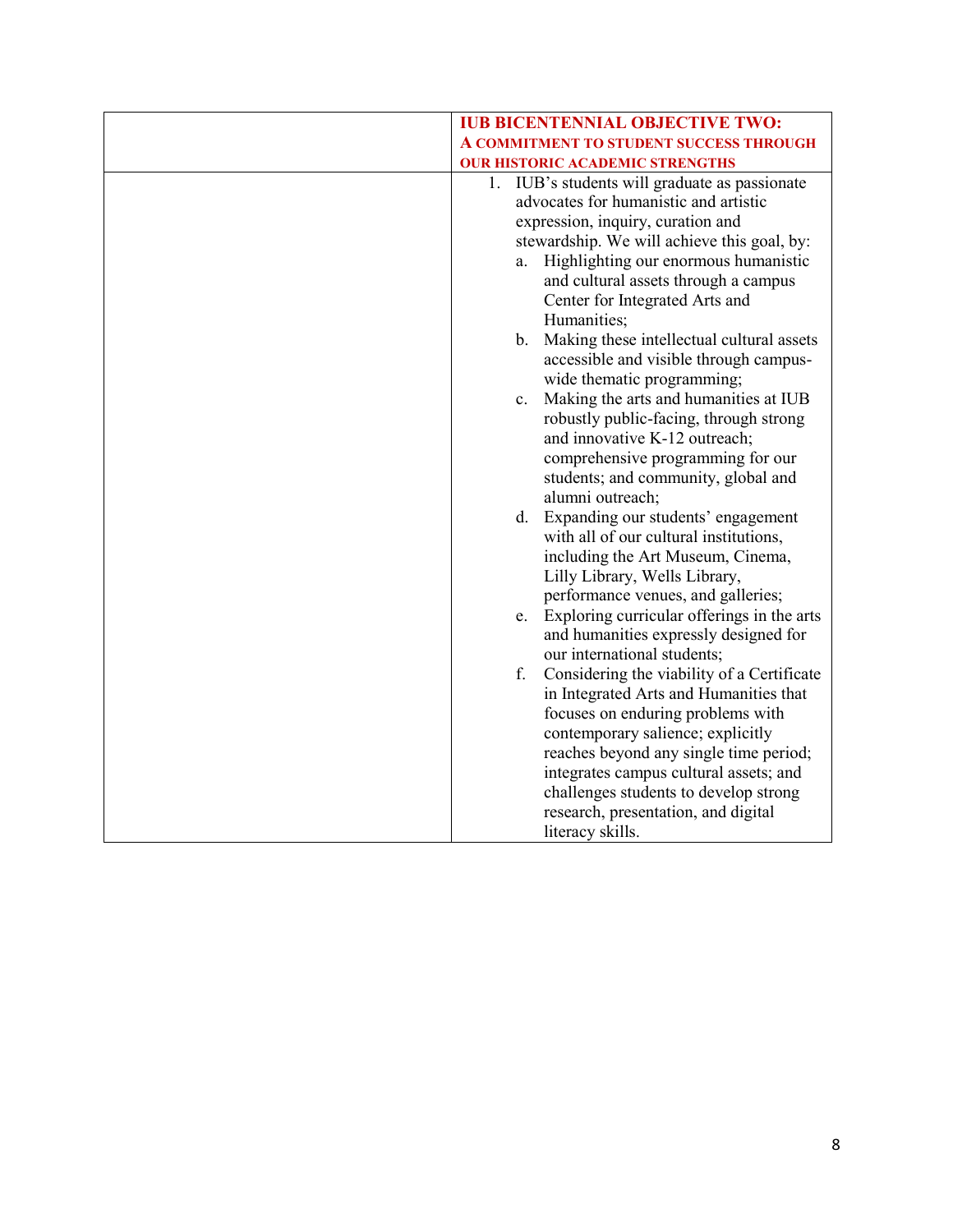| 2. | IUB will achieve national recognition as a   |
|----|----------------------------------------------|
|    | leader in undergraduate science, technology, |
|    | engineering, and mathematics education       |
|    | that develops a scientifically literate      |
|    | citizenry, by:                               |
|    | a. Creating a campus Council for             |
|    | Excellence in STEM Education that            |
|    |                                              |
|    | ensures that our science faculty are         |
|    | engaged with best evidence-based             |
|    | methods for science teaching and             |
|    | cutting-edge learning analytics in           |
|    | science fields; fosters cooperation across   |
|    | schools to produce more K-12 science         |
|    | teachers with deep scientific and            |
|    | technological knowledge; and develops        |
|    | signature educational programs that          |
|    | cross school and disciplinary                |
|    | boundaries;                                  |
|    | b. Building the impact and reach of the      |
|    | Center of Excellence for Women in            |
|    | Technology;                                  |
|    | Evaluating the creation of an<br>$c_{\cdot}$ |
|    | engineering program that leverages our       |
|    | strengths in computer science,               |
|    | informatics, and the sciences;               |
|    | d. Adopting nationally recognized best       |
|    | practices for recruiting and retaining       |
|    | diverse students in STEM fields and          |
|    | designing evidence-based curricula that      |
|    | support their retention and success;         |
|    | e. Partnering with employers to collaborate  |
|    | on 21 <sup>st</sup> -century STEM workforce  |
|    | competencies.                                |
| 3. | IUB commits to student success through       |
|    | outstanding honors education, by:            |
|    |                                              |
|    | Developing and adopting best practices<br>a. |
|    | in honors education through an Honors        |
|    | Policy Group that brings together            |
|    | representatives of all campus and school     |
|    | honors and named programs;                   |
|    | b. Ensuring our honors education can         |
|    | compete for outstanding students             |
|    | through the excellence of our programs       |
|    | and competitive awards;                      |
|    | Fully supporting IUB's outstanding<br>c.     |
|    | students who are seeking prestigious         |
|    | scholarships and fellowships through         |
|    | the Office of Competitive Awards and         |
|    | Research in the Office of the Vice           |
|    | Provost for Undergraduate Education.         |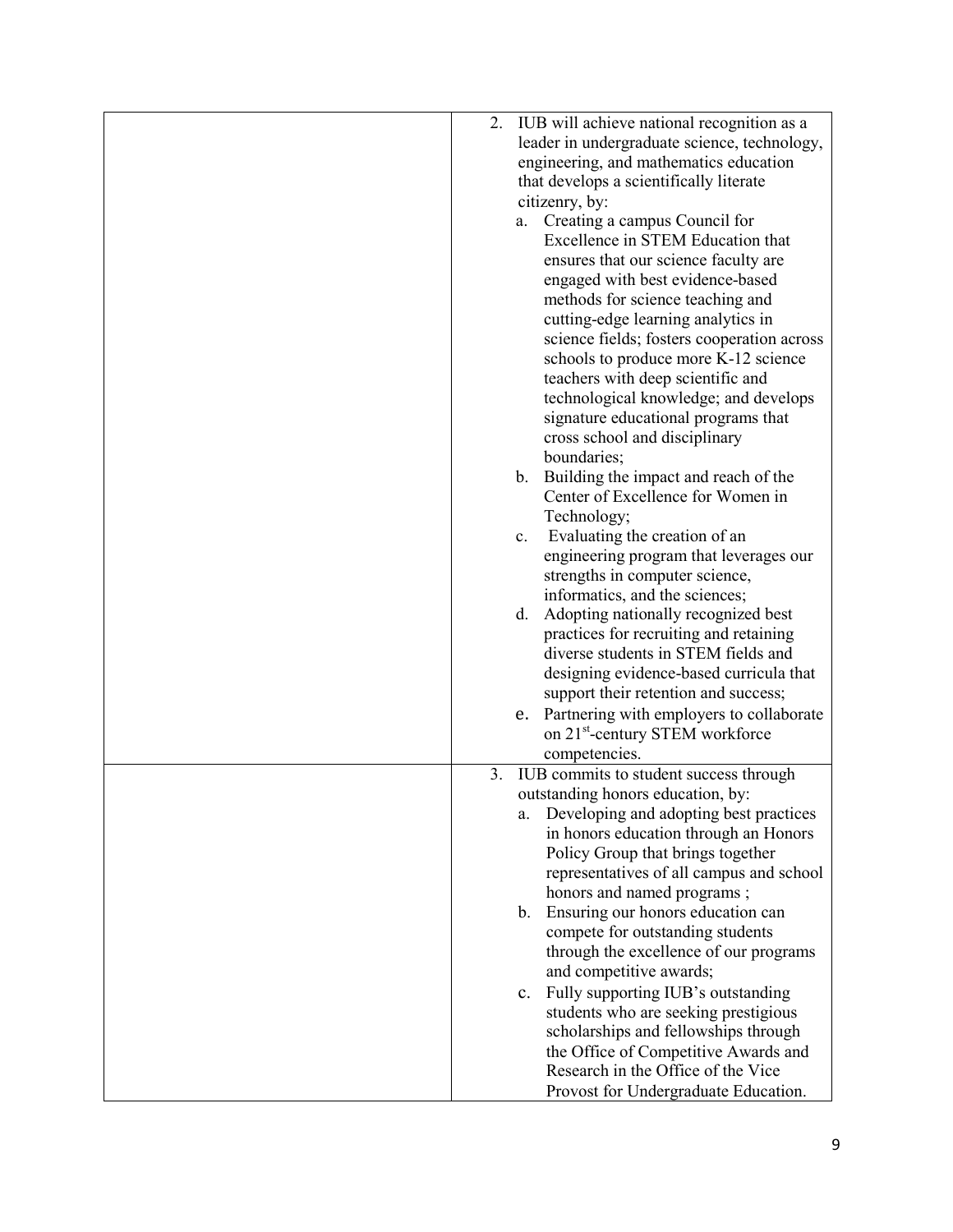| <b>IUB BICENTENNIAL OBJECTIVE THREE:</b>                                                                                                                                                                                                                                                                                                                                            |
|-------------------------------------------------------------------------------------------------------------------------------------------------------------------------------------------------------------------------------------------------------------------------------------------------------------------------------------------------------------------------------------|
|                                                                                                                                                                                                                                                                                                                                                                                     |
| A COMMITMENT TO STUDENT SUCCESS THROUGH                                                                                                                                                                                                                                                                                                                                             |
| A SAFE, VIBRANT, AND HEALTHY COMMUNITY                                                                                                                                                                                                                                                                                                                                              |
| 1. IUB will support a safe, vibrant, and healthy<br>community characterized by a culture of<br>care among and for our students, by:<br>Supporting organizations and activities<br>a.<br>that nourish and prioritize a respectful<br>and safe community;<br>b. Making wellness and health central to<br>student life;<br>c. Pursuing and supporting sustainability<br>on our campus. |
| <b>IUB BICENTENNIAL OBJECTIVE FOUR:</b>                                                                                                                                                                                                                                                                                                                                             |
| <b>A COMMITMENT TO GRADUATE STUDENT</b>                                                                                                                                                                                                                                                                                                                                             |
| <b>SUCCESS</b>                                                                                                                                                                                                                                                                                                                                                                      |
| 1. IUB will invest in graduate student success,                                                                                                                                                                                                                                                                                                                                     |
| by:                                                                                                                                                                                                                                                                                                                                                                                 |
| Aggressively reducing time to a Ph.D.,<br>a.                                                                                                                                                                                                                                                                                                                                        |
| Seeking financial support for graduate<br>b.                                                                                                                                                                                                                                                                                                                                        |
| students from all sources;                                                                                                                                                                                                                                                                                                                                                          |
| Offering certification of teaching<br>c.                                                                                                                                                                                                                                                                                                                                            |
| competence and pedagogical skill;                                                                                                                                                                                                                                                                                                                                                   |
| Offering overseas experiences;<br>d.                                                                                                                                                                                                                                                                                                                                                |
|                                                                                                                                                                                                                                                                                                                                                                                     |
| Recruiting opportunities for internships;<br>e.                                                                                                                                                                                                                                                                                                                                     |
| Adopting nationally recognized best<br>f.                                                                                                                                                                                                                                                                                                                                           |
| practices in graduate advising and                                                                                                                                                                                                                                                                                                                                                  |
| mentoring;                                                                                                                                                                                                                                                                                                                                                                          |
| Collaborating on interdisciplinary<br>g.                                                                                                                                                                                                                                                                                                                                            |
| teaching and training;                                                                                                                                                                                                                                                                                                                                                              |
| h. Reinvigorating the Office of                                                                                                                                                                                                                                                                                                                                                     |
| Postdoctoral Affairs.                                                                                                                                                                                                                                                                                                                                                               |
| IUB will promote our campus<br>2.                                                                                                                                                                                                                                                                                                                                                   |
| internationally as a destination for                                                                                                                                                                                                                                                                                                                                                |
| exceptional graduate education.                                                                                                                                                                                                                                                                                                                                                     |
| IUB will implement a graduate program<br>3.                                                                                                                                                                                                                                                                                                                                         |
| data dashboard that provides full                                                                                                                                                                                                                                                                                                                                                   |
| information on applications, enrollments,                                                                                                                                                                                                                                                                                                                                           |
| completion, time to degree, and placement,                                                                                                                                                                                                                                                                                                                                          |
| for all Ph.D. programs.                                                                                                                                                                                                                                                                                                                                                             |
| IUB will build the capacity of international<br>4.                                                                                                                                                                                                                                                                                                                                  |
| alumni to aid recruitment of the best global                                                                                                                                                                                                                                                                                                                                        |
| talent.                                                                                                                                                                                                                                                                                                                                                                             |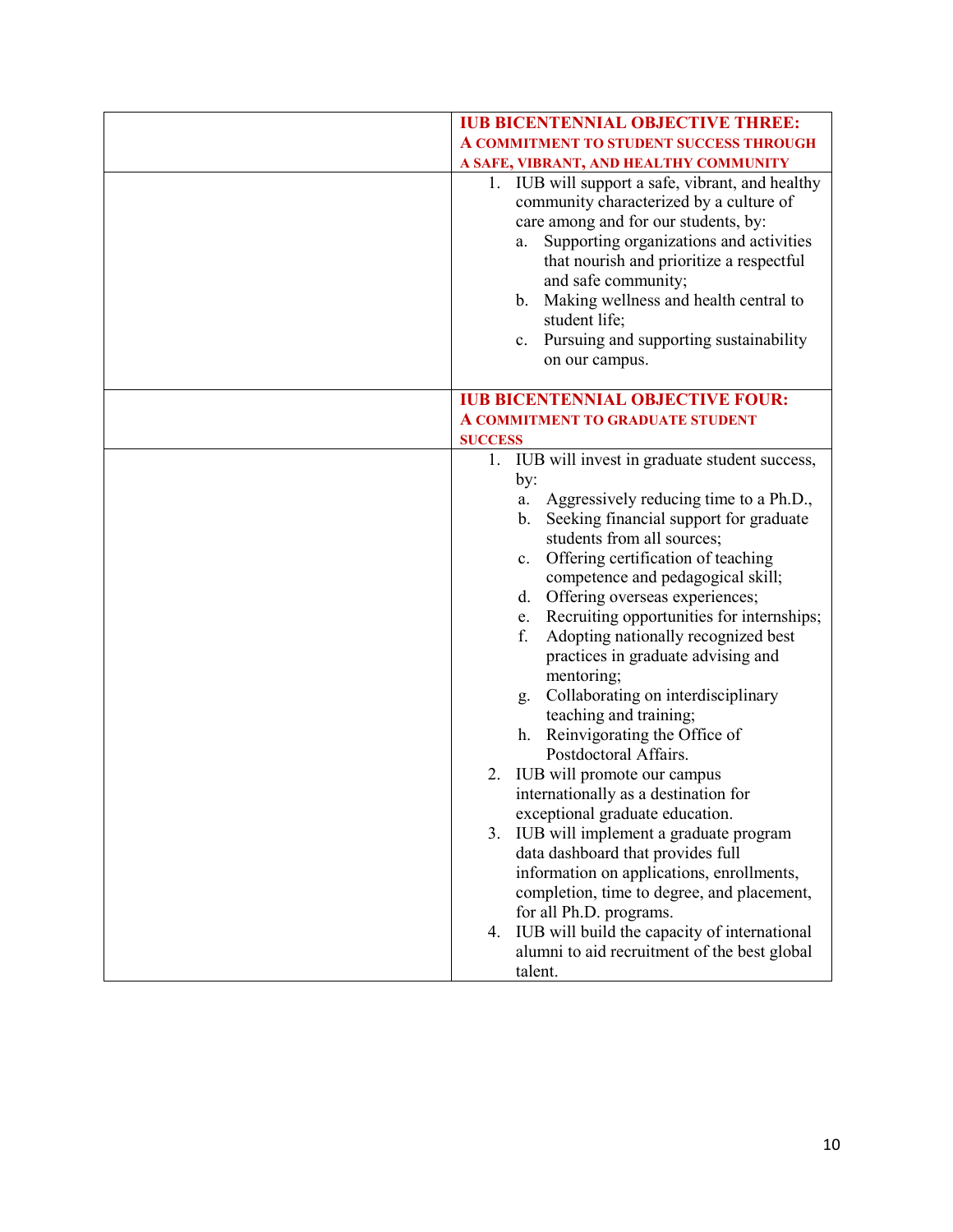| <b>Principles of Excellence One:</b>                                                                                                                                                                                                                                                                                                                                                                                                                                                                                                                                                                    | <b>Principles of Excellence One:</b>                                                                                                                                                                                                                                                                                                                                                                                                                                                                      |
|---------------------------------------------------------------------------------------------------------------------------------------------------------------------------------------------------------------------------------------------------------------------------------------------------------------------------------------------------------------------------------------------------------------------------------------------------------------------------------------------------------------------------------------------------------------------------------------------------------|-----------------------------------------------------------------------------------------------------------------------------------------------------------------------------------------------------------------------------------------------------------------------------------------------------------------------------------------------------------------------------------------------------------------------------------------------------------------------------------------------------------|
| <b>IU Continuing Priorities</b>                                                                                                                                                                                                                                                                                                                                                                                                                                                                                                                                                                         | <b>IUB Continuing Priorities</b>                                                                                                                                                                                                                                                                                                                                                                                                                                                                          |
| 1. Ensure the successful establishment of<br>the following new schools:<br>School of Public Health,<br>a.<br>Bloomington;<br>Fairbanks School of Public Health,<br>b.<br>Indianapolis;<br>Lilly Family School of<br>c.<br>Philanthropy;<br>School of Informatics and<br>d.<br>Computing;<br>School of Global and International<br>e.<br>Studies;<br>Media School.<br>f.                                                                                                                                                                                                                                 | IUB will ensure the successful<br>1.<br>establishment of the following new schools<br>and programs:<br>School of Public Health, Bloomington;<br>a.<br>School of Informatics and Computing;<br>b.<br>School of Global and International<br>$\mathbf{c}$ .<br>Studies;<br>d. Media School;<br>Integrated Program in the Environment.<br>e.                                                                                                                                                                  |
| Assess additional realignments,<br>2.<br>amalgamations, consolidations, and<br>transformations among units on a<br>campus (e.g. the design initiative at<br>IUB) or among campuses $(e.g., the)$<br>regional campus Blueprint for Student<br>Attainment) in order to:<br>Respond to student demand and<br>a.<br>regional, state, and national needs<br>for new areas for education and<br>research;<br>b. More effectively leverage IU's<br>academic strengths and scale to<br>expand education and research<br>opportunities;<br>Effect greater efficiencies;<br>c.<br>Improve academic quality.<br>d. | 2. IUB's faculty will consider a proposal to<br>create a school of art and design that:<br>a. Develops transdisciplinary educational<br>programs at all levels;<br>b. Creates the physical environment to<br>leverage our programmatic assets in<br>design;<br>c. Engages with external constituencies.<br>3. IUB will leverage our excellent disciplinary<br>and professional programs to develop a<br>comprehensive set of pathways programs<br>that span the liberal arts and professional<br>schools. |
| 3.<br>Enhance on-campus experience and co-<br>curricular opportunities to attract the<br>best students for every campus through:<br>Development of the iGPS advising<br>a.<br>support system;<br>MyStudentInvolvement;<br>$b_{\cdot}$<br>Student fitness and wellness<br>$c_{\cdot}$<br>centers:<br>On-campus employment<br>d.<br>opportunities.                                                                                                                                                                                                                                                        | See IUB Bicentennial Objective Three                                                                                                                                                                                                                                                                                                                                                                                                                                                                      |
| Assure a diverse student body that<br>4.<br>reflects a range of demographics,<br>backgrounds, experiences, viewpoints,<br>and perspectives; provide robust<br>support for historically<br>underrepresented, first generation, and<br>returning veterans to enhance retention<br>and completion.                                                                                                                                                                                                                                                                                                         | See IUB Bicentennial Objective One                                                                                                                                                                                                                                                                                                                                                                                                                                                                        |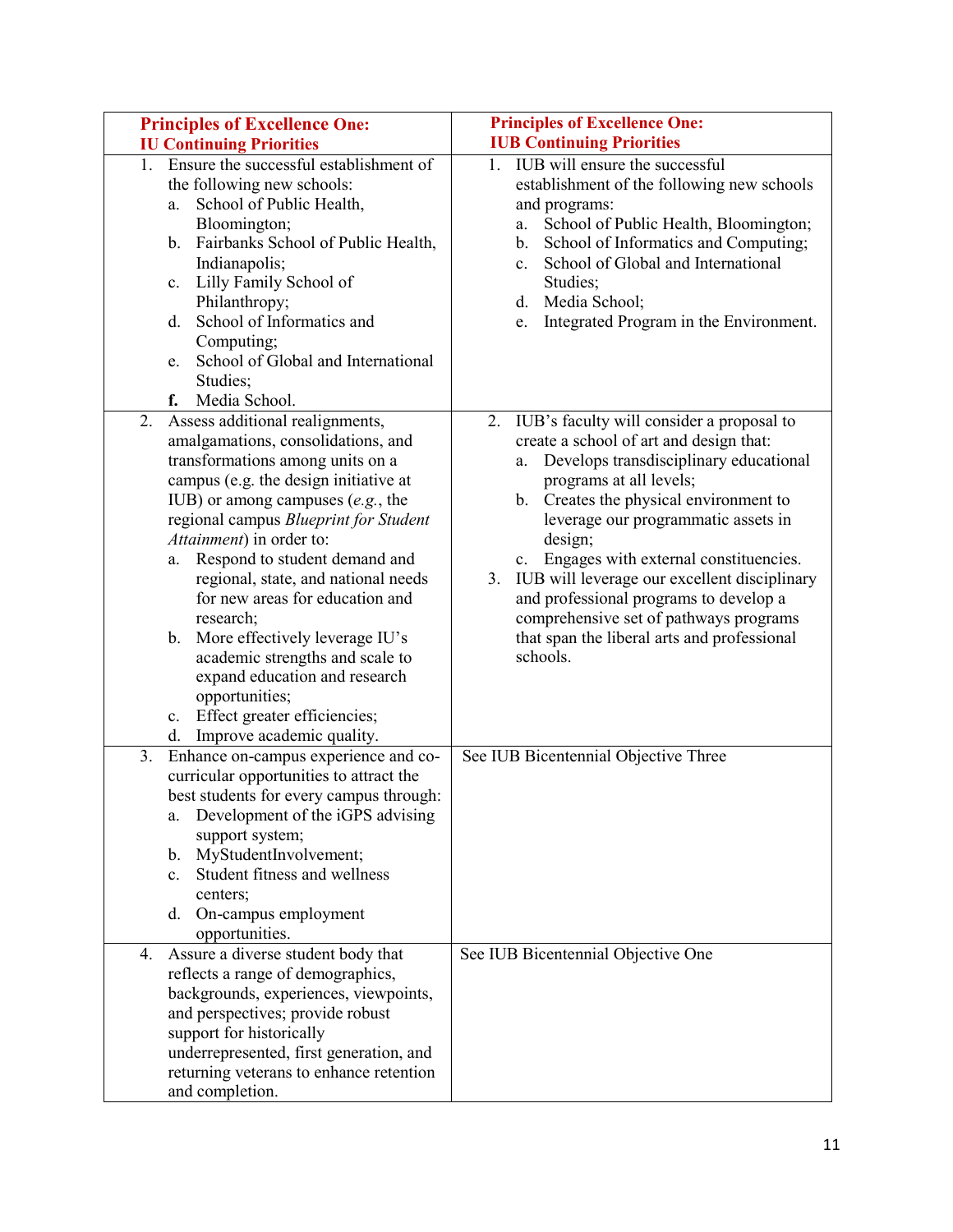| <b>Principles of Excellence One:</b> |                                             | <b>Principles of Excellence One:</b> |                                               |
|--------------------------------------|---------------------------------------------|--------------------------------------|-----------------------------------------------|
|                                      | <b>IU Metrics: Bicentennial Plan</b>        |                                      | <b>Additional IUB Metrics</b>                 |
| 1.                                   | Retention and Completion rates for          | 1.                                   | Number of pathways programs and number        |
|                                      | undergraduate students:                     |                                      | of pathways participants;                     |
|                                      | a. Number of degrees and certificates       |                                      | 2. Reduced time to Ph.D. degree, particularly |
| conferred;                           |                                             |                                      | in programs currently above the national      |
|                                      | b. Retention of full-time beginning         |                                      | disciplinary median;                          |
|                                      | students and new transfers;                 | 3.                                   | Increased pilots to reduce Ph.D. degree       |
| $c_{\cdot}$                          | Graduate rate at six years and              |                                      | time;                                         |
|                                      | transfer graduate rate;                     | 4.                                   | Increased numbers of National Institutes of   |
| d.                                   | On-time completion rate and                 |                                      | Health Training Programs (NIH T32) and        |
|                                      | median time to degree.                      |                                      | Integrative Graduate Education and            |
|                                      | 2. Diversity of undergraduate student       |                                      | Research Traineeship (IGERT) programs;        |
|                                      | population compared to state or region      | 5.                                   | Increased percentage of doctoral students     |
| demographics.                        |                                             |                                      | funded through training programs and          |
|                                      | 3. Full cost of attendance less gift aid.   |                                      | external fellowships.                         |
| 4.                                   | Increase in online and hybrid course        | 6.                                   | Increased participation in undergraduate      |
|                                      | options for students at all IU campuses.    |                                      | research, study abroad, internships and       |
|                                      | 5. Increase in number of students in online |                                      | career counseling activities, and service     |
|                                      | and hybrid courses and programs who         |                                      | activities among all student populations;     |
|                                      | are new to all IU campuses.                 | 7.                                   | Increased activities structured to create     |
| 6.                                   | Graduate student time to degree.            |                                      | interaction between our international and     |
|                                      |                                             |                                      | domestic students.                            |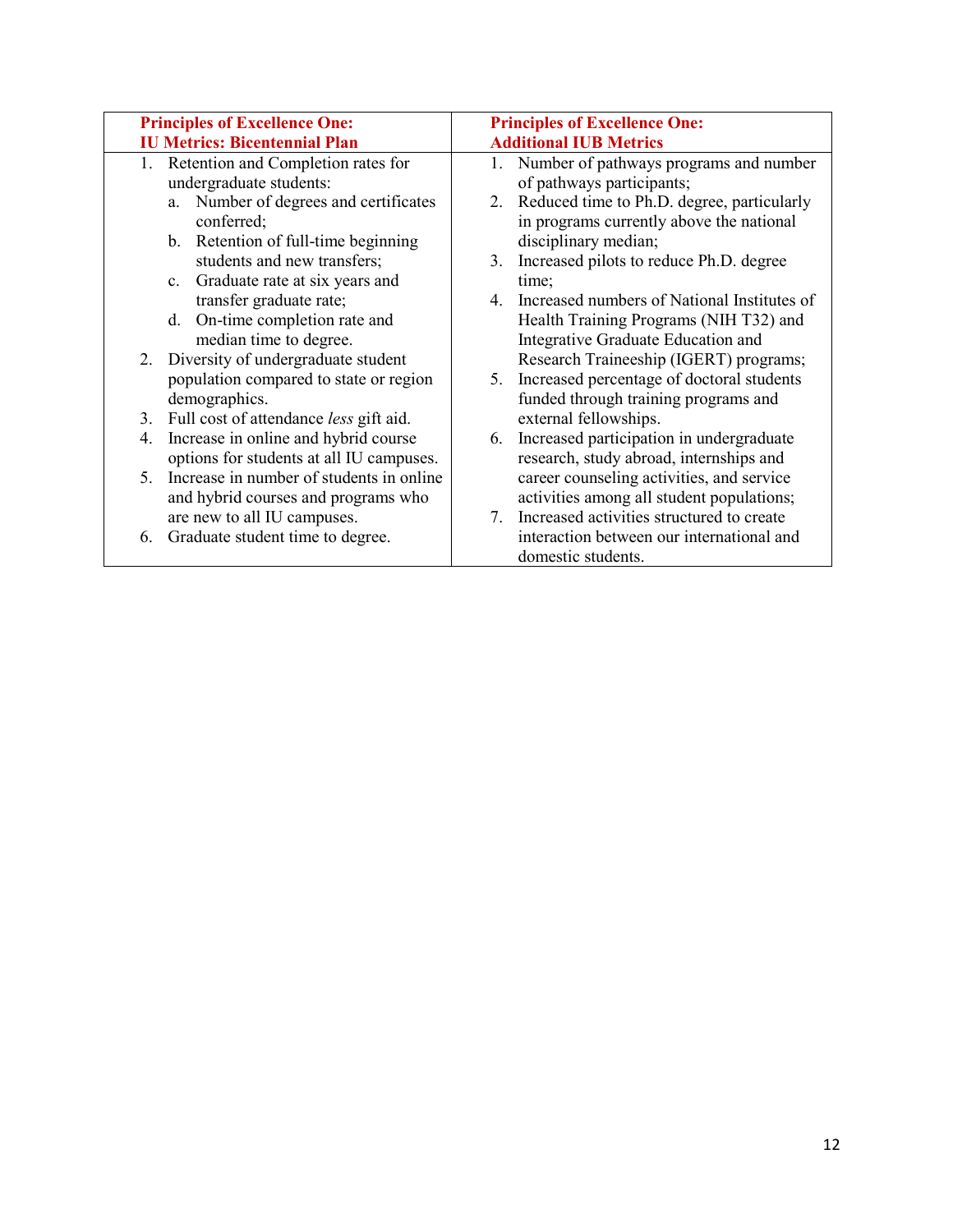| <b>PRINCIPLE OF EXCELLENCE TWO:</b>                                                                                                                                                                                                                                                                                                                                                                                                                                                                                                                                            |                                                                                                                                                                                                                                                                                                                                                                                                                                                                                                                                                                                                                                                                                                                                                                                                                                                                                                                                           |  |  |
|--------------------------------------------------------------------------------------------------------------------------------------------------------------------------------------------------------------------------------------------------------------------------------------------------------------------------------------------------------------------------------------------------------------------------------------------------------------------------------------------------------------------------------------------------------------------------------|-------------------------------------------------------------------------------------------------------------------------------------------------------------------------------------------------------------------------------------------------------------------------------------------------------------------------------------------------------------------------------------------------------------------------------------------------------------------------------------------------------------------------------------------------------------------------------------------------------------------------------------------------------------------------------------------------------------------------------------------------------------------------------------------------------------------------------------------------------------------------------------------------------------------------------------------|--|--|
| <b>AN EXCELLENT FACULTY</b>                                                                                                                                                                                                                                                                                                                                                                                                                                                                                                                                                    |                                                                                                                                                                                                                                                                                                                                                                                                                                                                                                                                                                                                                                                                                                                                                                                                                                                                                                                                           |  |  |
| <b>BICENTENNIAL PRIORITY TWO:</b>                                                                                                                                                                                                                                                                                                                                                                                                                                                                                                                                              | <b>IUB BICENTENNIAL OBJECTIVE FIVE:</b>                                                                                                                                                                                                                                                                                                                                                                                                                                                                                                                                                                                                                                                                                                                                                                                                                                                                                                   |  |  |
| <b>A COMMUNITY OF SCHOLARS</b>                                                                                                                                                                                                                                                                                                                                                                                                                                                                                                                                                 | A GLOBAL, DIVERSE, INCLUSIVE COMMUNITY                                                                                                                                                                                                                                                                                                                                                                                                                                                                                                                                                                                                                                                                                                                                                                                                                                                                                                    |  |  |
| 1. IU will foster a culture that promotes a<br>scholarly community on all IU campuses<br>and across the arc of faculty members'<br>careers, including support for mentoring,<br>active engagement with colleagues and<br>students, and opportunities for<br>professional development.<br>In support of the scholarly community,<br>2.<br>faculty are urged to consider and adopt<br>clear expectations for active engagement<br>with students and colleagues, which<br>reflect the missions, student needs, and<br>faculty responsibilities of the relevant<br>academic units. | OF EXCELLENT SCHOLARS AND TEACHERS<br>IUB will make our academic community a<br>1.<br>global beacon for faculty diversity and<br>inclusivity that attracts an excellent<br>faculty, by:<br>Investing in human and financial<br>a.<br>capital to develop the infrastructure to<br>excel in recruiting and retaining<br>diverse faculty;<br>Providing career development<br>b.<br>opportunities designed for a diverse<br>faculty.<br>IUB will align faculty recruitment and<br>2.<br>retention with campus mission and<br>priorities, by:<br>Fostering serious conversations and<br>a.<br>aligning recruitment strategies across<br>schools and departments with respect<br>to hiring priorities and leveraging<br>strengths;<br>b. Partnering with schools, College, and<br>relevant university offices to fund<br>cross-school cluster hiring of faculty<br>and postdoctoral scholars in support of<br>grand challenges and key areas of |  |  |
| IU will create and maintain networks of<br>3.<br>IU faculty members across all campuses,<br>the subjects of which may be<br>disciplinary, interdisciplinary, shared<br>research or creative activity, teaching and<br>learning, or other scholarly subjects. The<br>establishment of such networks is<br>particularly important for regional<br>campus faculties, which are typically<br>smaller and have greater teaching<br>responsibilities.                                                                                                                                | emerging research strength.<br>3.<br>IUB will support our faculty's aspirations<br>to pursue and teach important knowledge<br>across disciplinary, school, and campus<br>borders.                                                                                                                                                                                                                                                                                                                                                                                                                                                                                                                                                                                                                                                                                                                                                         |  |  |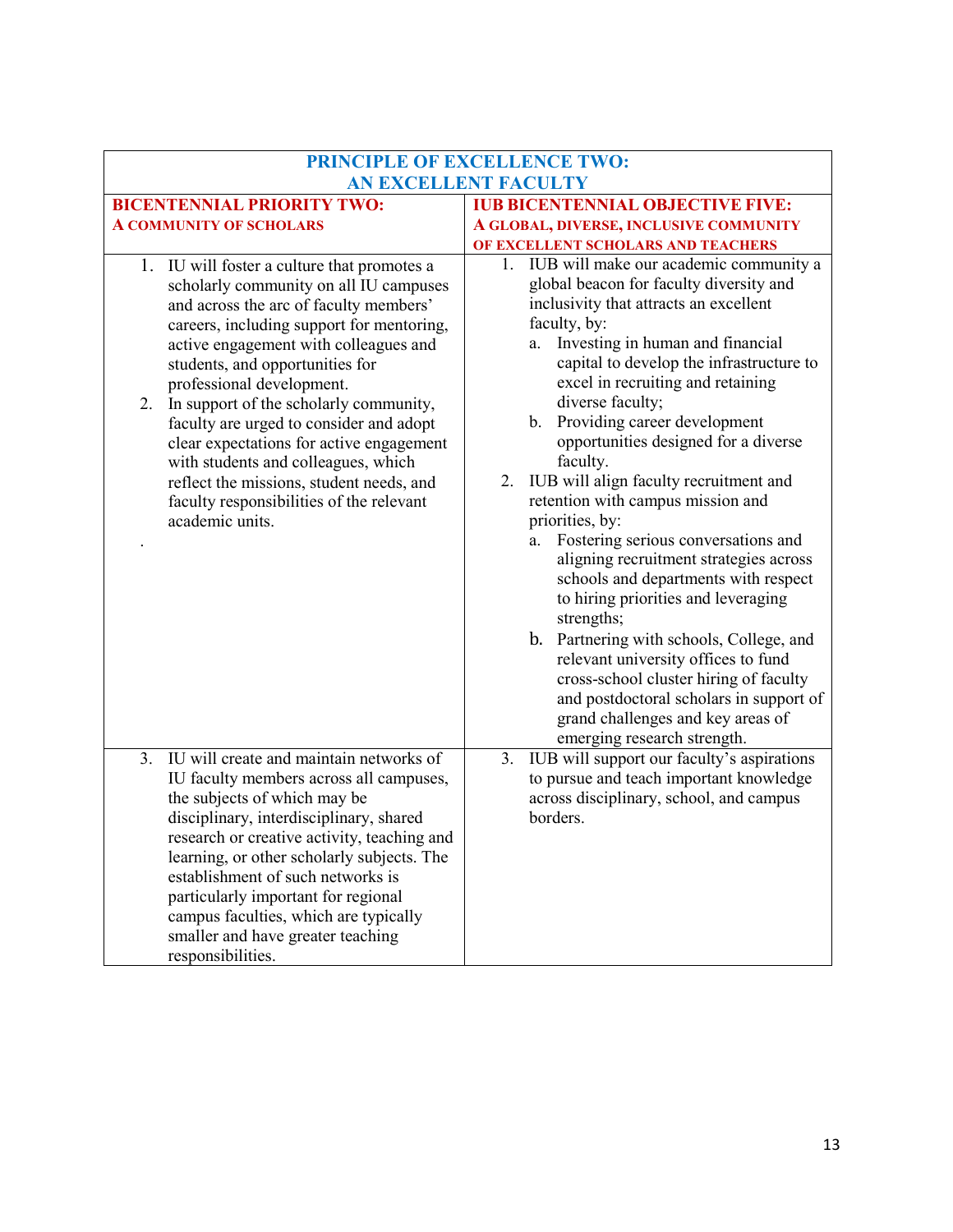| IU will encourage broader use of, and<br>4.<br>enhance where needed, IU's existing<br>resources in instructional development,<br>with special attention to supporting part-<br>time faculty and the effective use of new<br>technologies in face-to-face and online<br>environments. | IUB will ensure that our teachers have<br>4.<br>access to technology to support our global<br>strategy, by:<br>a. Developing a campus technology<br>strategy to link our classrooms to the<br>world;<br>b. Ensuring that our learning<br>management systems are state-of-the-<br>art.                                                                                                                                                                                                                                                                                                                                                                                                                                                                                                                                                                 |
|--------------------------------------------------------------------------------------------------------------------------------------------------------------------------------------------------------------------------------------------------------------------------------------|-------------------------------------------------------------------------------------------------------------------------------------------------------------------------------------------------------------------------------------------------------------------------------------------------------------------------------------------------------------------------------------------------------------------------------------------------------------------------------------------------------------------------------------------------------------------------------------------------------------------------------------------------------------------------------------------------------------------------------------------------------------------------------------------------------------------------------------------------------|
| IU will add to existing academic and staff<br>5.<br>leadership development programs that<br>identify and prepare individuals for<br>leadership positions and offer<br>advancement in leadership career paths at<br>IU.                                                               | IUB will invest in faculty excellence<br>5.<br>through world-class professional<br>development, by:<br>Designing professional development<br>a.<br>so that faculty and librarians at each<br>rank can flourish and achieve<br>excellence;<br>Enlarging the opportunities for<br>$\mathbf{b}$ .<br>academic leadership development;<br>Seeking sufficient support for all<br>c.<br>tenure-eligible faculty to attend vital<br>external professional meetings that<br>showcase their work and develop their<br>intellectual network.                                                                                                                                                                                                                                                                                                                    |
| <b>Principles of Excellence Two:</b>                                                                                                                                                                                                                                                 | <b>Principles of Excellence Two:</b>                                                                                                                                                                                                                                                                                                                                                                                                                                                                                                                                                                                                                                                                                                                                                                                                                  |
| <b>IU Continuing Priorities</b><br>Renew IU's historical commitments to<br>$1_{-}$                                                                                                                                                                                                   | <b>IUB Continuing Priorities</b>                                                                                                                                                                                                                                                                                                                                                                                                                                                                                                                                                                                                                                                                                                                                                                                                                      |
| individual academic freedom and to                                                                                                                                                                                                                                                   | 1. IUB will build academic citizenship and                                                                                                                                                                                                                                                                                                                                                                                                                                                                                                                                                                                                                                                                                                                                                                                                            |
| effective shared governance.                                                                                                                                                                                                                                                         | leadership through engaged shared<br>governance:                                                                                                                                                                                                                                                                                                                                                                                                                                                                                                                                                                                                                                                                                                                                                                                                      |
|                                                                                                                                                                                                                                                                                      | The Bloomington Faculty Council will<br>a.<br>consider the recommendations of the<br>Strategic Planning Faculty Team and<br>make recommendations to the campus<br>during AY 2015-16 about appropriate<br>changes in the campus approach to<br>shared governance in light of those<br>recommendations. The BFC will do<br>so through a process that permits<br>campus faculty to consider the faculty<br>team's recommendations and provide<br>input to the BFC; actively solicits and<br>is inclusive of multiple faculty voices<br>in all relevant campus communities as<br>the BFC formulates its responses;<br>engages the school and College policy<br>committees and the faculties of each<br>school and the College; and that,<br>through town halls or other open and<br>transparent processes, seeks broad<br>community engagement around the |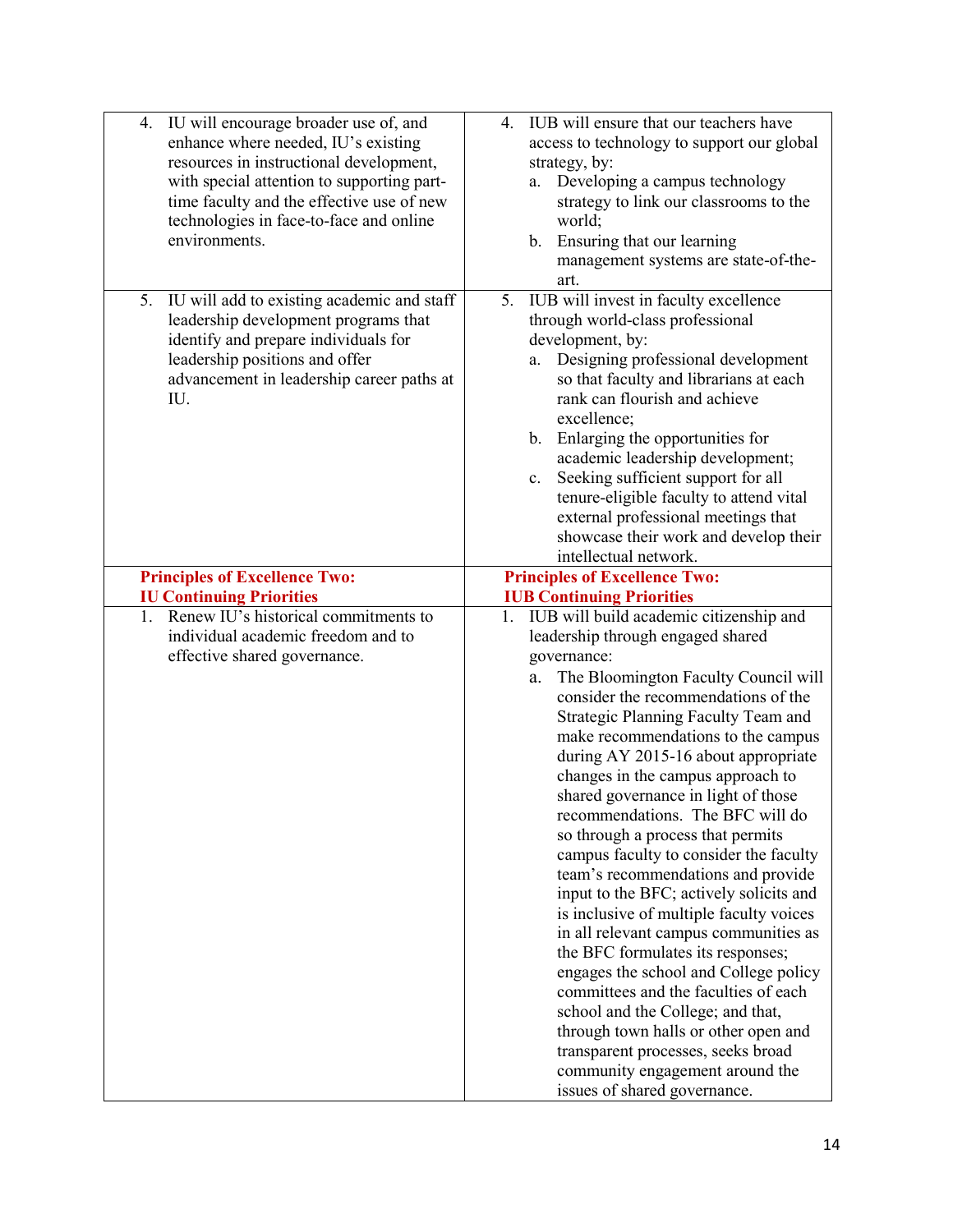|                                                                                                                                                                                                                                  | IUB faculty will hold ourselves<br>2.<br>accountable for excellence in all we do,                                                                                                                                                                                                                                                                                         |
|----------------------------------------------------------------------------------------------------------------------------------------------------------------------------------------------------------------------------------|---------------------------------------------------------------------------------------------------------------------------------------------------------------------------------------------------------------------------------------------------------------------------------------------------------------------------------------------------------------------------|
| Institute comprehensive faculty<br>2.                                                                                                                                                                                            | by:<br>Ensuring that each academic<br>a.<br>appointment category has clear,<br>distinctive responsibilities and<br>expectations for success;<br>b. Developing analytic tools and<br>informative databases to facilitate and<br>promote faculty excellence.<br>See IUB Bicentennial Objective Five                                                                         |
| orientation programs to communicate<br>values, expectations, compliance<br>obligations, and available resources.                                                                                                                 |                                                                                                                                                                                                                                                                                                                                                                           |
| Emphasize recruiting candidates with a<br>3.<br>diversity of backgrounds, experience, and<br>perspectives, in conjunction with Office<br>of the Vice President for Diversity,<br>Equity, and Multicultural Affairs<br>(OVPDEMA). | See IUB Bicentennial Objective Five                                                                                                                                                                                                                                                                                                                                       |
| IU will encourage and support the<br>4.<br>convening of academic conferences at<br>Indiana University, which bring scholars<br>to IU and further diversify and enrich our<br>community of scholars and learners.                 | See IUB Bicentennial Objective Six (Action 3).                                                                                                                                                                                                                                                                                                                            |
| 5.<br>Provide competitive benefits and working<br>conditions for faculty.                                                                                                                                                        | 3. IUB will leverage our distinctive<br>location's strongest assets by supporting<br>family-friendly policies:<br>We will evaluate expanding our dual-<br>a.<br>career program to faculty retention;<br>b. We will examine our child-care<br>opportunities;<br>We will detach decisions about the<br>$\mathbf{c}$ .<br>tenure clock from decisions about<br>family leave. |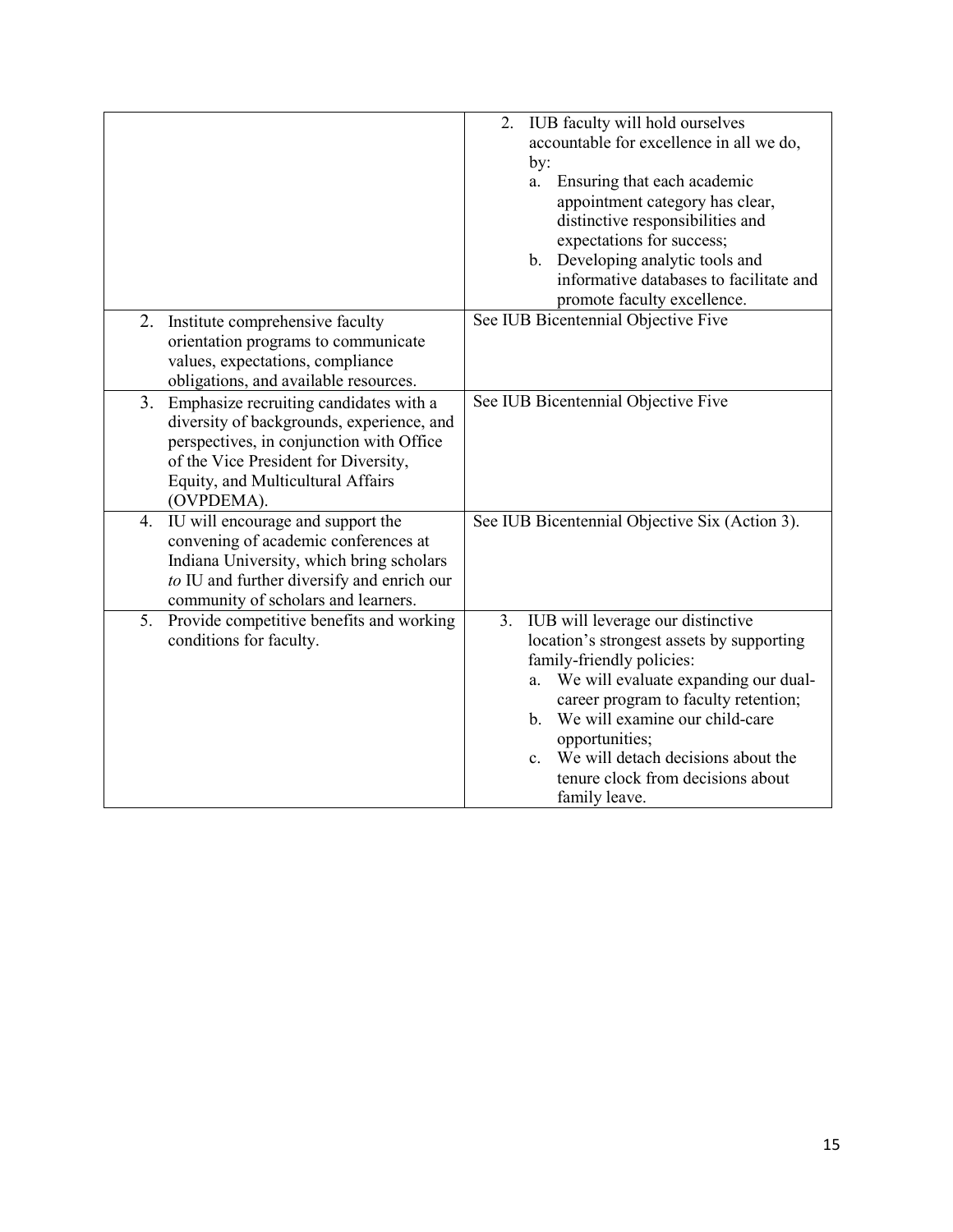| <b>Principles of Excellence Two:</b>                                                                                                                                                                                   | <b>Principles of Excellence Two:</b>                                                                                                                                                                                   |
|------------------------------------------------------------------------------------------------------------------------------------------------------------------------------------------------------------------------|------------------------------------------------------------------------------------------------------------------------------------------------------------------------------------------------------------------------|
| <b>IU Metrics</b>                                                                                                                                                                                                      | <b>Additional IUB Metrics</b>                                                                                                                                                                                          |
| 1. Number and subjects of continuing<br>intercampus networks and number of<br>faculty members involved<br>2. Number of faculty and staff members<br>participating in all types of professional<br>development programs | 1. Increase use of strategic hiring fund to<br>support faculty diversity;<br>2. Increase the number of faculty who<br>participate in professional development,<br>writing groups, and academic leadership<br>programs; |
| 3. Number of academic conferences held at<br>IU which bring to IU scholars from other<br>institutions<br>4. Faculty statements of expectations for                                                                     | 3. Increase the research productivity and<br>teaching effectiveness of our faculty.                                                                                                                                    |
| engagement with students and colleagues.                                                                                                                                                                               |                                                                                                                                                                                                                        |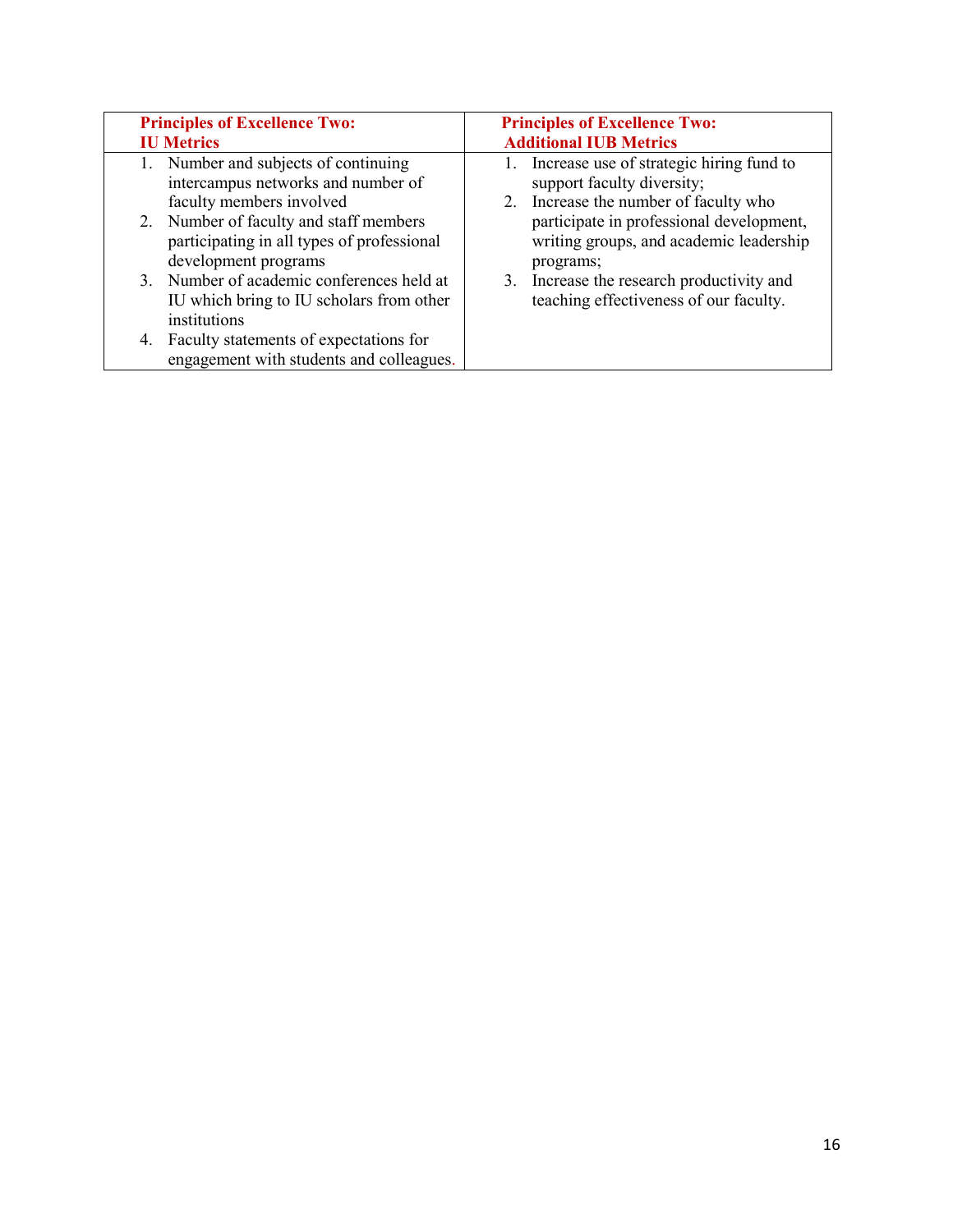|                                                                                                                                                                                                                                                                                                                                                      | PRINCIPLE OF EXCELLENCE THREE:                                                                                                                                                                                                                                                                                                                                                                                                                                                                                                                                                                                                                                                                                                                                                                                                                                                                                                                                                                                                                                                                                                                                                                                                                                                                                                                                                                                                                                                                                                                                                                                         |
|------------------------------------------------------------------------------------------------------------------------------------------------------------------------------------------------------------------------------------------------------------------------------------------------------------------------------------------------------|------------------------------------------------------------------------------------------------------------------------------------------------------------------------------------------------------------------------------------------------------------------------------------------------------------------------------------------------------------------------------------------------------------------------------------------------------------------------------------------------------------------------------------------------------------------------------------------------------------------------------------------------------------------------------------------------------------------------------------------------------------------------------------------------------------------------------------------------------------------------------------------------------------------------------------------------------------------------------------------------------------------------------------------------------------------------------------------------------------------------------------------------------------------------------------------------------------------------------------------------------------------------------------------------------------------------------------------------------------------------------------------------------------------------------------------------------------------------------------------------------------------------------------------------------------------------------------------------------------------------|
|                                                                                                                                                                                                                                                                                                                                                      | <b>EXCELLENCE IN RESEARCH</b>                                                                                                                                                                                                                                                                                                                                                                                                                                                                                                                                                                                                                                                                                                                                                                                                                                                                                                                                                                                                                                                                                                                                                                                                                                                                                                                                                                                                                                                                                                                                                                                          |
| <b>BICENTENNIAL PRIORITY THREE:</b>                                                                                                                                                                                                                                                                                                                  | <b>IUB BICENTENNIAL OBJECTIVE SIX:</b>                                                                                                                                                                                                                                                                                                                                                                                                                                                                                                                                                                                                                                                                                                                                                                                                                                                                                                                                                                                                                                                                                                                                                                                                                                                                                                                                                                                                                                                                                                                                                                                 |
| <b>CATALYZING RESEARCH</b>                                                                                                                                                                                                                                                                                                                           | <b>ADVANCING THE FRONTIERS OF KNOWLEDGE</b>                                                                                                                                                                                                                                                                                                                                                                                                                                                                                                                                                                                                                                                                                                                                                                                                                                                                                                                                                                                                                                                                                                                                                                                                                                                                                                                                                                                                                                                                                                                                                                            |
| 1. IU will ask faculty and academic<br>leadership to identify the grand challenges<br>to which IU can contribute most<br>effectively, building on strengths in the<br>humanities, professions, and social,<br>natural, and clinical sciences. IU will<br>support multi-disciplinary and multi-<br>campus teams to address those grand<br>challenges. | 1. IUB will harness strengths in every field<br>to identify and address grand challenges:<br>initiatives that attack big questions and<br>whose answers lie beyond the frontiers of<br>current knowledge, by:<br>Identifying, with our faculty and<br>a.<br>deans, up to five grand challenges<br>over the next five years that require<br>collaborations among disciplines,<br>departments, and schools;<br>b. Investing in the resources - new<br>faculty, postdoctoral scholars,<br>infrastructure, or other - to address the<br>challenges.<br>IUB will identify key areas of current or<br>2.<br>emerging research strengths and make<br>campus-level strategic investments to<br>advance areas of disciplinary or<br>interdisciplinary promise in which we can<br>become national and international leaders,<br>by:<br>Identifying, with our faculty and<br>a.<br>deans, up to six current or emerging<br>areas of strong research promise over<br>the next five years, characterized by<br>the strength and capacity of current<br>faculty to carry out most, if not all,<br>aspects of the research, with gaps to<br>be filled with postdoctoral scholars<br>and through collaboration with other<br>nationally and internationally<br>recognized institutions;<br>Investing resources that may include<br>$\mathbf b$ .<br>funding for a year-long seminar<br>series, for a major conference, for the<br>development of large proposals for<br>external funding, or for other<br>specified research outcomes such as<br>collaborative endeavors, initiatives,<br>publications, exhibits, and<br>performances. |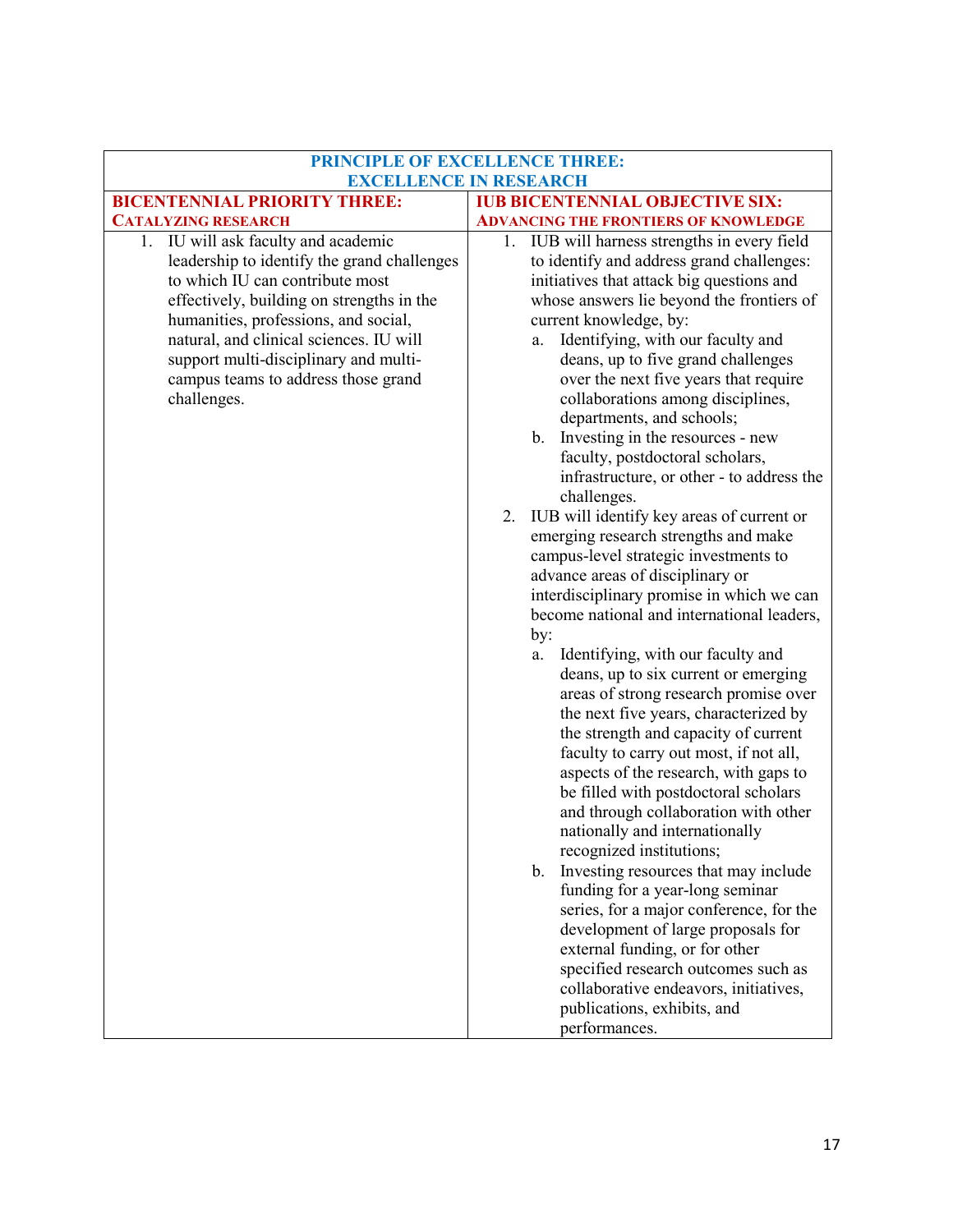| 3. IUB will seek diversity among faculty,                            |
|----------------------------------------------------------------------|
| postdoctoral fellows, undergraduate and                              |
| graduate students, and institutional                                 |
| partners to pursue high-impact research,                             |
| by:                                                                  |
| Leveraging our faculty and alumni to<br>a.                           |
| develop deep and sustained                                           |
| collaborative relationships with                                     |
| strategic minority-serving institutions;                             |
| b. Developing faculty and student                                    |
|                                                                      |
| exchange programs as well as<br>collaborative research opportunities |
|                                                                      |
| with diverse institutions;                                           |
| Strengthening partnerships with IU<br>c.                             |
| regional campuses with diverse                                       |
| student populations;                                                 |
| Rewarding groups of interdisciplinary<br>d.                          |
| and collaborative faculty with                                       |
| additional support to add diverse                                    |
| faculty and students to enhance                                      |
| research.                                                            |
| IUB will actively position our campus as<br>4.                       |
| a preferred research collaborator, by:                               |
| Conducting an external review of<br>a.                               |
| research space utilization;                                          |
| b. Rigorously reviewing all compliance                               |
| and financial policies to ensure we are                              |
| within national norms to enhance                                     |
| collaboration;                                                       |
| Actively promoting connections with<br>c.                            |
| the Clinical Translational Science                                   |
| Institution as well as CIC and AAU                                   |
| institutions to leverage strengths in                                |
| multi-campus research proposals;                                     |
| d. Engaging all relevant campus and                                  |
| university offices, particularly the                                 |
| Vice Provost for Educational                                         |
| Inclusion and Diversity, the Vice                                    |
| Provost for Graduate Education, and                                  |
| the Vice Provost for Undergraduate                                   |
| Education, to ensure our students are                                |
| actively involved in research,                                       |
| including at the proposal stage.                                     |
| Engaging the IU Foundation, the<br>e.                                |
| Office of the Vice President of                                      |
| Engagement, and the Office of the                                    |
| Vice President for Public Affairs and                                |
| Governmental Relations to ensure we                                  |
| are effectively exploring all sources                                |
| for research support.                                                |
|                                                                      |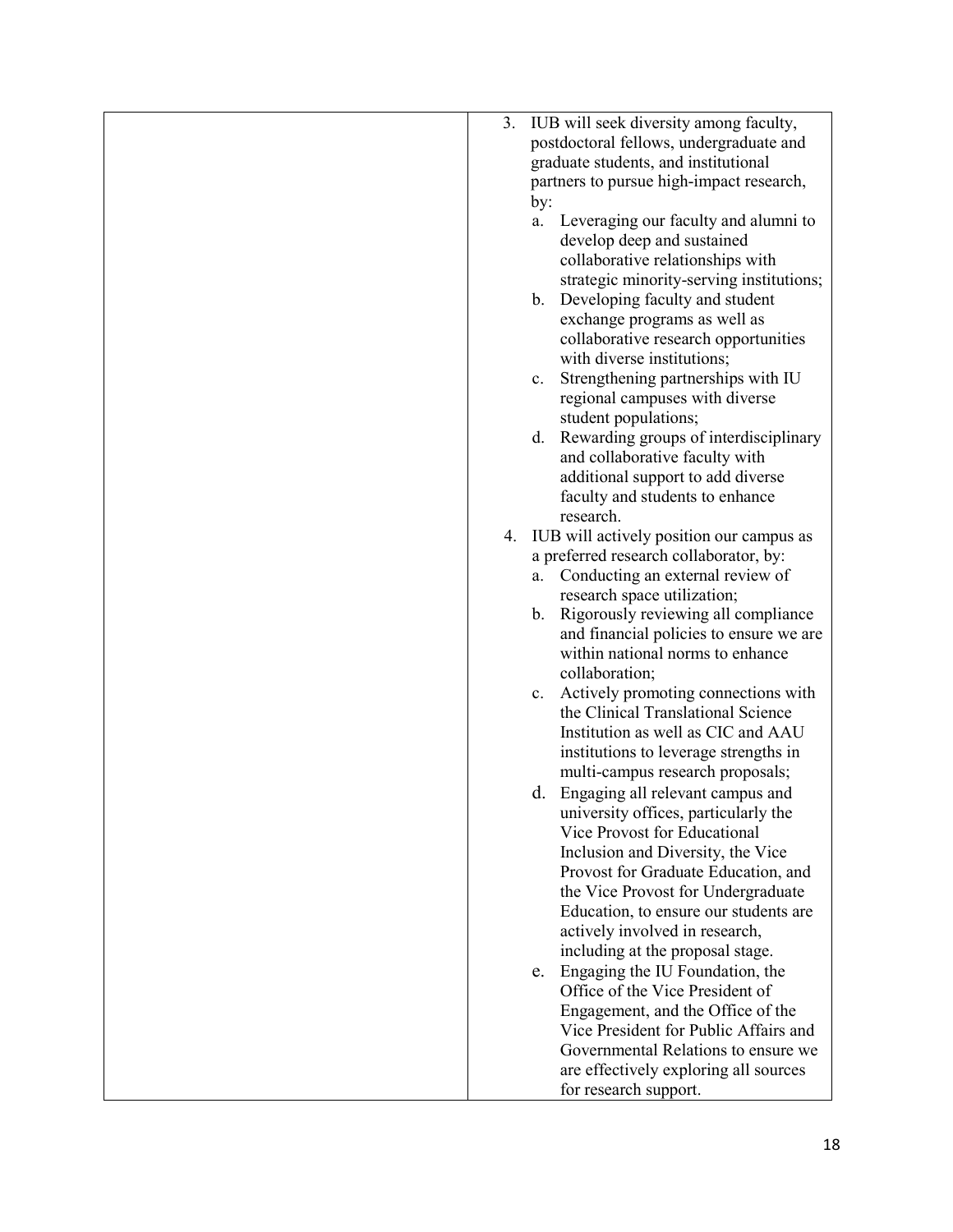| 2. | IU will continue to support the arts and<br>humanities through the New Frontiers in<br>Arts and Humanities program. IU will<br>also continue to invest in facilities to<br>support the creative and performance<br>activities of these disciplines.                                                                                                        |    | a.<br>b. | 5. IUB will support research innovation in<br>the arts and humanities, by:<br>Convening an Arts and Humanities<br>Council to establish regular lines of<br>communication between units, and to<br>guide the work of the Integrated Arts<br>and Humanities Initiative;<br>Creating enhanced opportunities for                                                                                                          |
|----|------------------------------------------------------------------------------------------------------------------------------------------------------------------------------------------------------------------------------------------------------------------------------------------------------------------------------------------------------------|----|----------|-----------------------------------------------------------------------------------------------------------------------------------------------------------------------------------------------------------------------------------------------------------------------------------------------------------------------------------------------------------------------------------------------------------------------|
|    |                                                                                                                                                                                                                                                                                                                                                            |    | c.<br>d. | creative collaboration, including<br>campus-wide artist and scholar in<br>residence programs;<br>Evaluate a research lab in the arts and<br>humanities dedicated to topics of<br>importance and visibility;<br>Creating a comprehensive inventory<br>of campus support for the arts and<br>humanities, and enhancing and<br>focusing those resources to ensure<br>faculty can be competitive for<br>external support. |
|    | 3. IU will continue its support of widespread<br>inter-campus collaboration by<br>establishing a searchable faculty<br>collaboration database to identify<br>opportunities. This database will also<br>assist in establishing the faculty networks<br>envisioned in Bicentennial Priority Two.                                                             | 6. | a.       | IUB will:<br>Consider the concept of core facilities,<br>beginning with creating a searchable<br>campus database of research facilities<br>and equipment to minimize<br>duplication;<br>b. Create a searchable faculty database<br>that identifies our strengths to<br>potential collaborators.                                                                                                                       |
| 4. | IU will intensively pursue cluster hires to<br>strengthen current areas or establish new<br>strengths. These will focus on<br>experienced faculty members with track<br>records of research accomplishment,<br>success in securing funding support, and<br>serving as a catalyst who enables others<br>within or outside of their disciplines to<br>excel. |    |          | See IUB Bicentennial Objective Six                                                                                                                                                                                                                                                                                                                                                                                    |
| 5. | IU will provide targeted seed funding and<br>support for faculty in expanding and<br>diversifying sources of external research<br>funding.                                                                                                                                                                                                                 |    |          | See IUB Bicentennial Objective Six                                                                                                                                                                                                                                                                                                                                                                                    |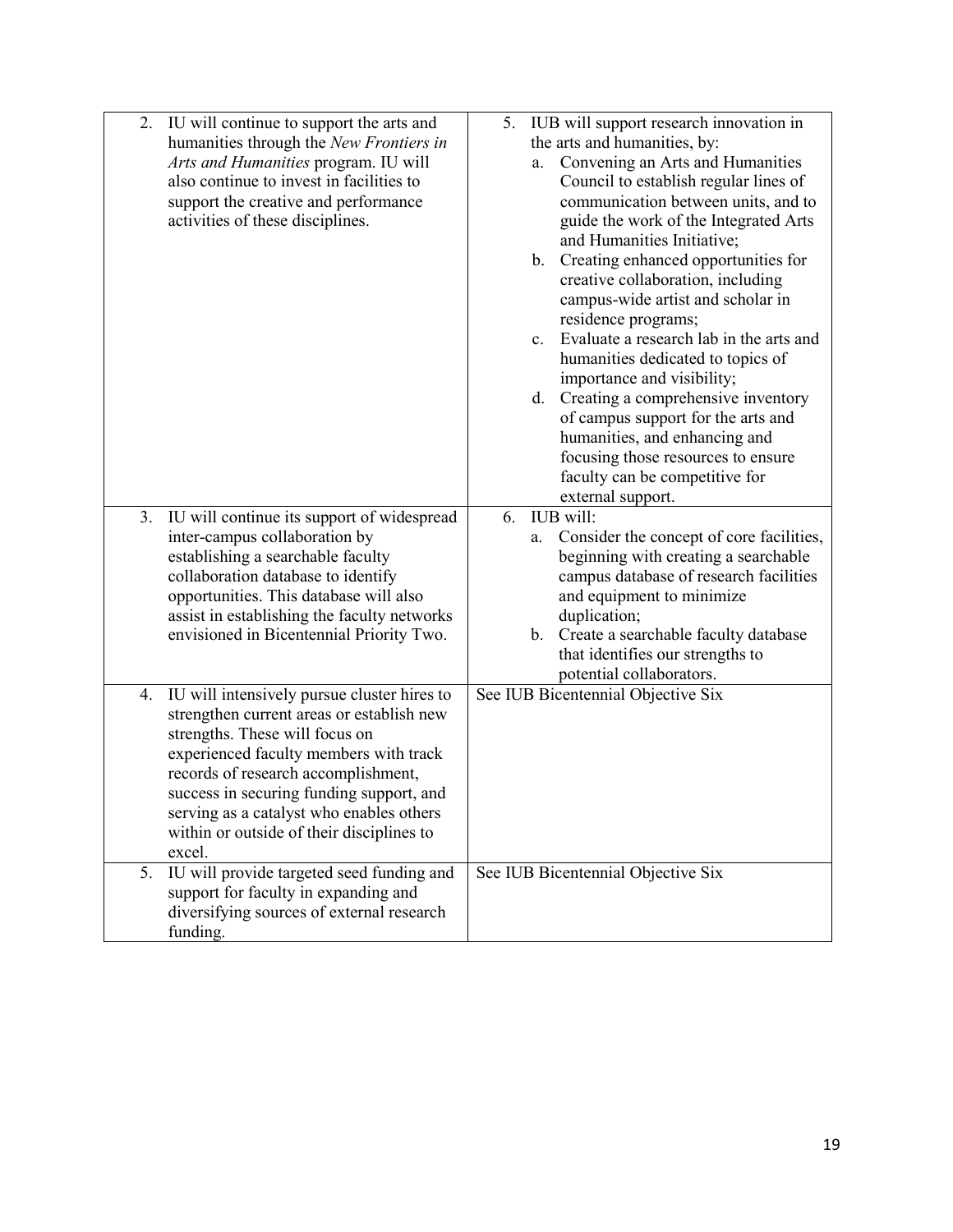| IU will continue to invest in the physical<br>6.                                | 7. IUB will continue to provide the             |
|---------------------------------------------------------------------------------|-------------------------------------------------|
| and IT infrastructure necessary for                                             | technological and research tools to be          |
| twenty-first century research and beyond,                                       | highly competitive for external funding;        |
| through new and renovated laboratory                                            |                                                 |
| space and continuing investments in                                             | IUB researchers will engage the Office of<br>8. |
| cyberinfrastructure, with priorities based                                      | the Vice President for Information              |
| upon prospects for research productivity.                                       | Technology in all relevant research             |
|                                                                                 | initiatives to leverage university expertise    |
|                                                                                 | in advanced computing, information              |
|                                                                                 | technology, storage, and networks.              |
| <b>Principles of Excellence Three:</b>                                          | <b>Principles of Excellence Three:</b>          |
| <b>IU Continuing Priorities</b>                                                 | <b>IUB Continuing Priorities</b>                |
| 1. Provide opportunities for all students,                                      | 1. IUB will work to achieve progress in all     |
| including undergraduates, to engage with                                        | Principles of Excellence Three continuing       |
| faculty in research and creative activities.                                    | priorities and will put a special emphasis      |
|                                                                                 | on IU Continuing Priority 3 as part of our      |
|                                                                                 | ongoing support of the Integrated               |
|                                                                                 | Program in the Environment and our              |
|                                                                                 | Commitment to Student Success.                  |
| Break down organizational silos that<br>2.                                      | See IUB Bicentennial Objective Five             |
|                                                                                 |                                                 |
| impede interdisciplinary research and<br>teaching, intercampus and interschool  |                                                 |
| collaboration, and recognition and                                              |                                                 |
|                                                                                 |                                                 |
| rewarding of collaborative activity.                                            |                                                 |
| Support innovative campus "living<br>3.<br>laboratory" initiatives that provide | See IUB Bicentennial Objective One              |
| opportunities to integrate campus                                               |                                                 |
|                                                                                 |                                                 |
| operations, faculty and student research,                                       |                                                 |
| education, student life, and community                                          |                                                 |
| engagement to applied, solutions-oriented                                       |                                                 |
| sustainability research.                                                        |                                                 |
| Build and support inter-campus<br>4.                                            | IUB will fully implement the CIC<br>2.          |
| collaboration through:                                                          | UMetrics system.                                |
| Establishing database to identify<br>a.                                         |                                                 |
| opportunities;                                                                  |                                                 |
| b. Providing seed funding through the                                           |                                                 |
| <b>IU Collaborative Research Grants</b>                                         |                                                 |
| program;                                                                        |                                                 |
| Coordinating multiple submissions.<br>$\mathbf{c}$ .                            |                                                 |
| Foster a culture of full compliance with<br>5.                                  |                                                 |
| all applicable ethics, safety, and financial                                    |                                                 |
| requirements, consistent with the                                               |                                                 |
| Principles of Ethical Conduct.                                                  |                                                 |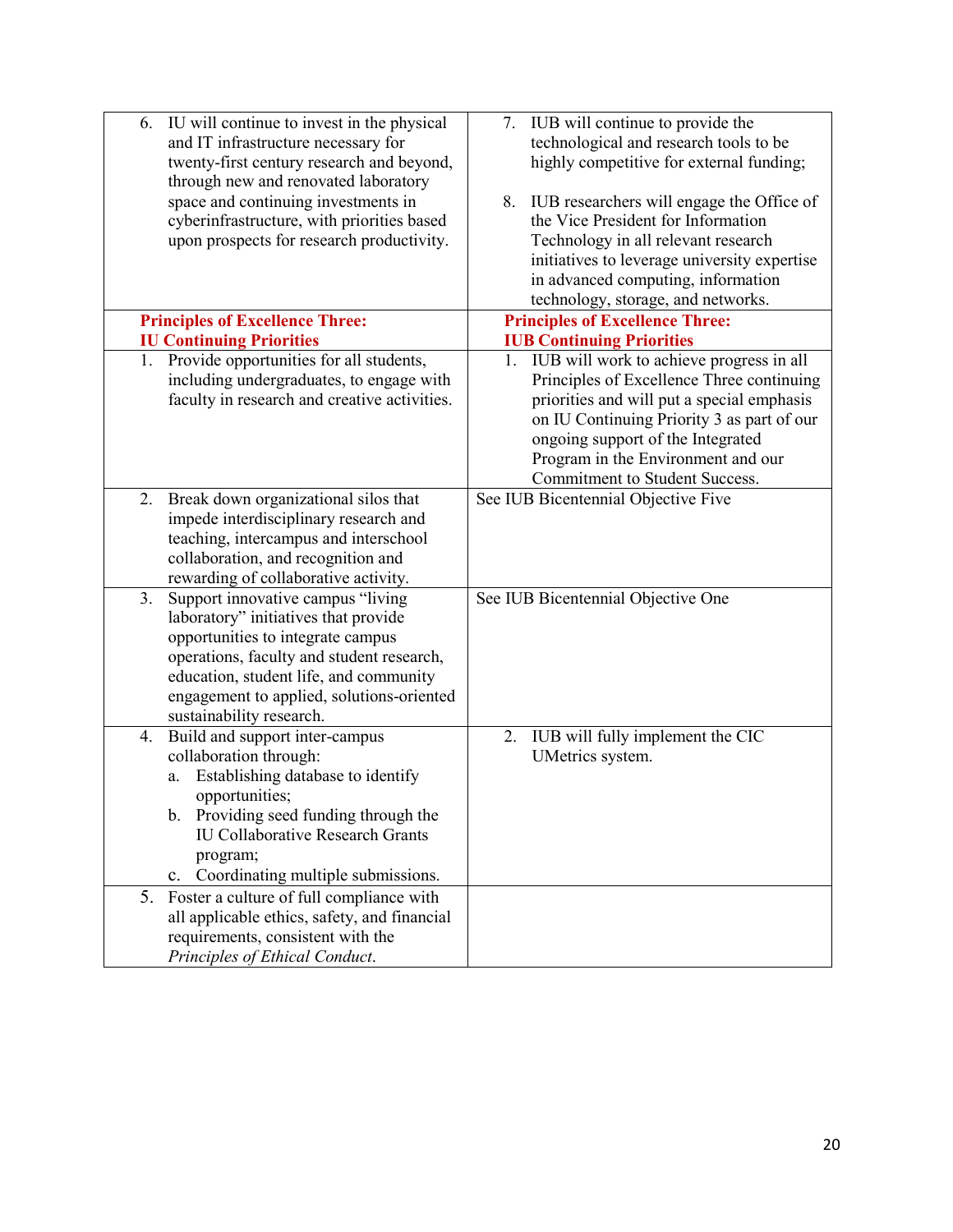| 6. | Work with partner institutions in the AAU<br>and other national organizations to reduce<br>external regulatory burdens on research;<br>undertake continuing review of internal<br>research and related policies and<br>procedures to minimize the administrative<br>burden on researchers, working with the                                                                                                                                                                                                                                                           |                                                                                                                                                                                     |
|----|-----------------------------------------------------------------------------------------------------------------------------------------------------------------------------------------------------------------------------------------------------------------------------------------------------------------------------------------------------------------------------------------------------------------------------------------------------------------------------------------------------------------------------------------------------------------------|-------------------------------------------------------------------------------------------------------------------------------------------------------------------------------------|
|    | IU Policy Advisory Council, OVPR, and<br>other administrative units.                                                                                                                                                                                                                                                                                                                                                                                                                                                                                                  |                                                                                                                                                                                     |
|    | <b>BICENTENNIAL PRIORITY FOUR:</b>                                                                                                                                                                                                                                                                                                                                                                                                                                                                                                                                    |                                                                                                                                                                                     |
|    | <b>RE-IMAGINING EDUCATION</b>                                                                                                                                                                                                                                                                                                                                                                                                                                                                                                                                         |                                                                                                                                                                                     |
|    | 1. IU's core campus School of Education<br>and the regional campus Schools of<br>Education (collaboratively) will undertake<br>reviews of developments and trends in<br>teacher education and education research,<br>with a view to recommending new<br>approaches, directions, programs, or<br>structures for their respective Schools of<br>Education, with particular attention to<br>addressing large declines in enrollment.<br>The core school and regional campus<br>reviews should occur simultaneously, but<br>should remain in contact with one<br>another. | IUB will work closely with the faculty<br>1.<br>and administration in the School of<br>Education and IU administration to<br>achieve the goals of IU Bicentennial<br>Priority Four. |
| 2. | As these reviews proceed, the President<br>will convene a Blue Ribbon Review<br>Committee of external experts and<br>practitioners to react to the reviews and to<br>present their own assessment of future<br>directions for schools of education.                                                                                                                                                                                                                                                                                                                   |                                                                                                                                                                                     |
| 3. | IU's Schools of Education, with campus<br>and university leadership, will review the<br>internal and external reports, and adopt<br>and implement their recommendations as<br>appropriate, in accordance with IU's<br>traditions of shared governance. The core<br>campuses' report will also inform the<br>search for new leadership for that school.                                                                                                                                                                                                                |                                                                                                                                                                                     |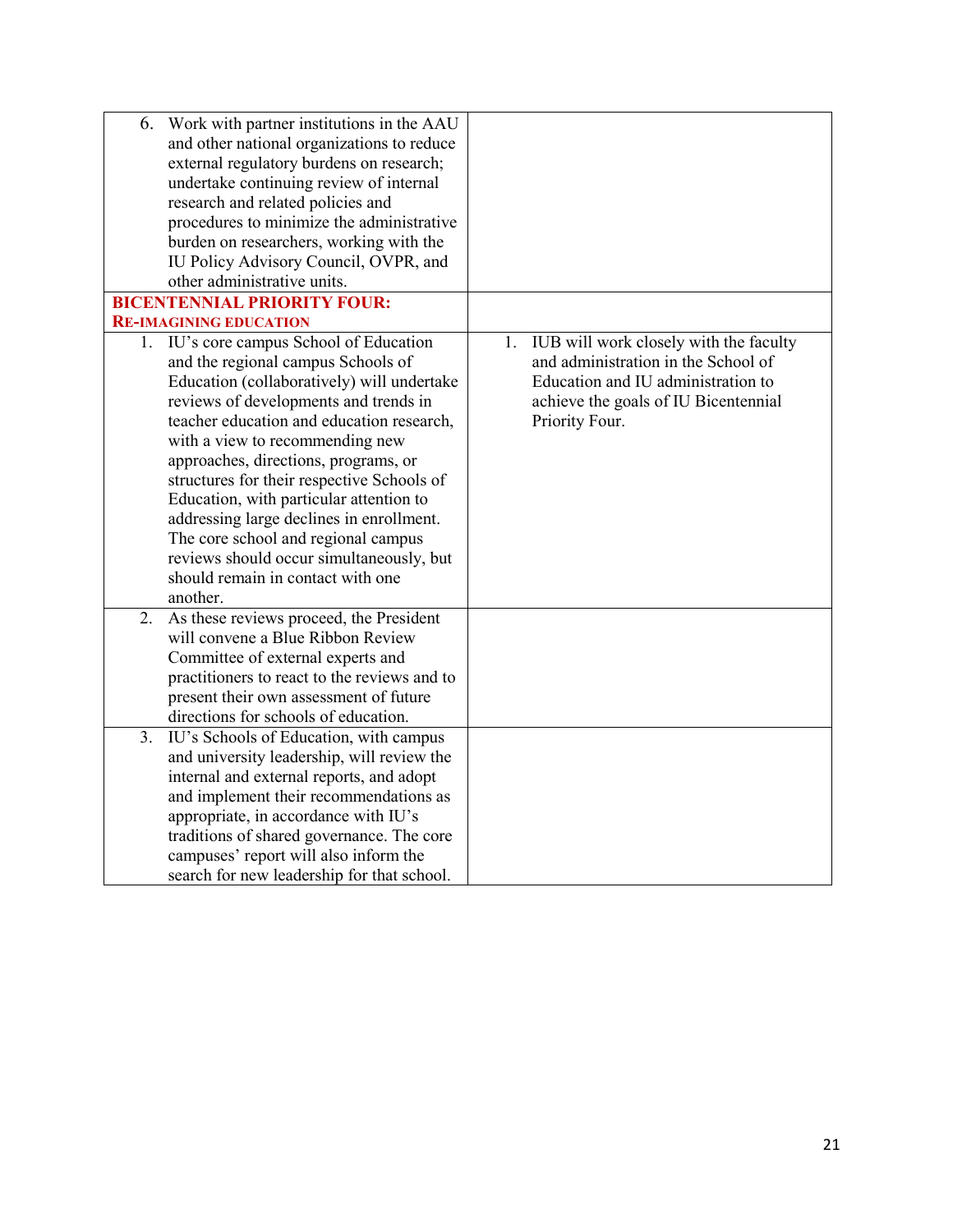| <b>Principles of Excellence Three:</b>                                                                                                                     | <b>Principles of Excellence Three:</b> |
|------------------------------------------------------------------------------------------------------------------------------------------------------------|----------------------------------------|
| <b>IU Metrics</b>                                                                                                                                          | <b>Additional IUB Metrics</b>          |
| Amount and diversity of sponsored<br>research.                                                                                                             |                                        |
| 2. Publication rate and demonstrated impact<br>of faculty according to field-appropriate<br>measures.                                                      |                                        |
| 3. Establishment of Grand Challenge groups<br>and associated research funding.                                                                             |                                        |
| Number of multi-campus sponsored<br>4.<br>research collaborations:<br>a. Completion of BP 4 internal and<br>external reports during the spring of<br>2015; |                                        |
| b. Assessment and implementation of<br>the recommendations of the reports.                                                                                 |                                        |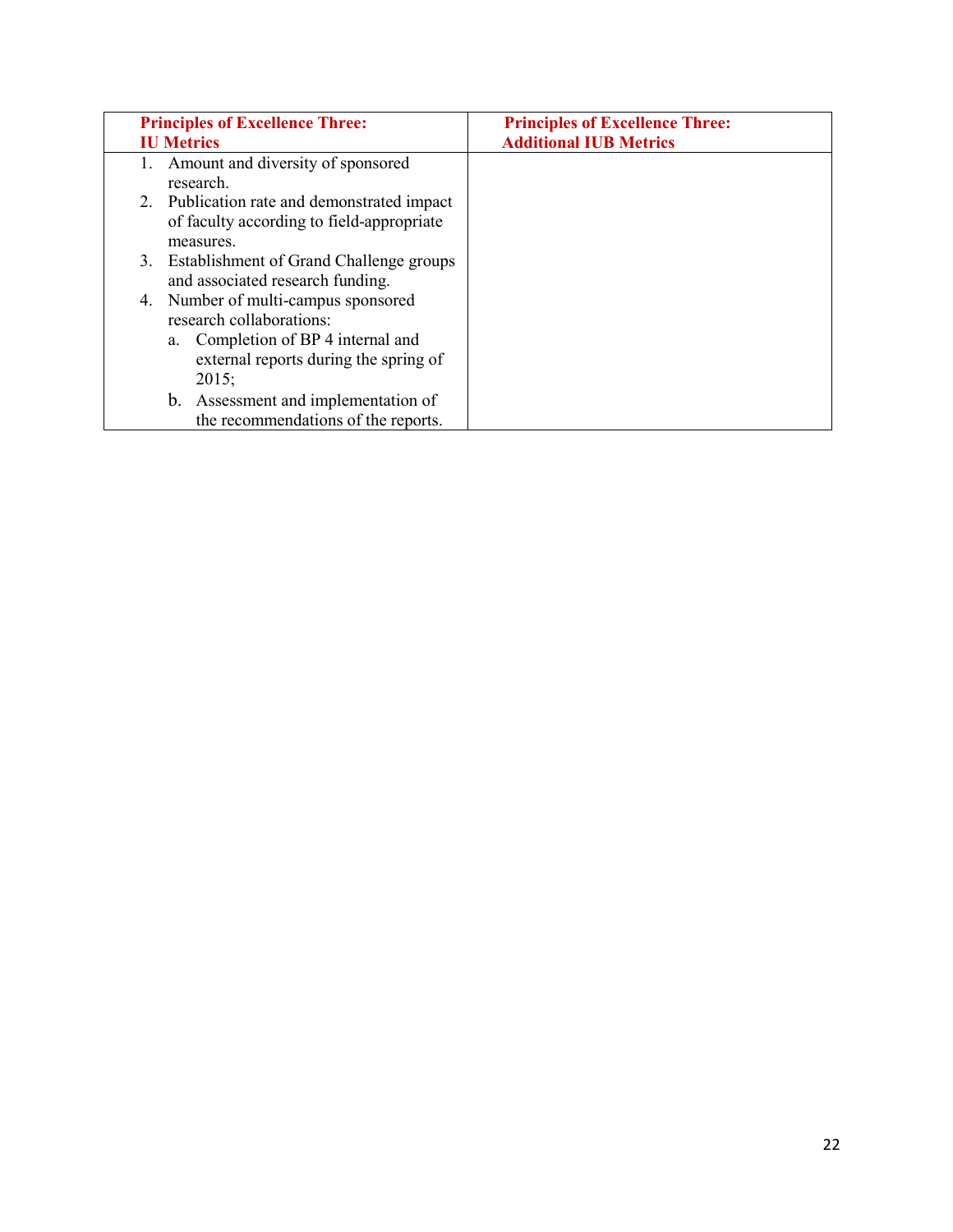| <b>IUB BICENTENNIAL OBJECTIVE SEVEN:</b>                                                                             |
|----------------------------------------------------------------------------------------------------------------------|
|                                                                                                                      |
|                                                                                                                      |
|                                                                                                                      |
| 1. IUB will support all its schools and the                                                                          |
|                                                                                                                      |
| developing active global partnerships, by:                                                                           |
| Establishing best practices for staffing                                                                             |
| and support of international programs                                                                                |
| and study abroad, and prioritizing                                                                                   |
|                                                                                                                      |
| b. Investing in a campus-wide strategy                                                                               |
| of classroom technological support to                                                                                |
| connect with our partner institutions;                                                                               |
| Increasing our outreach and impact                                                                                   |
| through high-quality dual degree and                                                                                 |
|                                                                                                                      |
|                                                                                                                      |
|                                                                                                                      |
| College have active and affordable                                                                                   |
|                                                                                                                      |
|                                                                                                                      |
| Leveraging our international presence                                                                                |
|                                                                                                                      |
|                                                                                                                      |
|                                                                                                                      |
|                                                                                                                      |
|                                                                                                                      |
|                                                                                                                      |
|                                                                                                                      |
|                                                                                                                      |
| research that have global impact and                                                                                 |
|                                                                                                                      |
|                                                                                                                      |
| Rigorously assessing our procedures                                                                                  |
|                                                                                                                      |
| Investing in creative activity that links                                                                            |
|                                                                                                                      |
| Leveraging technology in support of                                                                                  |
|                                                                                                                      |
|                                                                                                                      |
|                                                                                                                      |
| <b>EXCELLENT EDUCATION AND A PREFERRED</b><br>across schools and the College by<br>to be nimble around collaborative |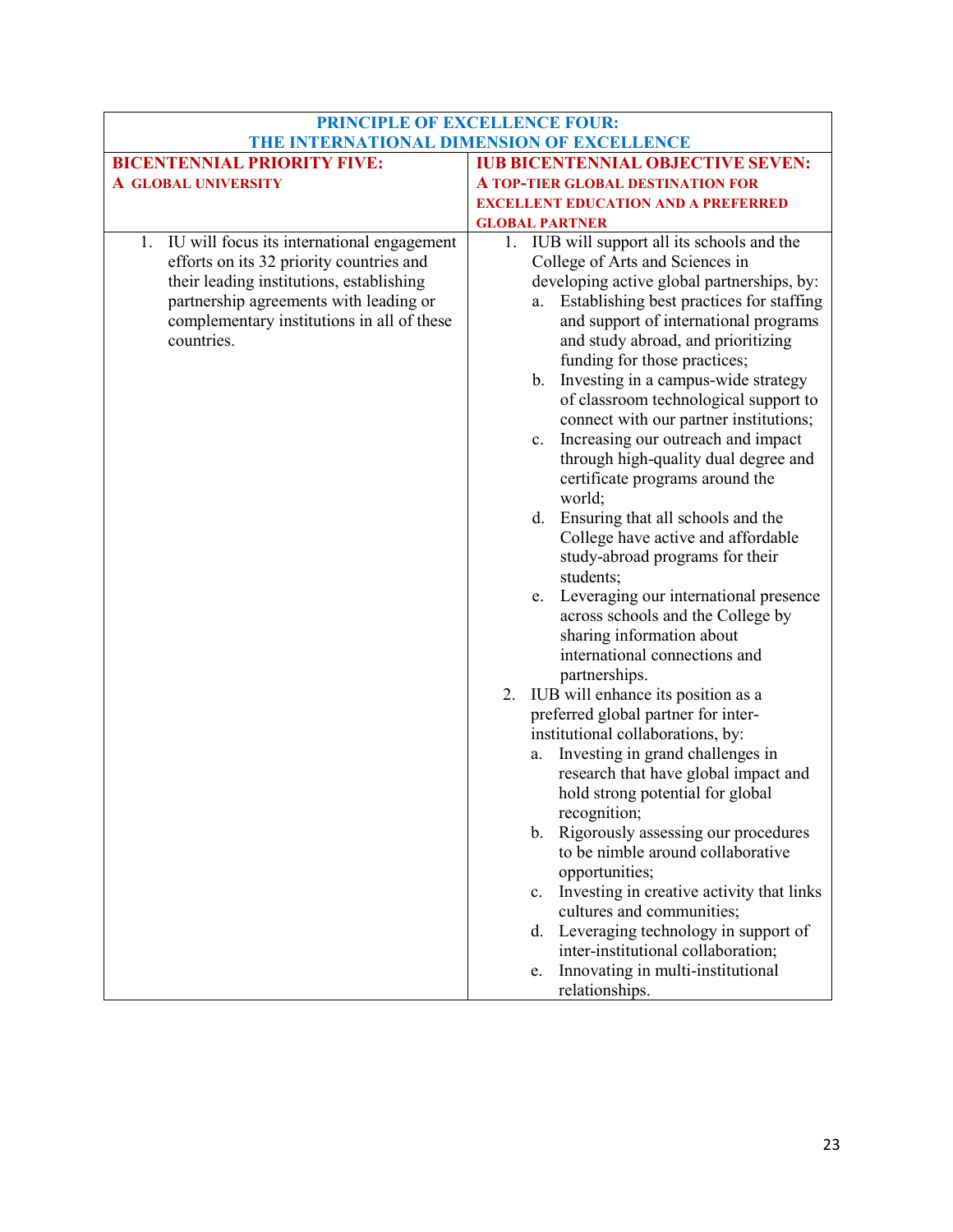| $\overline{2}$ . | IU will continue to build its international<br>alumni chapters, and will engage alumni<br>in supporting IU's international<br>engagement efforts, partnership<br>agreements, and philanthropic activities,<br>especially in support of academic units<br>such as SGIS. |    | 3. IUB will build relationships with alumni<br>to further the recruitment of excellent<br>undergraduate and graduate students to<br>our campus, support our Global Corps<br>with opportunities for international<br>service and internships, engage with our<br>classrooms; interact with our faculty on<br>research and funding initiatives, and<br>support the academic mission of our<br>campus philanthropically.          |
|------------------|------------------------------------------------------------------------------------------------------------------------------------------------------------------------------------------------------------------------------------------------------------------------|----|--------------------------------------------------------------------------------------------------------------------------------------------------------------------------------------------------------------------------------------------------------------------------------------------------------------------------------------------------------------------------------------------------------------------------------|
| 3.               | IU will establish a Global Gateway<br>Network including five new gateway<br>offices in the Middle East, Europe, Latin<br>America, Africa, and possibly South East<br>Asia.                                                                                             | 4. | IUB will form country-specific<br>communities of interest to leverage our<br>impact and use of gateways<br>internationally in support of our research<br>and academic programs.                                                                                                                                                                                                                                                |
| 4.               | IU will increase the availability of a wide<br>range of intellectually and culturally<br>engaging study abroad opportunities for<br>IU students, and increase the number of<br>students who participate in such<br>programs.                                           | 5. | IUB will achieve global recognition for<br>our internationalization of the curriculum,<br>by:<br>Creating a campus Global Corps to<br>a.<br>innovate in immersive global service;<br>Expanding dual degree and dual<br>$\mathbf b$ .<br>credential opportunities for our<br>students;<br>c. Expanding international internships<br>for our students;<br>Investing in the internationalization of<br>d.<br>programs and course. |
|                  | 5. IU will continue and enhance support for<br>international students and for exchange<br>programs that bring short-term faculty<br>visitors to the university.                                                                                                        | 6. | IUB will position our international<br>students for academic success by aligning<br>our student and residential services,<br>course availability, orientation, and<br>advising with their needs.                                                                                                                                                                                                                               |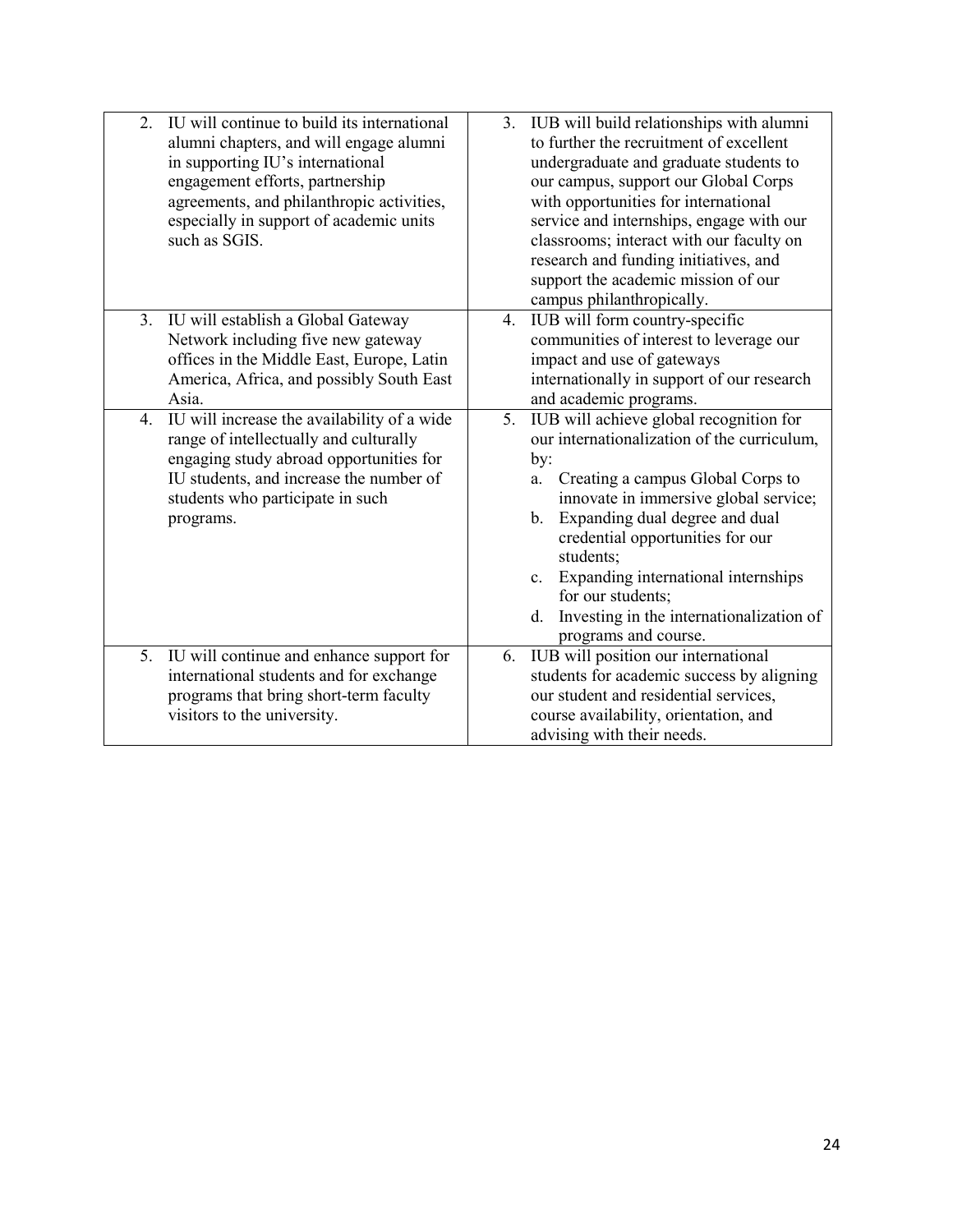| <b>Principles of Excellence Four:</b>                                                                                                                                                                                                                                                                                                                                                                                                                                                                                                                                                                                                                                 | <b>Principles of Excellence Four:</b>                                                                                                               |
|-----------------------------------------------------------------------------------------------------------------------------------------------------------------------------------------------------------------------------------------------------------------------------------------------------------------------------------------------------------------------------------------------------------------------------------------------------------------------------------------------------------------------------------------------------------------------------------------------------------------------------------------------------------------------|-----------------------------------------------------------------------------------------------------------------------------------------------------|
| <b>IU Continuing Priorities</b>                                                                                                                                                                                                                                                                                                                                                                                                                                                                                                                                                                                                                                       | <b>IUB Continuing Priorities</b>                                                                                                                    |
| Internationalize IU by creating a range of<br>1.<br>international experiences for all IU<br>students, such as study abroad,<br>internships, and other opportunities to<br>engage with persons and issues from other<br>countries and cultures, by:<br>Increasing the number of students<br>a.<br>who study abroad;<br>Increasing the number of scholarships<br>b.<br>for study abroad, especially for low<br>income and minority students,<br>through fundraising as part of the<br>Bicentennial Campaign;<br>Increasing global cultural competency<br>c.<br>across the curriculum;<br>Increasing the number of qualified<br>d.<br>foreign students for undergraduate | 1. IUB fully supports all Principles of<br>Excellence Four continuing priorities and<br>is working actively to implement them<br>across the campus. |
| and graduate education, consistent<br>with mission.                                                                                                                                                                                                                                                                                                                                                                                                                                                                                                                                                                                                                   |                                                                                                                                                     |
| 2.<br>Diversify (within the context of the                                                                                                                                                                                                                                                                                                                                                                                                                                                                                                                                                                                                                            |                                                                                                                                                     |
| priority countries) the countries from                                                                                                                                                                                                                                                                                                                                                                                                                                                                                                                                                                                                                                |                                                                                                                                                     |
| which students come to IU and which IU                                                                                                                                                                                                                                                                                                                                                                                                                                                                                                                                                                                                                                |                                                                                                                                                     |
| students visit.                                                                                                                                                                                                                                                                                                                                                                                                                                                                                                                                                                                                                                                       |                                                                                                                                                     |
| 3.<br>Support research and other forms of                                                                                                                                                                                                                                                                                                                                                                                                                                                                                                                                                                                                                             |                                                                                                                                                     |
| engagement between IU faculty and their                                                                                                                                                                                                                                                                                                                                                                                                                                                                                                                                                                                                                               |                                                                                                                                                     |
| counterparts at foreign institutions.                                                                                                                                                                                                                                                                                                                                                                                                                                                                                                                                                                                                                                 |                                                                                                                                                     |
| Secure funding from international<br>4.                                                                                                                                                                                                                                                                                                                                                                                                                                                                                                                                                                                                                               |                                                                                                                                                     |
| agencies such as USAID to support<br>selected institution-building efforts.                                                                                                                                                                                                                                                                                                                                                                                                                                                                                                                                                                                           |                                                                                                                                                     |
| <b>Principles of Excellence Four:</b>                                                                                                                                                                                                                                                                                                                                                                                                                                                                                                                                                                                                                                 | <b>Principles of Excellence Four:</b>                                                                                                               |
| <b>IU Metrics</b>                                                                                                                                                                                                                                                                                                                                                                                                                                                                                                                                                                                                                                                     | <b>Additional IUB Metrics</b>                                                                                                                       |
| Number of approved study abroad<br>1.                                                                                                                                                                                                                                                                                                                                                                                                                                                                                                                                                                                                                                 | 1. Launch of Global Corps program.                                                                                                                  |
| programs and international dual degrees                                                                                                                                                                                                                                                                                                                                                                                                                                                                                                                                                                                                                               |                                                                                                                                                     |
| 2.<br>Number of students, from each campus,                                                                                                                                                                                                                                                                                                                                                                                                                                                                                                                                                                                                                           |                                                                                                                                                     |
| participating in study abroad programs                                                                                                                                                                                                                                                                                                                                                                                                                                                                                                                                                                                                                                |                                                                                                                                                     |
| 3.<br>Number of active alumni chapters in                                                                                                                                                                                                                                                                                                                                                                                                                                                                                                                                                                                                                             |                                                                                                                                                     |
| priority countries                                                                                                                                                                                                                                                                                                                                                                                                                                                                                                                                                                                                                                                    |                                                                                                                                                     |
| 4. Extent and usage of IU's Global Gateway                                                                                                                                                                                                                                                                                                                                                                                                                                                                                                                                                                                                                            |                                                                                                                                                     |
| Network                                                                                                                                                                                                                                                                                                                                                                                                                                                                                                                                                                                                                                                               |                                                                                                                                                     |
| Number, preparation, and diversity of<br>5.<br>international students at IU                                                                                                                                                                                                                                                                                                                                                                                                                                                                                                                                                                                           |                                                                                                                                                     |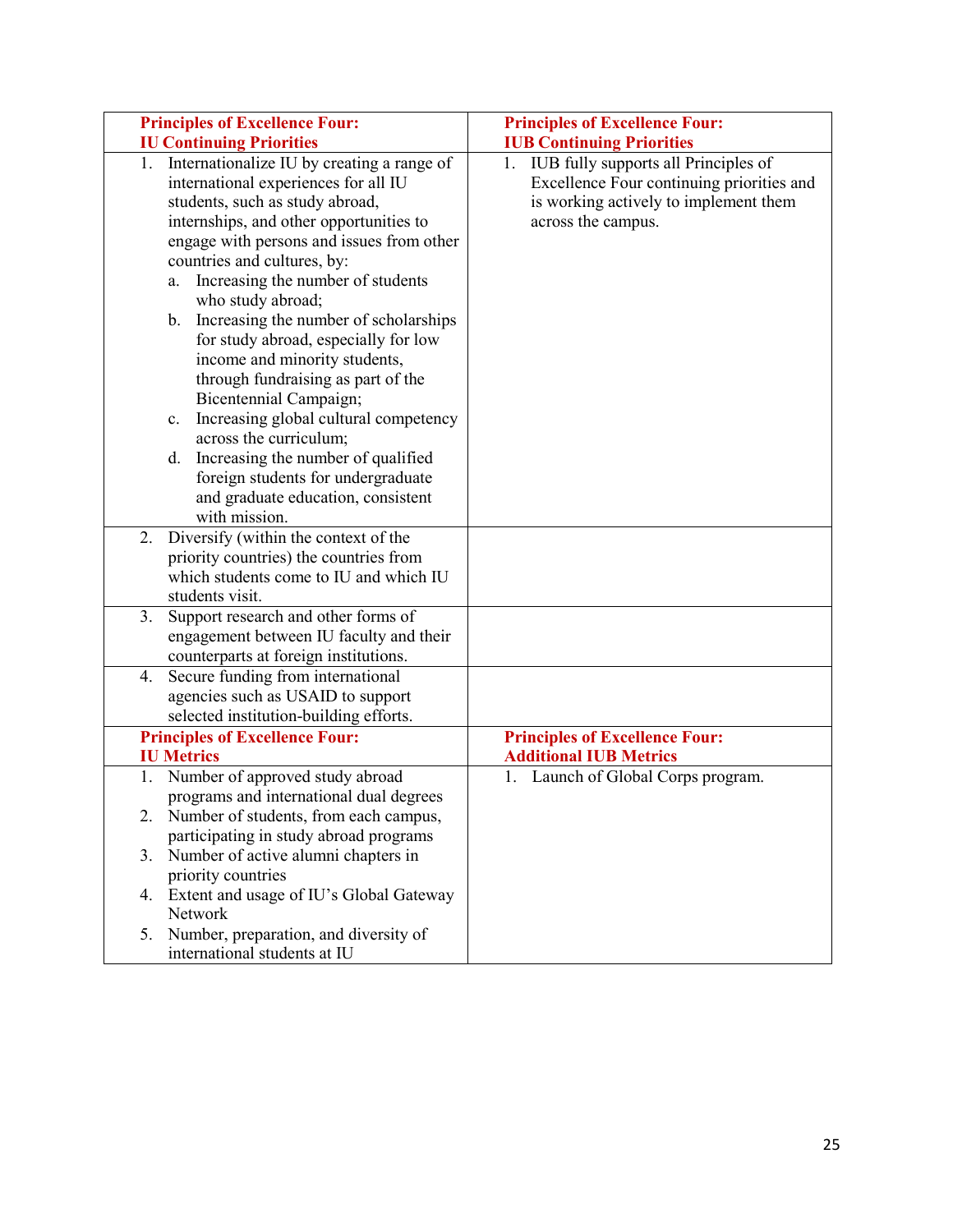|                                                                                      | <b>PRINCIPLE OF EXCELLENCE FIVE:</b>                                                             |
|--------------------------------------------------------------------------------------|--------------------------------------------------------------------------------------------------|
| <b>BICENTENNIAL PRIORITY SIX:</b>                                                    | <b>EXCELLENCE IN HEALTH SCIENCES AND HEALTH CARE</b><br><b>IUB BICENTENNIAL OBJECTIVE EIGHT:</b> |
| <b>HEALTH SCIENCES RESEARCH AND EDUCATION</b>                                        | <b>INTEGRATING OUR HEALTH SCIENCES</b>                                                           |
|                                                                                      |                                                                                                  |
| TO IMPROVE THE STATE AND NATION'S HEALTH<br>1. IUSM, and where relevant the other IU | RESOURCES TO SERVE THE STATE AND NATION<br>1. IUB will build an integrated identity              |
| clinical schools, will continue to build                                             | among our health sciences programs to                                                            |
| research capacity in selected areas, with                                            | achieve increased capacity, by:                                                                  |
| special focus on research in population                                              | Convening a Health Sciences Council<br>a.                                                        |
| health management, cancer,                                                           | to provide overarching vision for our                                                            |
| cardiovascular disease, the neurosciences,                                           | programs and evaluate space and                                                                  |
| and pediatrics through the Riley                                                     | programmatic needs and                                                                           |
| Children's Hospital and Foundation, in                                               | opportunities;                                                                                   |
| order to achieve preeminence in these                                                | b. Seeking interdisciplinary leverage;                                                           |
| areas, and to generate increased external                                            | Increasing capacity in high-demand<br>c.                                                         |
| research funding from the NIH, DOD,                                                  | health-sciences programs;                                                                        |
| <b>Patient-Centered Outcomes Research</b>                                            | Seeking opportunities and<br>d.                                                                  |
| Institute (PICORI), and other external                                               | infrastructure for inter-professional                                                            |
| sources.                                                                             | education and degrees;                                                                           |
|                                                                                      | Identifying areas of strong research<br>e.                                                       |
|                                                                                      | promise;                                                                                         |
|                                                                                      | f.<br>Coordinating all activities with the                                                       |
|                                                                                      | Clinical Affairs Committee.                                                                      |
| IUSM will work with the clinical schools,<br>2.                                      | IUB will partner with IUSM and IU<br>2.                                                          |
| other academic units across the university,                                          | Health to recruit and retain academic                                                            |
| and IU Health to recruit, mentor, and                                                | personnel in key areas identified in IU                                                          |
| retain researchers, educators, and                                                   | Bicentennial Plan, and to achieve the                                                            |
| clinicians in these key areas, using cluster                                         | other priorities identified in Bicentennial                                                      |
| hires (see Bicentennial Priority Three)                                              | Priority Six.                                                                                    |
| and other innovative mechanisms such as                                              |                                                                                                  |
| joint appointments between schools.<br>IU will invest in the infrastructure to<br>3. | See IUB Bicentennial Objective Four.                                                             |
| foster collaboration in research and                                                 |                                                                                                  |
| educational programs among the clinical                                              |                                                                                                  |
| schools and other academic units, in order                                           |                                                                                                  |
| to increase opportunities for students and                                           |                                                                                                  |
| researchers, leveraging the Indiana                                                  |                                                                                                  |
| <b>Clinical and Translational Sciences</b>                                           |                                                                                                  |
| Institute (CTSI) wherever possible.                                                  |                                                                                                  |
| IU will coordinate multiple schools,<br>4.                                           |                                                                                                  |
| departments, campuses, medical centers,                                              |                                                                                                  |
| and faculty to develop new inter-                                                    |                                                                                                  |
| professional degrees and special                                                     |                                                                                                  |
| qualifications in the health sciences to                                             |                                                                                                  |
| better prepare professionals for future                                              |                                                                                                  |
| team-based and population-focused                                                    |                                                                                                  |
| models of health care delivery.                                                      |                                                                                                  |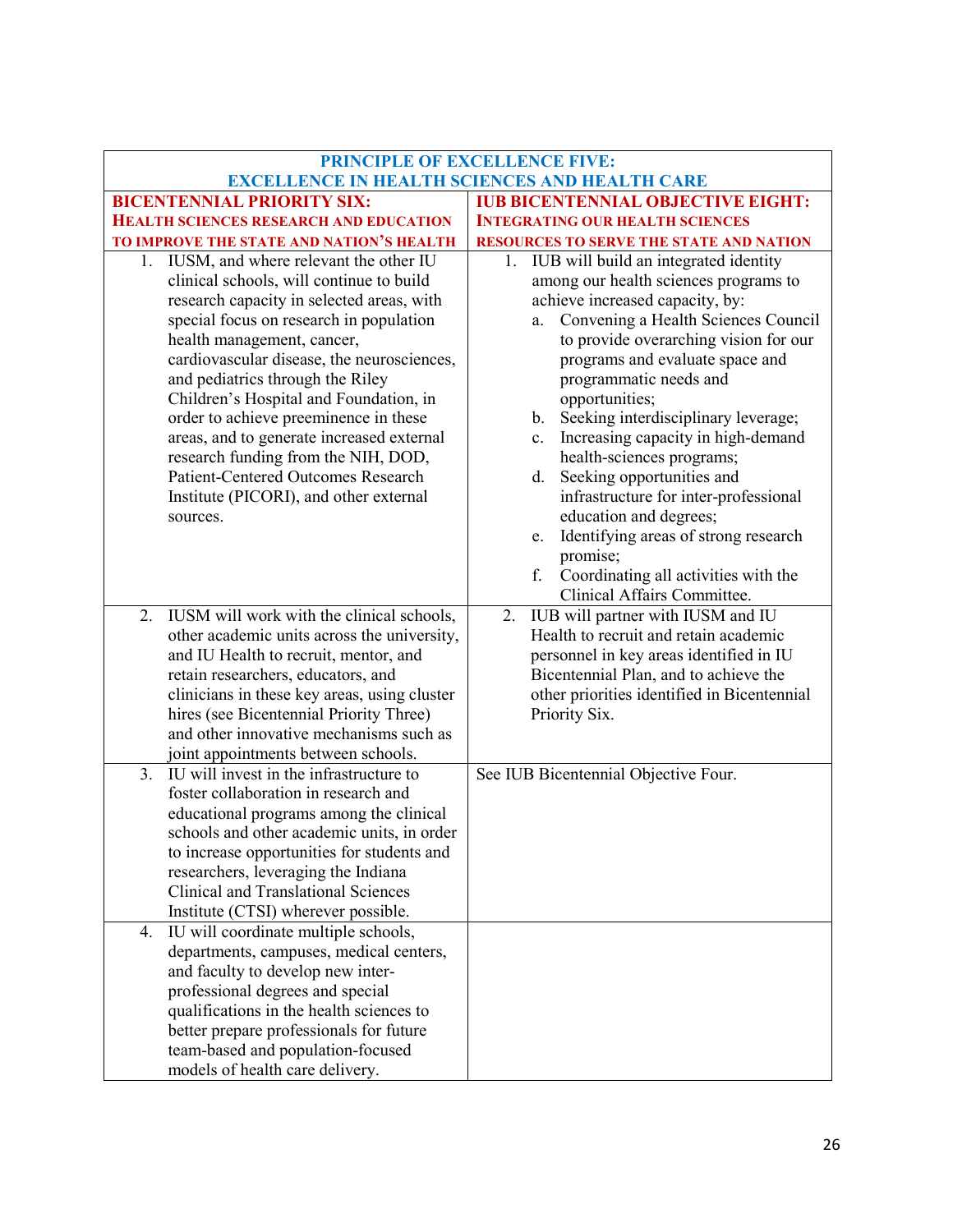| 5. | IU will facilitate public-private and other                                      |                                                                                   |
|----|----------------------------------------------------------------------------------|-----------------------------------------------------------------------------------|
|    | inter-institutional partnerships to                                              |                                                                                   |
|    | accelerate the translation of discoveries                                        |                                                                                   |
|    | into practice.                                                                   |                                                                                   |
| 6. | IU will work with its clinical partners to                                       |                                                                                   |
|    | increase integration and alignment of                                            |                                                                                   |
|    | services, and with IU Health to address                                          |                                                                                   |
|    | the obsolescence and over-capacity                                               |                                                                                   |
|    | problems at University Hospital and                                              |                                                                                   |
|    | Methodist Hospital.                                                              |                                                                                   |
| 7. | Every IU campus has important and                                                |                                                                                   |
|    | productive relationships with many                                               |                                                                                   |
|    | community and government partners in                                             |                                                                                   |
|    | health care and public health across                                             |                                                                                   |
|    | Indiana. IU will work closely with these                                         |                                                                                   |
|    | and new partners to ensure that its                                              |                                                                                   |
|    | undergraduate and graduate professional                                          |                                                                                   |
|    | training programs in all of its clinical                                         |                                                                                   |
|    | schools and on all campuses fully meet                                           |                                                                                   |
|    | the health needs of the state. This                                              |                                                                                   |
|    | includes leading a statewide expansion of                                        |                                                                                   |
|    | primary care residencies and other clinical                                      |                                                                                   |
|    | education settings.                                                              |                                                                                   |
|    |                                                                                  |                                                                                   |
|    |                                                                                  |                                                                                   |
|    | <b>Principles of Excellence Five:</b>                                            | <b>Principles of Excellence Five:</b>                                             |
| 1. | <b>IU Continuing Priorities</b><br>Partner with IU Health and other clinical     | <b>IUB Continuing Priorities</b><br>1. IUB will work to support all Principles of |
|    | partners to improve key quality and safety                                       | Excellence Five continuing priorities                                             |
|    |                                                                                  | within its distinctive mission and set of                                         |
|    | measures and reputational rankings at the<br>academic health center.             | resources.                                                                        |
| 2. | Increase the number of, and patients                                             |                                                                                   |
|    |                                                                                  |                                                                                   |
|    | enrolled in, investigator-initiated clinical<br>trials.                          |                                                                                   |
| 3. |                                                                                  |                                                                                   |
|    | Increase the quality and frequency of<br>public-private partnerships through the |                                                                                   |
|    | <b>IUSM Industry Collaboration Portal</b>                                        |                                                                                   |
| 4. | Create and develop synergies between IU,                                         |                                                                                   |
|    | the Regenstrief Institute, and the Indiana                                       |                                                                                   |
|    | <b>Biosciences Research Institute</b>                                            |                                                                                   |
| 5. | Address problems of physician number                                             |                                                                                   |
|    | and distribution through expanding                                               |                                                                                   |
|    | residency training in areas of greatest                                          |                                                                                   |
|    | need.                                                                            |                                                                                   |
| 6. |                                                                                  |                                                                                   |
|    | Adopt governance structures and funds                                            |                                                                                   |
|    | flow models that maximize the alignment<br>and synergy between the IU health     |                                                                                   |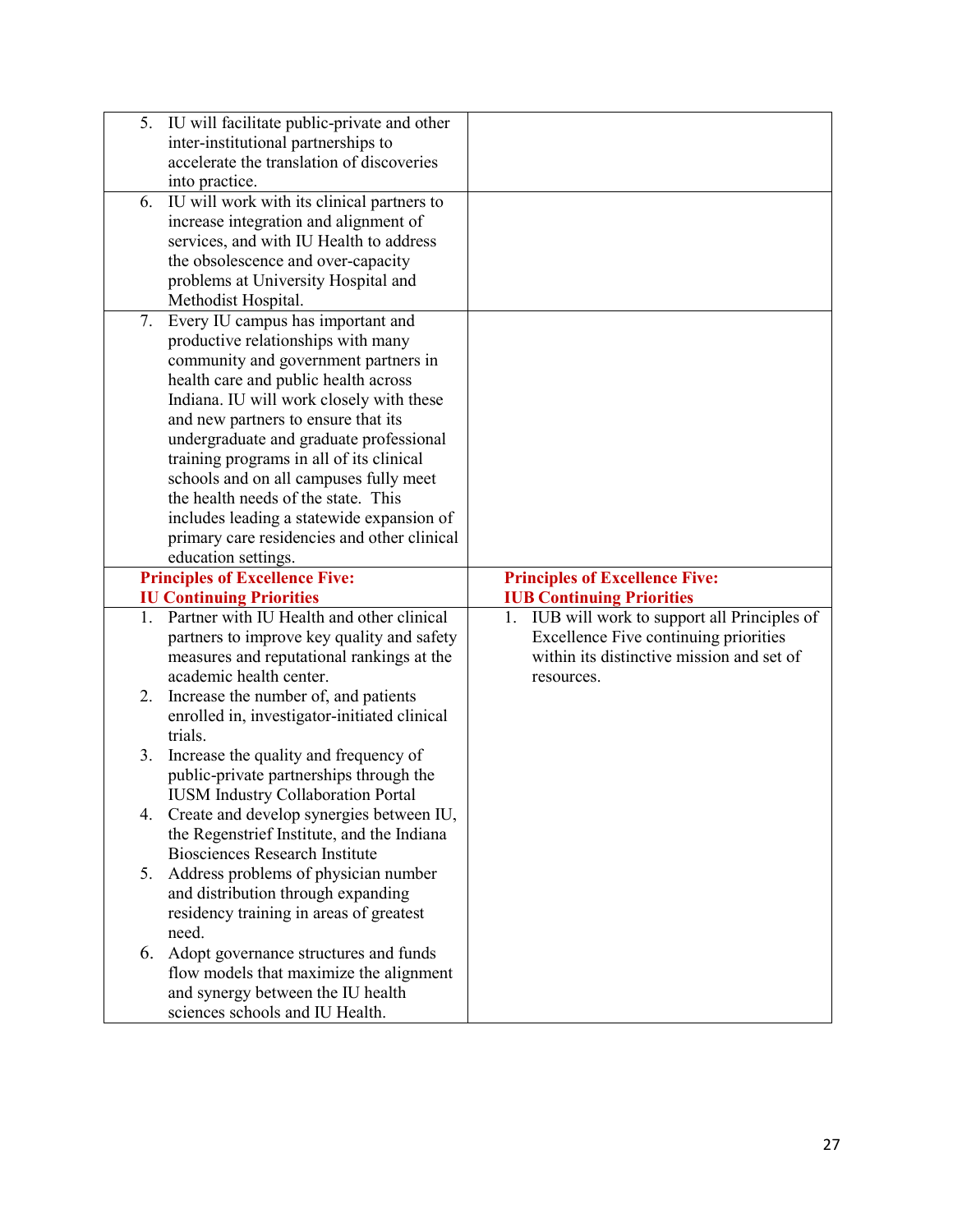| <b>Principles of Excellence Five:</b>                                                                                                                                                                                                                                                                                           | <b>Principles of Excellence Five:</b>                                                                                                       |
|---------------------------------------------------------------------------------------------------------------------------------------------------------------------------------------------------------------------------------------------------------------------------------------------------------------------------------|---------------------------------------------------------------------------------------------------------------------------------------------|
| <b>IU Metrics</b>                                                                                                                                                                                                                                                                                                               | <b>Additional IUB Metrics</b>                                                                                                               |
| 1. Amount and research funding from the<br>National Institutes of Health (NIH)<br>2. Amount and diversity of research funding<br>from other sources<br>3. Demonstrated increase in research output<br>and impact in key fields<br>4. Degrees conferred across all health<br>professions<br>New inter-professional degrees<br>5. | 1. AY2015-16: Health Sciences Council<br>convened; council engaged in<br>programmatic and space planning; plan to<br>campus by end of year. |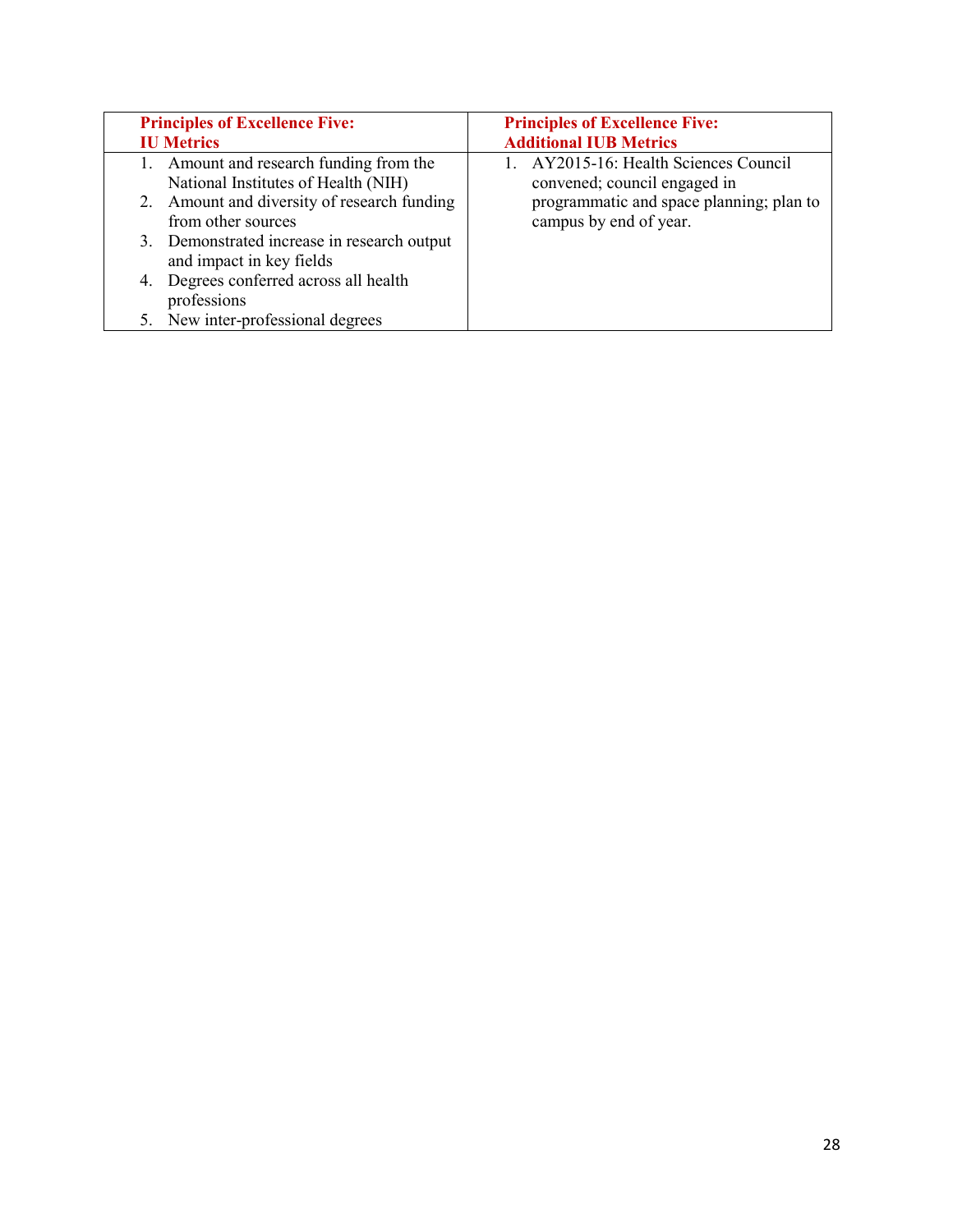| PRINCIPLE OF EXCELLENCE SIX: |                                             |                                                          |
|------------------------------|---------------------------------------------|----------------------------------------------------------|
|                              |                                             | <b>EXCELLENCE IN ENGAGEMENT AND ECONOMIC DEVELOPMENT</b> |
|                              | <b>BICENTENNIAL PRIORITY SEVEN:</b>         |                                                          |
|                              | <b>BUILDING A PROSPEROUS AND INNOVATIVE</b> |                                                          |
| <b>INDIANA</b>               |                                             |                                                          |
| 1.                           | IU will work with researchers from all      | IUB will work to achieve progress in all<br>1.           |
|                              | campuses, developing a systemic             | aspects of Bicentennial Priority Seven                   |
|                              | engagement infrastructure that advances     | that are relevant to our campus.                         |
|                              | the application and transfer of knowledge   |                                                          |
|                              | in the state.                               |                                                          |
| 2.                           | IU will work to foster a pervasive          |                                                          |
|                              | entrepreneurial culture at IU benefitting   |                                                          |
|                              | faculty, staff, students, and the greater   |                                                          |
|                              | communities the university serves.          |                                                          |
| 3.                           | IU will engage and support IU alumni        |                                                          |
|                              | pursing the commercialization of their      |                                                          |
|                              | own innovations and champion their          |                                                          |
|                              | successes.                                  |                                                          |
| 4.                           | IU will engage with community partners      |                                                          |
|                              | and organizations across all sectors,       |                                                          |
|                              | providing relevant, contemporary            |                                                          |
|                              | expertise and services.                     |                                                          |
| 5.                           | IU Regional Campuses will actively          |                                                          |
|                              | engage their communities and regions to     |                                                          |
|                              | develop and deliver education, degrees,     |                                                          |
|                              | cooperative initiatives, and research that  |                                                          |
|                              | address regional needs and opportunities.   |                                                          |
| 6.                           | IU will initiate a collaboration between    |                                                          |
|                              | IURTC and the IU Foundation to create a     |                                                          |
|                              | fund that will be available to provide      |                                                          |
|                              | capital to innovations generated within     |                                                          |
|                              | the IU ecosystem, with the objective of     |                                                          |
|                              | providing economic benefit to the           |                                                          |
|                              | university.                                 |                                                          |
| 7.                           | IU will relocate IURTC's headquarters       |                                                          |
|                              | from its present off-campus location to     |                                                          |
|                              | the Wishard/16 Tech Downtown                |                                                          |
|                              | Technology District proximate to IUPUI.     |                                                          |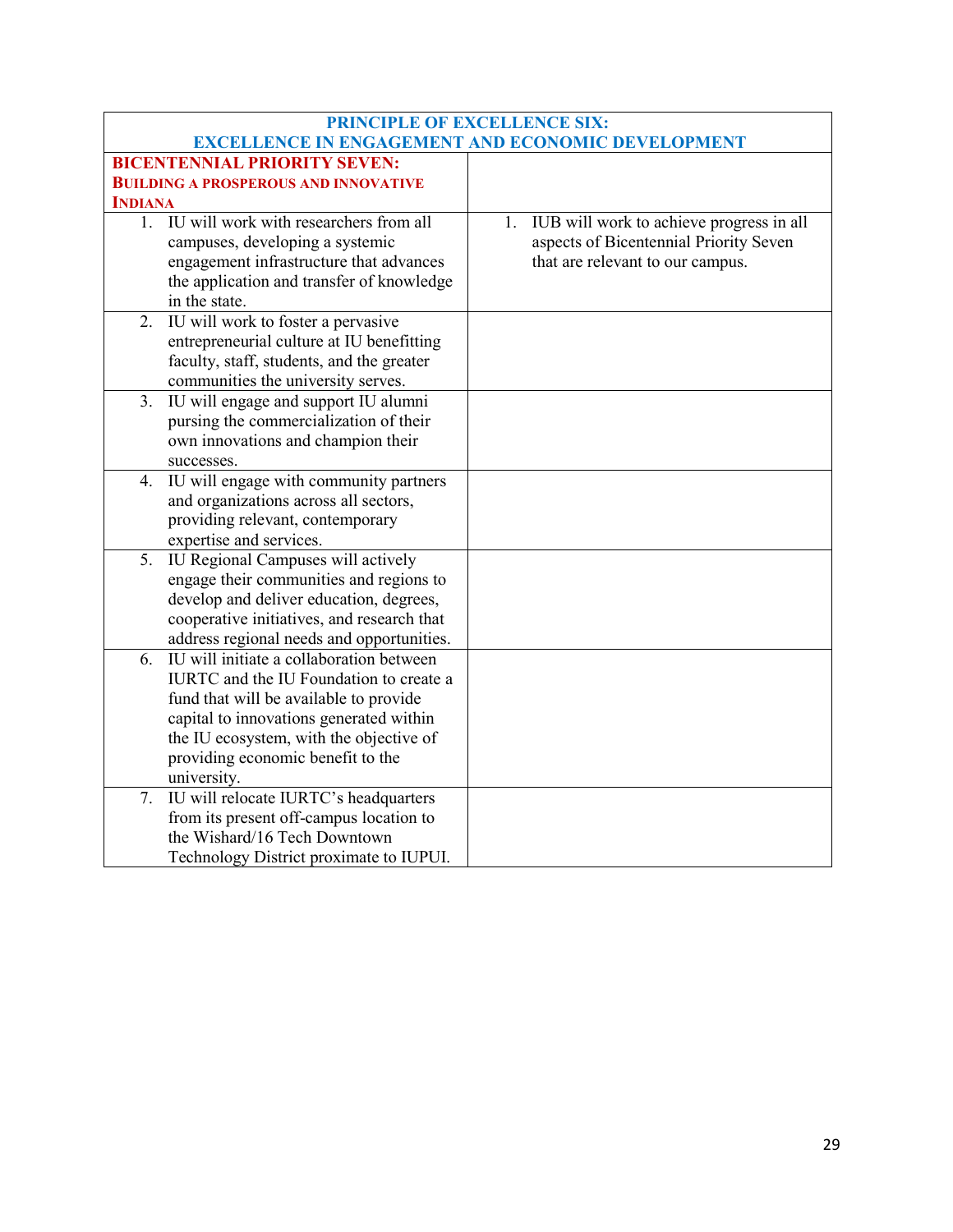| <b>BICENTENNIAL PRIORITY EIGHT:</b>            |  |
|------------------------------------------------|--|
| <b>TOWARDS A CULTURE OF BUILDING AND</b>       |  |
| <b>MAKING</b>                                  |  |
| 1. IU will establish an external Blue Ribbon   |  |
| Committee to assess the viability of           |  |
| establishing a new, nationally competitive     |  |
| program in IT-related engineering on the       |  |
| IU Bloomington campus, based on the            |  |
| recommendations of an internal                 |  |
| committee established for that purpose.        |  |
| The internal committee will coordinate its     |  |
| recommendations with the School of             |  |
| Engineering and Technology at IUPUI.           |  |
| IU will establish a new School of Design<br>2. |  |
| and Art to be located within the College       |  |
| of Arts and Sciences at IU Bloomington.        |  |
| Once established, provide it with new          |  |
| facilities to support the expansion of its     |  |
| programs. The School of Design and Art         |  |
| should wherever possible emphasize areas       |  |
| in addition to those offered by the Herron     |  |
| School of Art and Design.                      |  |
| The IU Regional Campuses will develop<br>3.    |  |
| applied science programs and collaborate       |  |
| with Purdue centers where appropriate to       |  |
| support regional needs for technology          |  |
| education.                                     |  |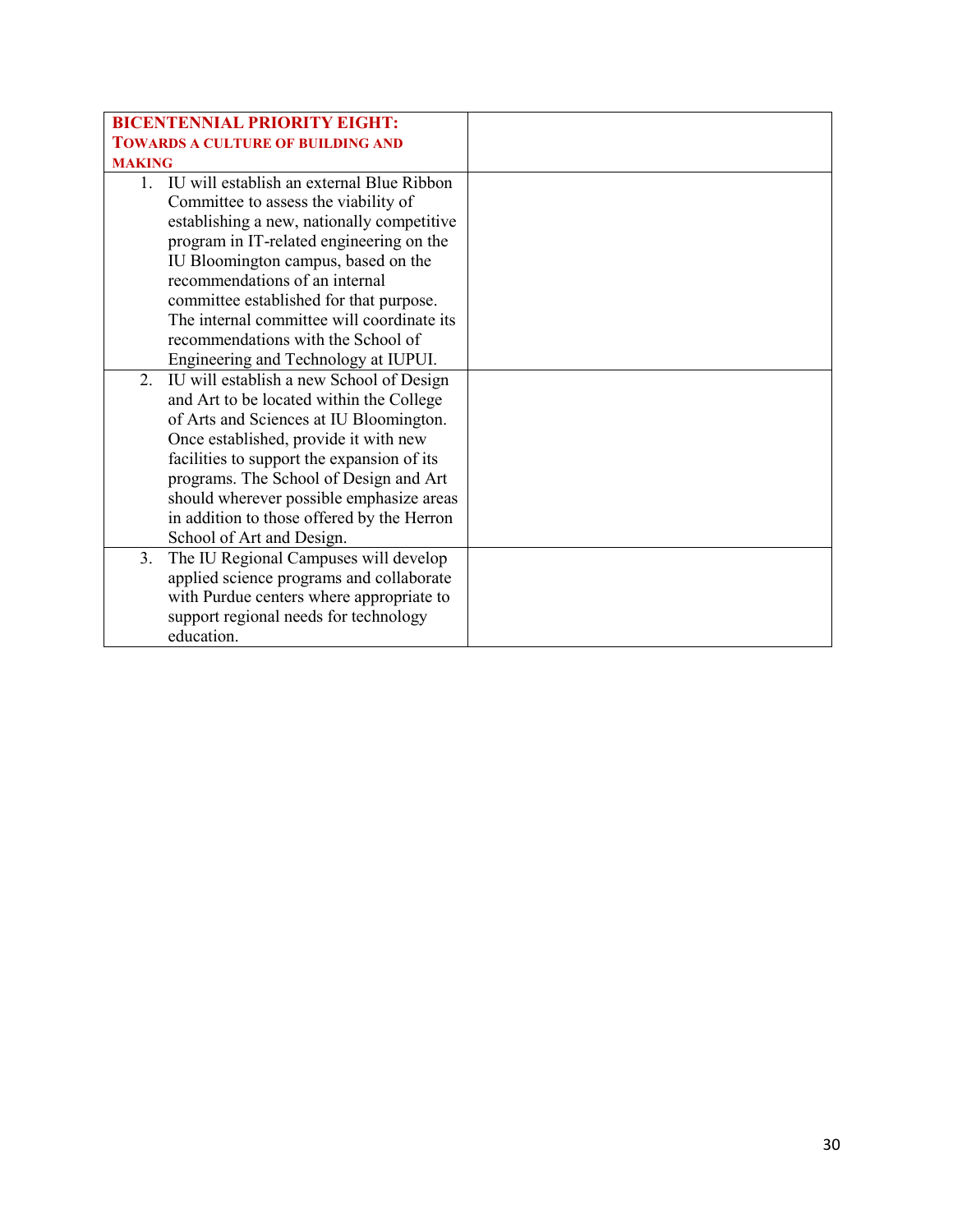| <b>Principles of Excellence Six:</b>                                                                                                                                                                                                                                                                                                                                                                                                                                                                                                                                                | <b>Principles of Excellence Six:</b>        |
|-------------------------------------------------------------------------------------------------------------------------------------------------------------------------------------------------------------------------------------------------------------------------------------------------------------------------------------------------------------------------------------------------------------------------------------------------------------------------------------------------------------------------------------------------------------------------------------|---------------------------------------------|
| <b>IU Continuing Priorities</b>                                                                                                                                                                                                                                                                                                                                                                                                                                                                                                                                                     | <b>IUB Continuing Priorities</b>            |
| 1. Develop university technology                                                                                                                                                                                                                                                                                                                                                                                                                                                                                                                                                    | 1. IUB will work to achieve progress in all |
| commercialization infrastructure to                                                                                                                                                                                                                                                                                                                                                                                                                                                                                                                                                 | Principles of Excellence Six continuing     |
| address fast changing needs and emerging                                                                                                                                                                                                                                                                                                                                                                                                                                                                                                                                            | priorities that are relevant to our campus. |
| opportunities.                                                                                                                                                                                                                                                                                                                                                                                                                                                                                                                                                                      |                                             |
| Connect and deploy university resources<br>2.                                                                                                                                                                                                                                                                                                                                                                                                                                                                                                                                       |                                             |
| to advance economic development across                                                                                                                                                                                                                                                                                                                                                                                                                                                                                                                                              |                                             |
| the state and its regions through the IU                                                                                                                                                                                                                                                                                                                                                                                                                                                                                                                                            |                                             |
| Council on Regional Engagement and                                                                                                                                                                                                                                                                                                                                                                                                                                                                                                                                                  |                                             |
| Economic Development (CREED), the                                                                                                                                                                                                                                                                                                                                                                                                                                                                                                                                                   |                                             |
| Regional Economic Development (RED)                                                                                                                                                                                                                                                                                                                                                                                                                                                                                                                                                 |                                             |
| Fund, and the Innovate Indiana Network.                                                                                                                                                                                                                                                                                                                                                                                                                                                                                                                                             |                                             |
| Engage with economic development<br>3.                                                                                                                                                                                                                                                                                                                                                                                                                                                                                                                                              |                                             |
| efforts and strategic Indiana industry                                                                                                                                                                                                                                                                                                                                                                                                                                                                                                                                              |                                             |
| sector associations and advocacy groups,                                                                                                                                                                                                                                                                                                                                                                                                                                                                                                                                            |                                             |
| such as the Indiana Biosciences Research                                                                                                                                                                                                                                                                                                                                                                                                                                                                                                                                            |                                             |
| Initiative, BioCrossroads, OrthoWorx,                                                                                                                                                                                                                                                                                                                                                                                                                                                                                                                                               |                                             |
| Indiana Health Industry Forum, and                                                                                                                                                                                                                                                                                                                                                                                                                                                                                                                                                  |                                             |
| TechPoint.                                                                                                                                                                                                                                                                                                                                                                                                                                                                                                                                                                          |                                             |
| Encourage and promote university<br>4.                                                                                                                                                                                                                                                                                                                                                                                                                                                                                                                                              |                                             |
| innovation and entrepreneurship through:                                                                                                                                                                                                                                                                                                                                                                                                                                                                                                                                            |                                             |
| the Innovate Indiana Fund, the SpinUp                                                                                                                                                                                                                                                                                                                                                                                                                                                                                                                                               |                                             |
| program, and development of a new                                                                                                                                                                                                                                                                                                                                                                                                                                                                                                                                                   |                                             |
| Entrepreneur-in-Residence program.                                                                                                                                                                                                                                                                                                                                                                                                                                                                                                                                                  |                                             |
| 5.<br>Facilitate university-industry                                                                                                                                                                                                                                                                                                                                                                                                                                                                                                                                                |                                             |
| collaboration, identifying opportunities to                                                                                                                                                                                                                                                                                                                                                                                                                                                                                                                                         |                                             |
| work in areas such as cybersecurity with                                                                                                                                                                                                                                                                                                                                                                                                                                                                                                                                            |                                             |
| Indiana defense-related institutions such                                                                                                                                                                                                                                                                                                                                                                                                                                                                                                                                           |                                             |
| as the Naval Surface Warfare Center                                                                                                                                                                                                                                                                                                                                                                                                                                                                                                                                                 |                                             |
| (Crane), and the Indiana National Guard.                                                                                                                                                                                                                                                                                                                                                                                                                                                                                                                                            |                                             |
| Support collaboration between IU and<br>6.                                                                                                                                                                                                                                                                                                                                                                                                                                                                                                                                          |                                             |
| local governmental entities relative to                                                                                                                                                                                                                                                                                                                                                                                                                                                                                                                                             |                                             |
| economic development initiatives linked                                                                                                                                                                                                                                                                                                                                                                                                                                                                                                                                             |                                             |
|                                                                                                                                                                                                                                                                                                                                                                                                                                                                                                                                                                                     |                                             |
|                                                                                                                                                                                                                                                                                                                                                                                                                                                                                                                                                                                     |                                             |
|                                                                                                                                                                                                                                                                                                                                                                                                                                                                                                                                                                                     |                                             |
|                                                                                                                                                                                                                                                                                                                                                                                                                                                                                                                                                                                     |                                             |
|                                                                                                                                                                                                                                                                                                                                                                                                                                                                                                                                                                                     |                                             |
|                                                                                                                                                                                                                                                                                                                                                                                                                                                                                                                                                                                     |                                             |
|                                                                                                                                                                                                                                                                                                                                                                                                                                                                                                                                                                                     |                                             |
|                                                                                                                                                                                                                                                                                                                                                                                                                                                                                                                                                                                     |                                             |
|                                                                                                                                                                                                                                                                                                                                                                                                                                                                                                                                                                                     |                                             |
|                                                                                                                                                                                                                                                                                                                                                                                                                                                                                                                                                                                     |                                             |
|                                                                                                                                                                                                                                                                                                                                                                                                                                                                                                                                                                                     |                                             |
|                                                                                                                                                                                                                                                                                                                                                                                                                                                                                                                                                                                     |                                             |
|                                                                                                                                                                                                                                                                                                                                                                                                                                                                                                                                                                                     |                                             |
|                                                                                                                                                                                                                                                                                                                                                                                                                                                                                                                                                                                     |                                             |
| to university's core strengths.<br>Support regional business development in<br>life science, technology and related fields<br>8.<br>Communicate and promote exemplary<br>economic engagement across multiple<br>platforms.<br>9. Participate actively in the Lilly<br>Endowment Collaborations grant to<br>counter "brain drain" in Indiana by<br>developing programs in early career<br>awareness, matching careers and<br>curricula, enhancing targeted career skills,<br>expanding experiential and service<br>learning, and creating networks of<br>universities and potential. |                                             |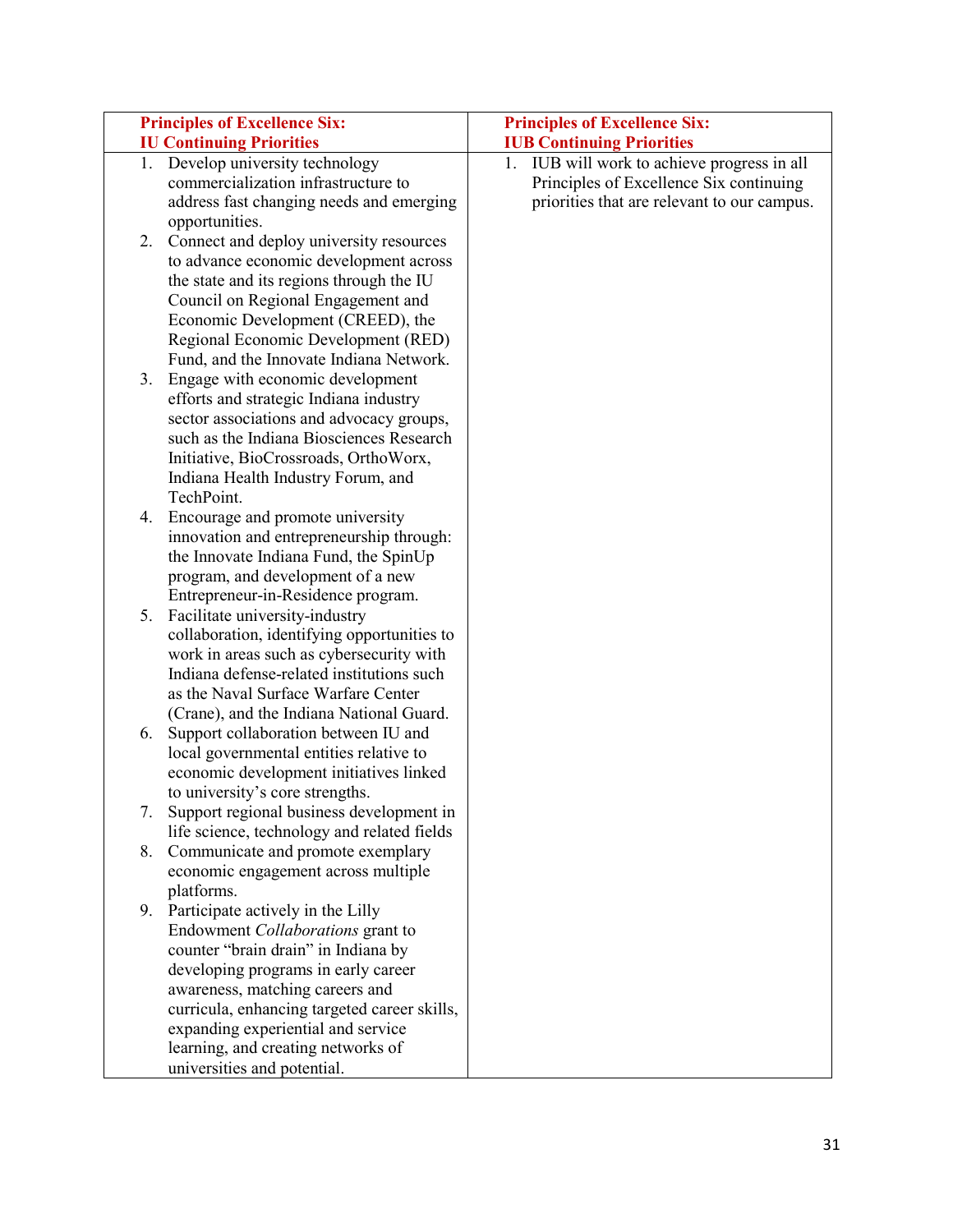| <b>Principles of Excellence Six:</b>                                                                                                                      | <b>Principles of Excellence Six:</b>                                                                                                            |
|-----------------------------------------------------------------------------------------------------------------------------------------------------------|-------------------------------------------------------------------------------------------------------------------------------------------------|
| <b>IU Metrics</b>                                                                                                                                         | <b>Additional IUB Metrics</b>                                                                                                                   |
| Completion of the internal and external<br>1.<br>reports engineering programs by the<br>spring of 2015.                                                   | 1. Completion of the internal and external<br>reports on engineering programs by the<br>spring of 2015.                                         |
| Completion of appropriate procedures for<br>2.<br>establishment of School of Design and<br>Art; completion of detailed plan for<br>suitable facilities.   | Completion of appropriate procedures for<br>2.<br>establishment of school of design;<br>completion of detailed plan for suitable<br>facilities. |
| Number and subject areas of new regional<br>3.<br>campus applied science and technology<br>programs.                                                      |                                                                                                                                                 |
| Number and value of patents, licensing<br>4.<br>agreements, partnerships, and start-ups<br>supported by IURTC.                                            |                                                                                                                                                 |
| New educational programs targeted to<br>5.<br>state and regional needs.                                                                                   |                                                                                                                                                 |
| Number of alumni actively engaged in<br>6.<br>mentoring and other student-focused<br>activities.                                                          |                                                                                                                                                 |
| 7. Number and value of enterprises funded<br>in whole or in part by the IURTC-IUF<br>capital fund; returns realized for the<br>benefit of the university. |                                                                                                                                                 |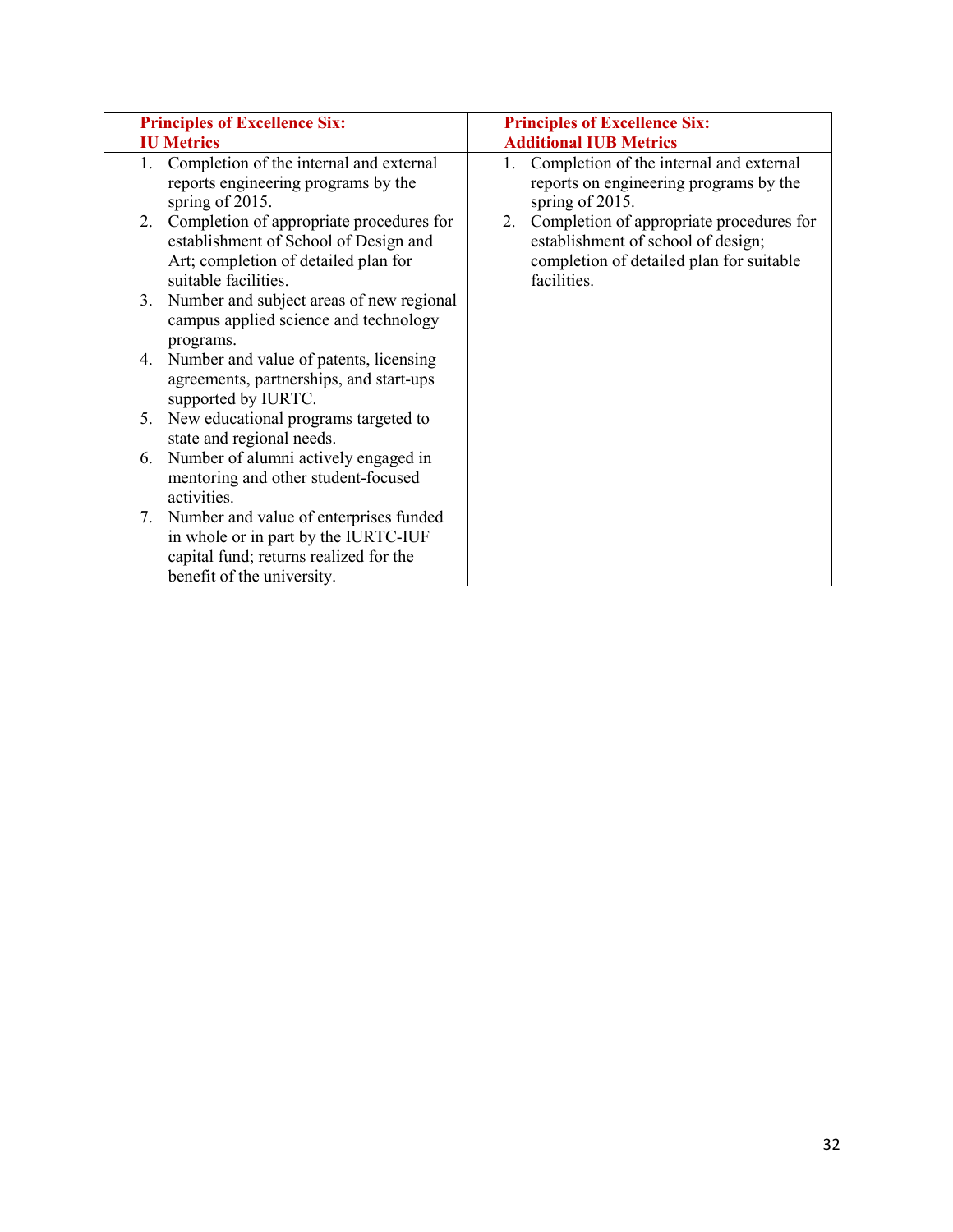| PRINCIPLE OF EXCELLENCE SEVEN:                  |                                           |  |
|-------------------------------------------------|-------------------------------------------|--|
|                                                 | <b>EXCELLENCE IN ADVANCEMENT</b>          |  |
| <b>ADVANCEMENT BICENTENNIAL ACTION</b>          |                                           |  |
| <b>ITEMS</b>                                    |                                           |  |
| 1. IU will develop the priorities, structure,   |                                           |  |
| and communications strategy for the             |                                           |  |
| university-wide \$2.5 billion Bicentennial      |                                           |  |
| Campaign.                                       |                                           |  |
| IU will launch the public phase of the<br>2.    |                                           |  |
| campaign in Fall 2015, and successfully         |                                           |  |
| conclude it by the Bicentennial.                |                                           |  |
| IU will provide leadership to all IU<br>3.      | 1. The Provost will work closely with all |  |
| academic units in developing their              | IUB academic units to support             |  |
| specific sub-campaigns, and develop             | achievement of their campaign goals, and  |  |
| engagement and fundraising strategies for       | will work closely with campus units       |  |
| all internal and external stakeholders,         | outside of the academic schools and       |  |
| such as faculty, students, staff, parents,      | departments to develop their goals and    |  |
| alumni, foundations, corporations, and          | align them with the strategic plan.       |  |
| other friends of the university.                |                                           |  |
| As part for the campaign, IU will develop<br>4. |                                           |  |
| new organizational systems and processes        |                                           |  |
| that will substantially improve the             |                                           |  |
| effectiveness and efficiency of future          |                                           |  |
| engagement and fundraising.                     |                                           |  |
| IU will strengthen the relationship<br>5.       |                                           |  |
| between the Indiana University                  |                                           |  |
| Foundation and the Indiana University           |                                           |  |
| Alumni Association.                             |                                           |  |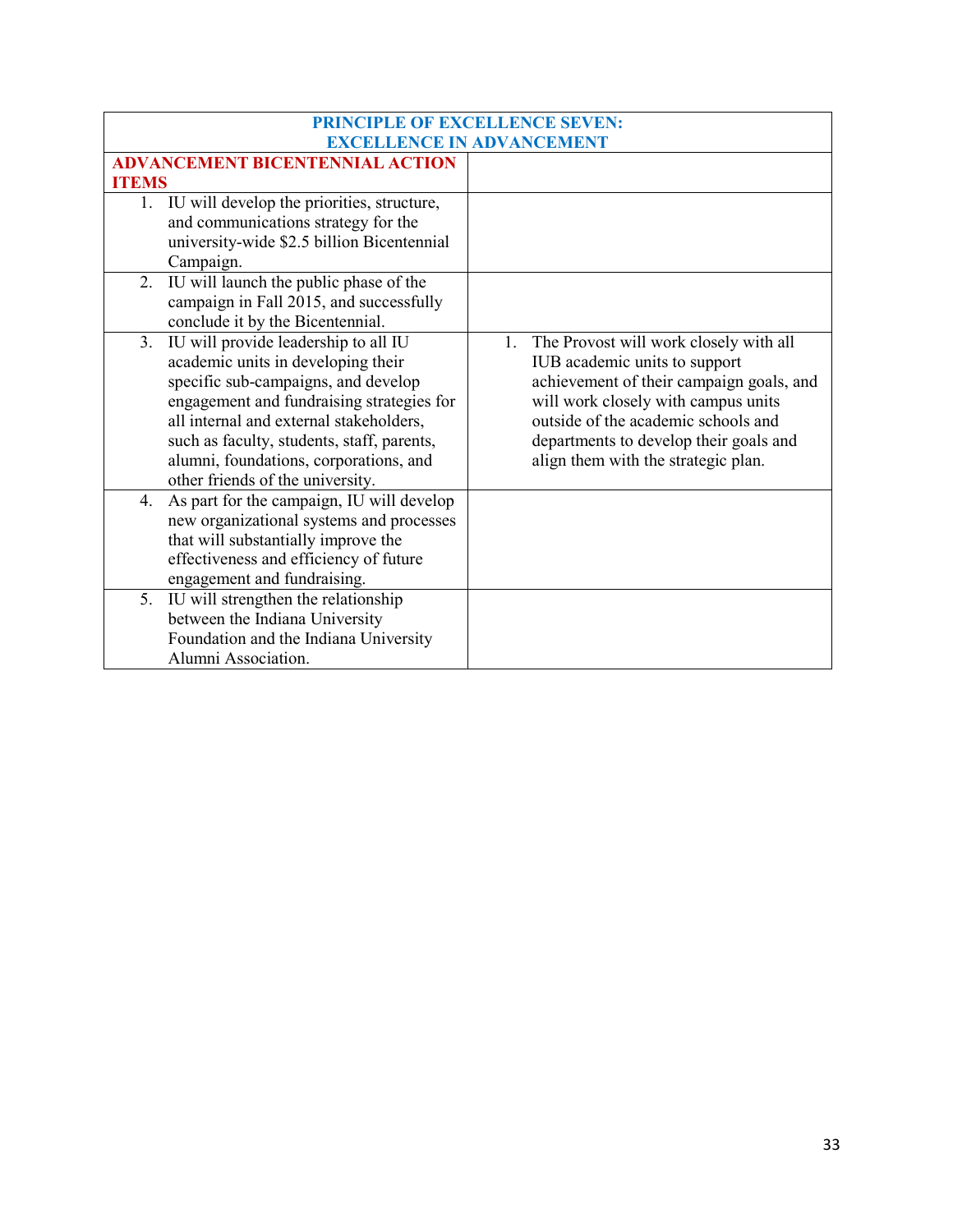|    | <b>Principles of Excellence Seven:</b>       |  |
|----|----------------------------------------------|--|
|    | <b>IU Continuing Priorities</b>              |  |
| 1. | Enhance and rejuvenate IUF and IUAA          |  |
|    | services to, and partnerships with,          |  |
|    | academic and other units across IU in        |  |
|    | support of their development goals.          |  |
| 2. | Enhance the constituent relations            |  |
|    | activities of both IUF and IUAA by           |  |
|    | implementing a new data system that will     |  |
|    | improve overall engagement with alumni,      |  |
|    | friends, and other supporters of IU.         |  |
| 3. | Expand the IU Foundation's "junior gift      |  |
|    | officer program" and align the IUAA          |  |
|    | "alumni communities program" to              |  |
|    | cultivate new major gift prospects and       |  |
|    | engaged leaders across the country and       |  |
|    | around the globe.                            |  |
| 4. | Enhance donor stewardship and support        |  |
|    | programs.                                    |  |
|    | 5. Develop a more comprehensive strategy     |  |
|    | for planned giving.                          |  |
| 6. | Develop a more comprehensive strategy        |  |
|    | for securing unrestricted annual funds.      |  |
| 7. | Refine the IU Foundation principal gifts     |  |
|    | program, as well as the IUAA annual          |  |
|    | giving, membership, and other revenue-       |  |
|    | generating programs.                         |  |
| 8. | Expand IUAA initiatives that address         |  |
|    | emerging alumni needs, such as personal      |  |
|    | career development and lifelong learning,    |  |
|    | while also shifting from an events-driven    |  |
|    | to an initiative-driven approach to          |  |
| 9. | engagement.<br>Work with IU units and alumni |  |
|    | communities worldwide to develop             |  |
|    | metrics and tracking systems for             |  |
|    |                                              |  |
|    | managing engagement.                         |  |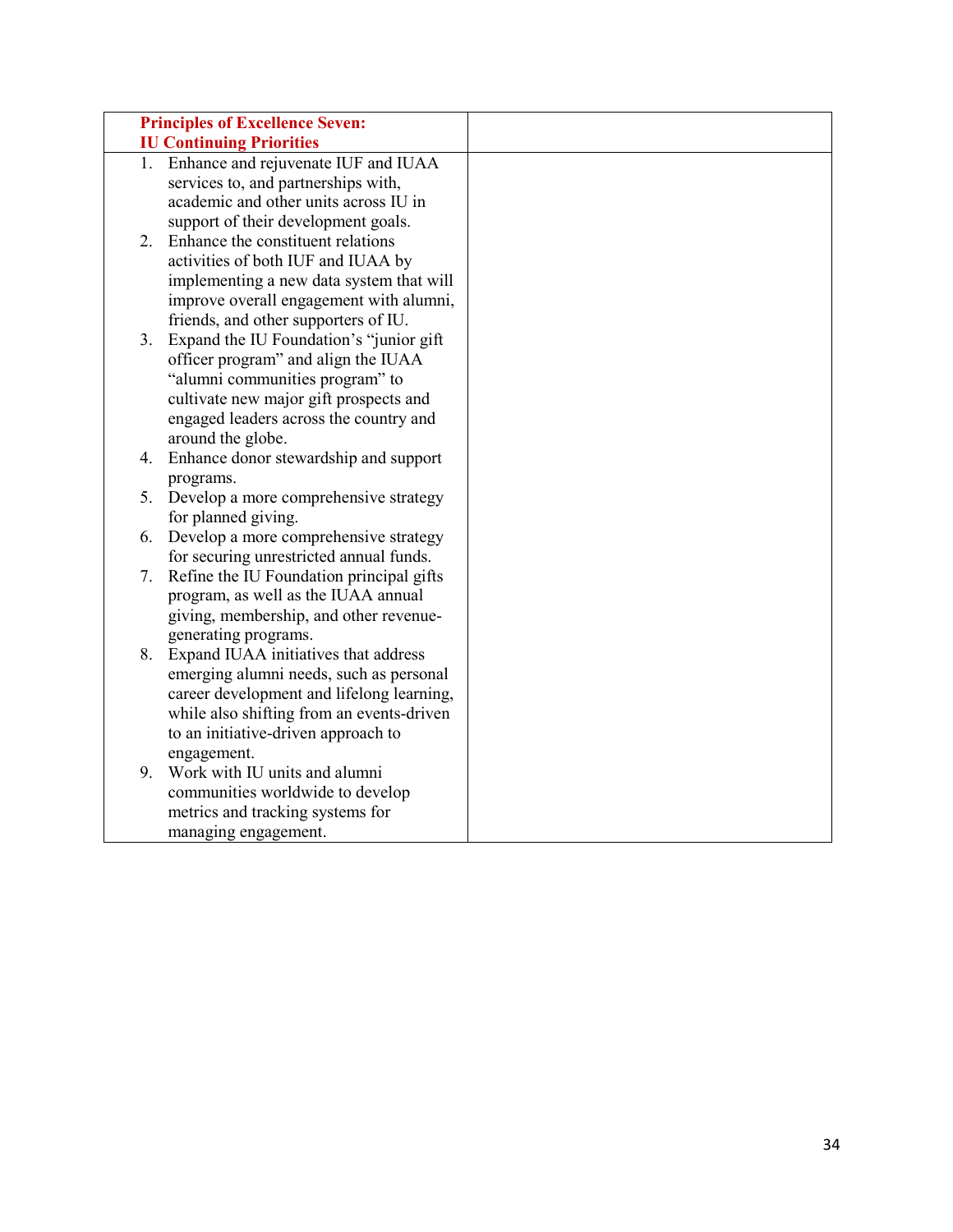| <b>PRINCIPLE OF EXCELLENCE EIGHT:</b>                                                                                                                                                                                                                                                            |                                                                                                                                                                                                                                        |
|--------------------------------------------------------------------------------------------------------------------------------------------------------------------------------------------------------------------------------------------------------------------------------------------------|----------------------------------------------------------------------------------------------------------------------------------------------------------------------------------------------------------------------------------------|
| <b>BUILDING FOR EXCELLENCE</b>                                                                                                                                                                                                                                                                   |                                                                                                                                                                                                                                        |
| <b>BUILDING BICENTENNIAL ACTION</b>                                                                                                                                                                                                                                                              |                                                                                                                                                                                                                                        |
| <b>ITEMS</b>                                                                                                                                                                                                                                                                                     |                                                                                                                                                                                                                                        |
| 1. IU will, subject to the provision of State<br>and other external funding, eliminate all<br>of IU's deferred maintenance on all<br>campuses, presently totaling about \$625<br>million, with priority given to renovations<br>critical to the most serious infrastructure<br>and safety needs. |                                                                                                                                                                                                                                        |
| Specifically, IU will develop a three-<br>2.<br>Biennium request (FY2015-17, 2017-19,<br>2019-21) to the Indiana General<br>Assembly, to include comparable IU                                                                                                                                   | IUB will complete and implement a<br>1.<br>comprehensive space plan for Wells<br>Library.                                                                                                                                              |
| resources, which would give priority to:<br>Renovation and modernization of the<br>a.<br>Old Crescent and associated buildings<br>at Bloomington (making the Old<br>Crescent the core of student and<br>academic life on the campus again);<br>b. Renovation and modernization of the            | 2. IUB will complete and implement a plan<br>for the development of an appropriate<br>facility to preserve and make accessible<br>the valuable collections other than books<br>in our museums, schools, and centers and<br>institutes. |
| Wishard campus in Indianapolis as a<br>true integrated health sciences<br>campus in support of Bicentennial<br>Priority Six;                                                                                                                                                                     | IUB will complete and implement a<br>3.<br>comprehensive space plan for the<br>Indiana Memorial Union.                                                                                                                                 |
| Renovation and modernization of<br>$\mathbf{c}$ .<br>Major teaching and research<br>laboratories and facilities.                                                                                                                                                                                 |                                                                                                                                                                                                                                        |
| Completion of all "large" (that is<br>d.<br>"whole building") R&R projects for<br>all campuses                                                                                                                                                                                                   |                                                                                                                                                                                                                                        |
| Completion of all the "small" R&R<br>e.<br>projects for all IU campuses.                                                                                                                                                                                                                         |                                                                                                                                                                                                                                        |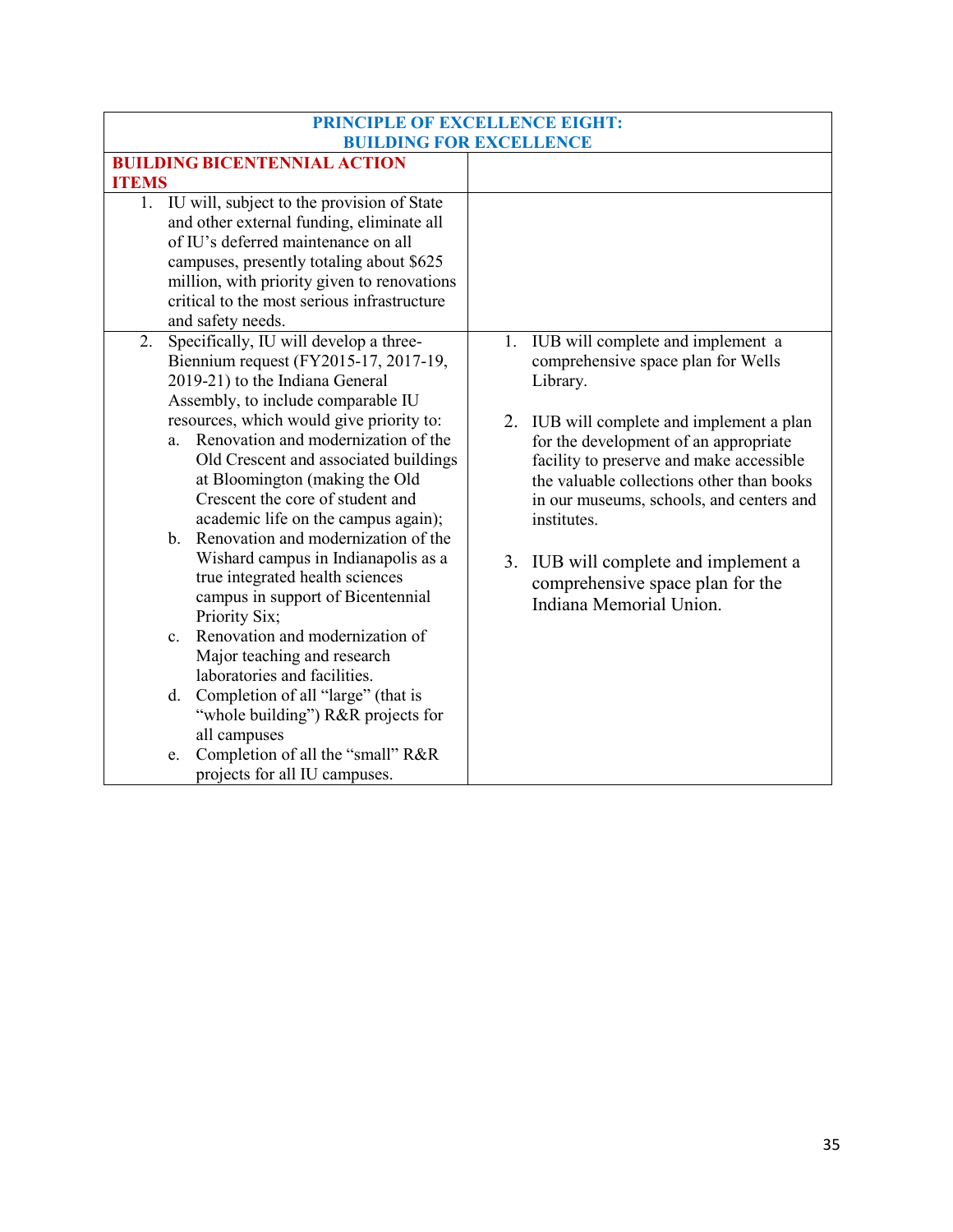| 3. | IU will implement plans to solidify IU's       |  |
|----|------------------------------------------------|--|
|    | focus on efficient and environmentally         |  |
|    | conscious campus design and operation          |  |
|    | by:                                            |  |
|    | Completing and implementing<br>a.              |  |
|    | pedestrian, transportation, and bicycle        |  |
|    | sub-master plans on each campus.               |  |
|    | b. Certifying all major new buildings          |  |
|    | with the LEED Green Building                   |  |
|    | Certification System and elevate the           |  |
|    | minimum certification level to Gold.           |  |
|    | Continuing to explore and research a<br>c.     |  |
|    | variety of energy and utility supply           |  |
|    | and delivery options that reflect              |  |
|    | changes in economies, demand, and              |  |
|    | climate variables.                             |  |
|    | d. Achieving the goals for energy              |  |
|    | efficiency and emissions reductions            |  |
|    | called for in the Campus Master Plan           |  |
|    | and the Integrated Energy Master               |  |
|    | Plan for the IU Bloomington campus;            |  |
|    | expand that analysis to all campuses.          |  |
|    | Increasing energy and utility system<br>e.     |  |
|    | efficiency while reducing demand and           |  |
|    | consumption.                                   |  |
| 4. | IU will complete the renovation and            |  |
|    | upgrading of all student residences at<br>IUB. |  |
| 5. | IU will construct additional student           |  |
|    | residences on the IUPUI campus.                |  |
| 6. | IU will complete the IUB Athletics             |  |
|    | Master Plan.                                   |  |
|    |                                                |  |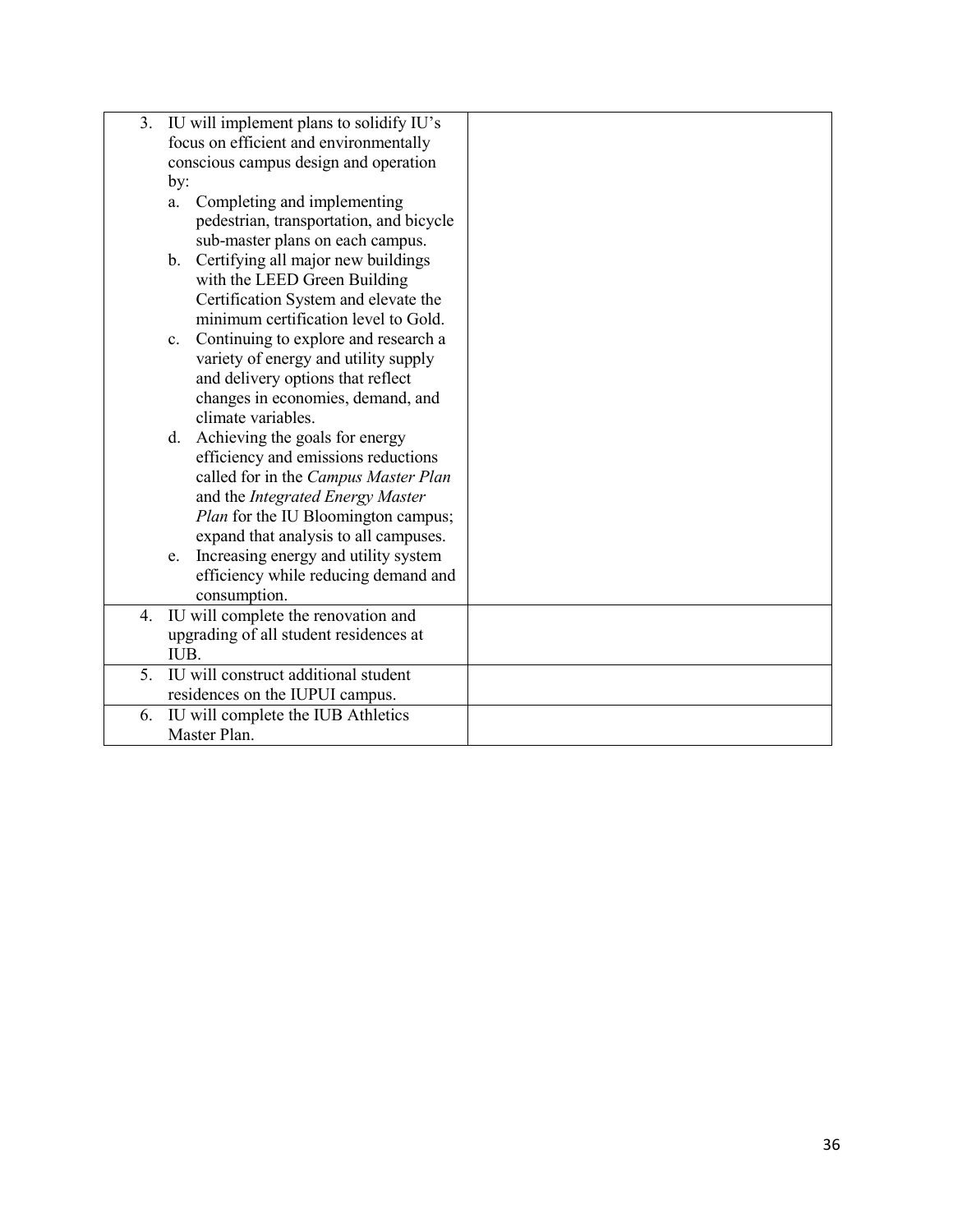|    | <b>Principles of Excellence Eight:</b>       |
|----|----------------------------------------------|
|    | <b>IU Continuing Priorities</b>              |
| 1. | Develop all campuses in accordance with      |
|    | the current master plans.                    |
| 2. | Focus new capital and major renovation       |
|    | projects on supporting IU's new academic     |
|    | initiatives and its most productive          |
|    | academic units.                              |
|    | 3. Give special emphasis on all campuses to  |
|    | improving traffic flow, making them more     |
|    | "pedestrian and bicycle friendly," and to    |
|    | improving parking and alternative modes      |
|    | of transportation for students, faculty, and |
|    | staff.                                       |
|    | 4. Enhance the built and natural             |
|    | environment on all campuses to continue      |
|    | to make the campuses attractive and          |
|    | beautiful places for those who work there    |
|    | and their surrounding communities.           |
| 5. | Expand efforts to make all IU campuses       |
|    | more energy efficient and sustainable.       |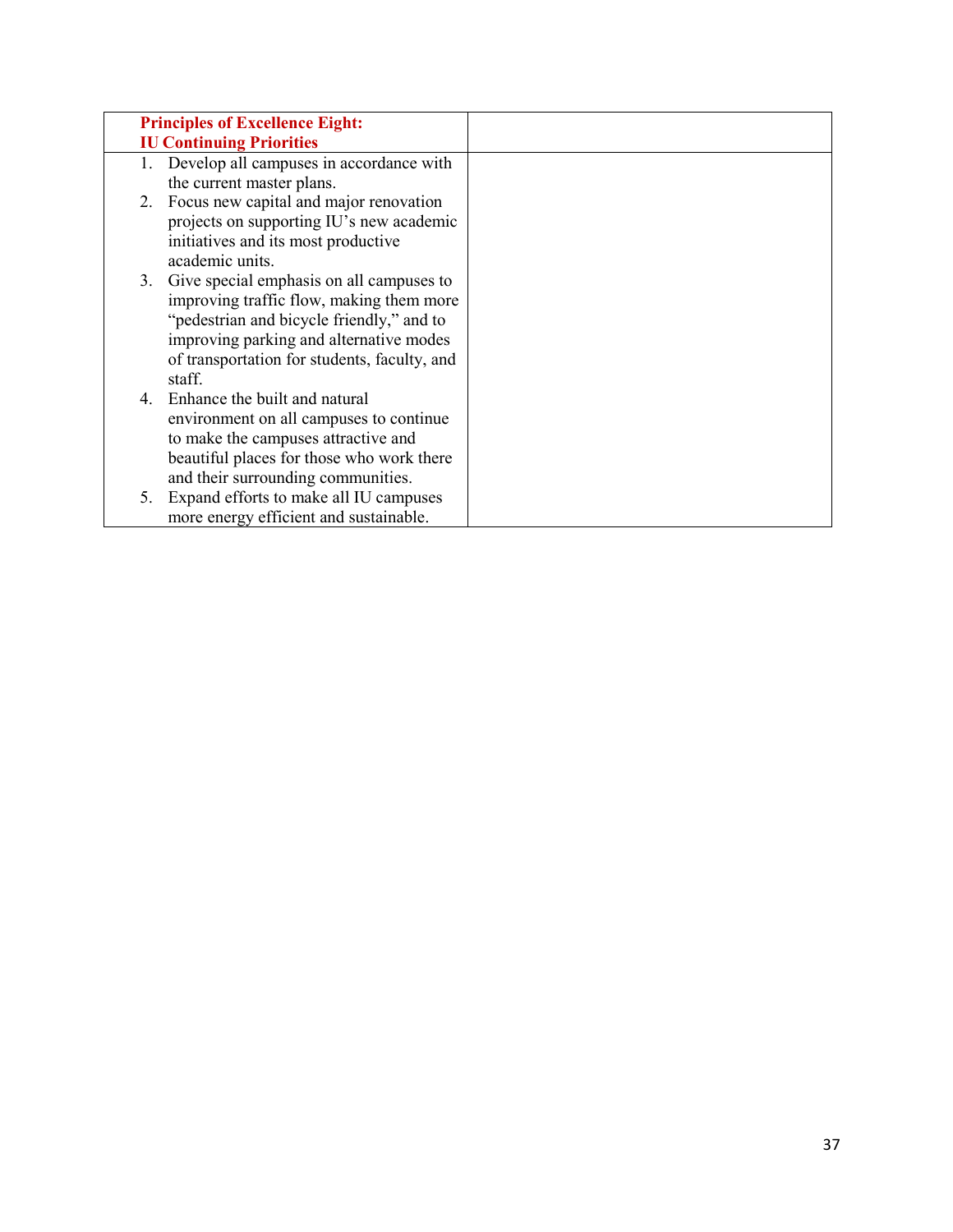| <b>PRINCIPLE OF EXCELLENCE NINE:</b> |                                                |    |                                          |
|--------------------------------------|------------------------------------------------|----|------------------------------------------|
| THE CENTRALITY OF INFORMATION        |                                                |    |                                          |
|                                      | <b>INFORMATION BICENTENNIAL</b>                |    |                                          |
|                                      | <b>PRIORITIES</b>                              |    |                                          |
|                                      | IU will complete the <i>Media Digitization</i> | 1. | IU Libraries will partner with OVPIT and |
|                                      | and Preservation Initiative.                   |    | OVPR to complete the Media Digitization  |
|                                      |                                                |    | and Preservation Initiative.             |
|                                      | 2. IU will develop a detailed university-wide  |    |                                          |
|                                      | Digitization Master Plan and begin its         |    |                                          |
|                                      | implementation.                                |    |                                          |
|                                      |                                                |    |                                          |
|                                      | 3. IU will create a robust set of easily       |    |                                          |
|                                      | accessible services to store, preserve, and    |    |                                          |
|                                      | provide access to digital collections in all   |    |                                          |
|                                      | formats; support their use in research,        |    |                                          |
|                                      | teaching, and learning; and support reuse      |    |                                          |
|                                      | of research data and work products in all      |    |                                          |
|                                      | formats.                                       |    |                                          |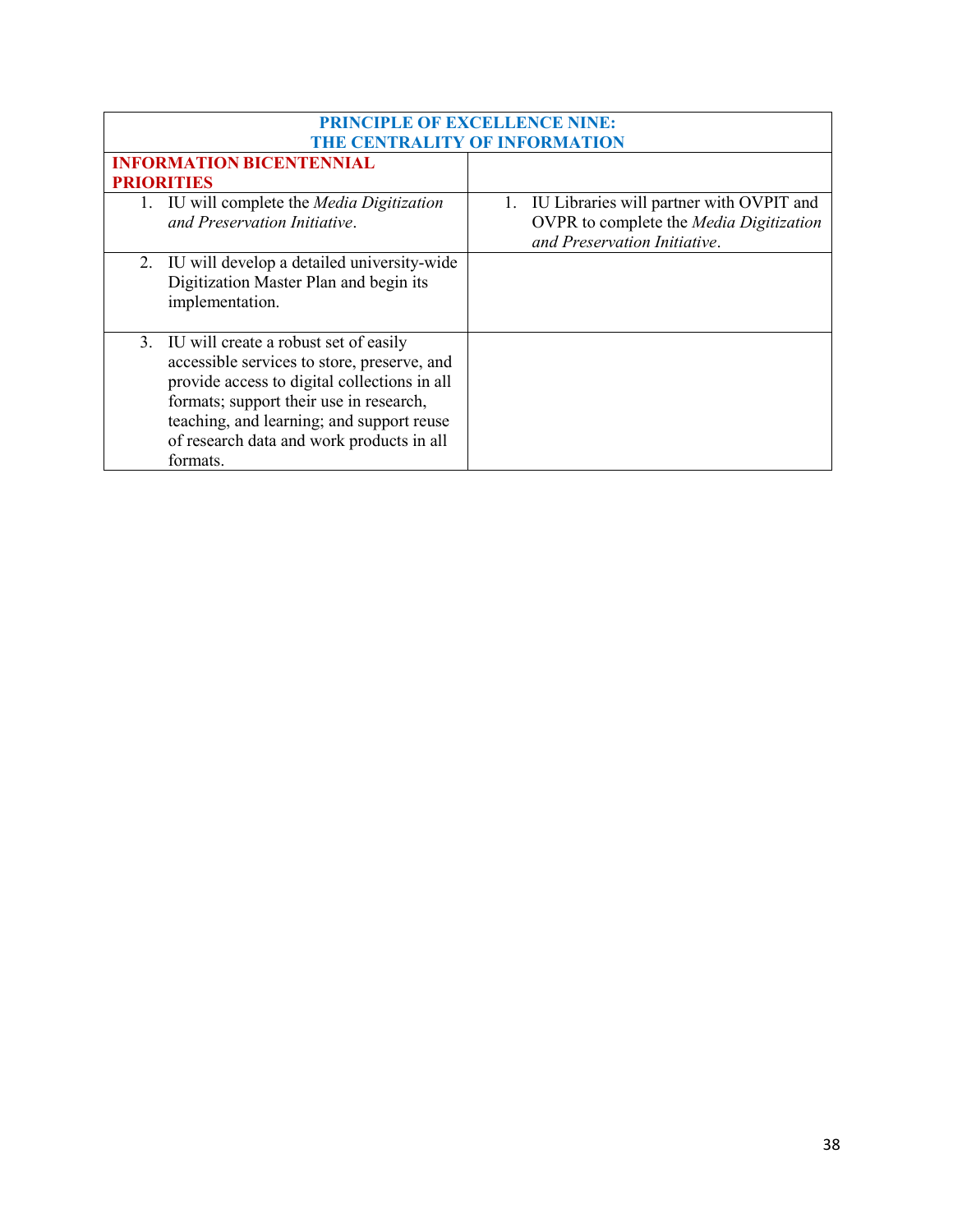|    | <b>Principles of Excellence Nine:</b>                                          |  |
|----|--------------------------------------------------------------------------------|--|
|    | <b>IU Continuing Priorities</b>                                                |  |
| 1. | Ensure that IU continues to provide an<br>outstanding, flexible, and secure IT |  |
|    | infrastructure for students, faculty, and                                      |  |
|    | staff.                                                                         |  |
| 2. | Invest in cyberinfrastructure for education                                    |  |
|    | and research that emphasizes flexible and                                      |  |
|    | scalable high speed computation, massive                                       |  |
|    | data storage, and extensive high-speed                                         |  |
|    | network connectivity that enables                                              |  |
|    | education and research.                                                        |  |
| 3. | Implement Empowering People: IU's                                              |  |
|    | Strategic Plan for IT, with particular                                         |  |
|    | focus on systems for the use of                                                |  |
|    | institutional data, supporting student                                         |  |
|    | success, and facilitating academic                                             |  |
|    | processes.                                                                     |  |
| 4. | Maintain IU's leadership role in network                                       |  |
|    | management and cybersecurity in Indiana,                                       |  |
|    | nationally, and internationally.                                               |  |
|    | 5. Evolve IU's approaches to data and                                          |  |
|    | systems in ways that enable best practices                                     |  |
|    | across the university.                                                         |  |
| 6. | Align technology-based library and                                             |  |
|    | information services with physical library                                     |  |
|    | spaces and services.                                                           |  |
| 7. | Improve and adapt library services to                                          |  |
|    | meet the evolving needs of students and                                        |  |
|    | faculty and fit with users' workflows for                                      |  |
|    | teaching, learning, and research.                                              |  |
|    | 8. Deliver and maintain contemporary                                           |  |
|    | enterprise systems to support operational                                      |  |
|    | effectiveness and efficiency with a                                            |  |
|    | renewed emphasis on analytics for                                              |  |
|    | decision support.                                                              |  |
| 9. | Support leadership role in sustainable and                                     |  |
|    | energy-efficient computing.                                                    |  |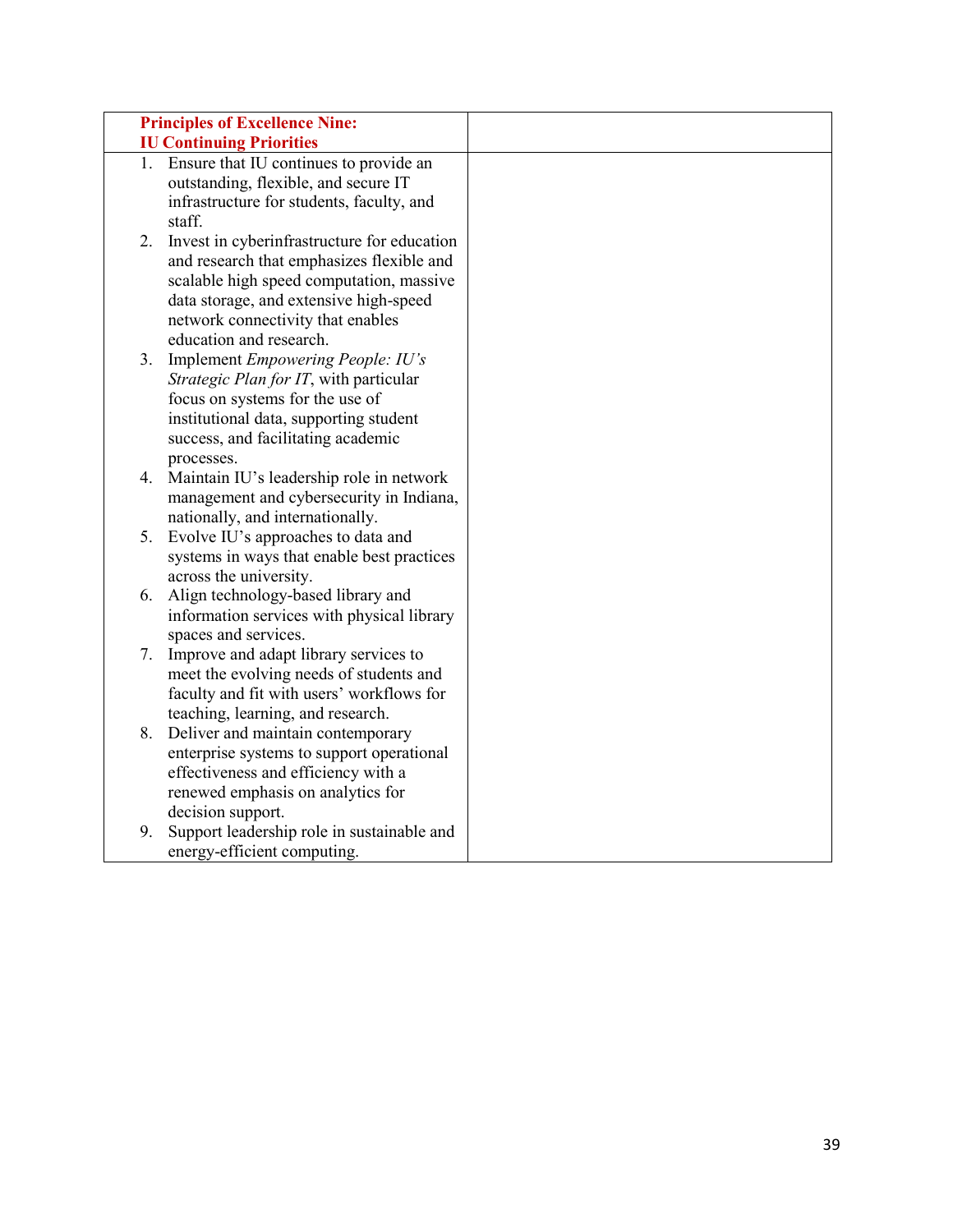| <b>PRINCIPLE OF EXCELLENCE TEN:</b>                                                                                                                                                                                                                                                                                                                                                                                                                                                    |                                                                                                                                                                                                                                                                                                                                                                                  |  |  |  |  |
|----------------------------------------------------------------------------------------------------------------------------------------------------------------------------------------------------------------------------------------------------------------------------------------------------------------------------------------------------------------------------------------------------------------------------------------------------------------------------------------|----------------------------------------------------------------------------------------------------------------------------------------------------------------------------------------------------------------------------------------------------------------------------------------------------------------------------------------------------------------------------------|--|--|--|--|
| <b>RESPONSIBLE STEWARDSHIP OF INDIANA UNIVERSITY'S RESOURCES</b>                                                                                                                                                                                                                                                                                                                                                                                                                       |                                                                                                                                                                                                                                                                                                                                                                                  |  |  |  |  |
| <b>STEWARDSHIP BICENTENNIAL ACTION</b>                                                                                                                                                                                                                                                                                                                                                                                                                                                 |                                                                                                                                                                                                                                                                                                                                                                                  |  |  |  |  |
| <b>ITEMS</b>                                                                                                                                                                                                                                                                                                                                                                                                                                                                           |                                                                                                                                                                                                                                                                                                                                                                                  |  |  |  |  |
| 1. IU will deploy financial tools and<br>analytics that enable better alignment of<br>resources and expenditures with strategic<br>priorities at all organizational levels.<br>Balance decentralized decision making<br>with a culture of transparency, clear goals,<br>and regular assessment.                                                                                                                                                                                        | 1. IUB will ensure that all student-facing<br>services are tightly aligned with the<br>academic mission and the goals of this<br>strategic plan, by implementing the<br>Auxiliary Services Report (2014).<br>IUB will ensure decisional support<br>2.<br>through the continued integration of such<br>support in the Budgetary Affairs and<br>Campus Strategic Initiatives unit. |  |  |  |  |
| IU will enhance procedures for approving<br>2.<br>academic programs and organization to be<br>streamlined and flexible, and consistent<br>with shared governance and assurance of<br>academic quality and integrity, in order to<br>allow academic units to modernize<br>disciplines and organization, adopt new<br>teaching methods and technologies,<br>quickly seize opportunities, and reach<br>new audiences.                                                                     |                                                                                                                                                                                                                                                                                                                                                                                  |  |  |  |  |
| IU's University Human Resources will<br>3.<br>review all university policies and<br>programs in the following areas for<br>effectiveness and recommend new<br>policies and programs that might be<br>needed. Of particular importance are:<br>a. Policies and programs that support an<br>inclusive, respectful, family-friendly,<br>and healthy workforce and work<br>environment<br>b. Policies and programs that support<br>career development and succession<br>for staff members. |                                                                                                                                                                                                                                                                                                                                                                                  |  |  |  |  |
| IU will complete the build-out of the<br>4.<br>university public safety and institutional<br>assurance architecture; establish the<br>culture of compliance called for by the<br>Principles of Ethical Conduct; and<br>maintain national leadership in<br>preparedness and data privacy and<br>cybersecurity.                                                                                                                                                                          |                                                                                                                                                                                                                                                                                                                                                                                  |  |  |  |  |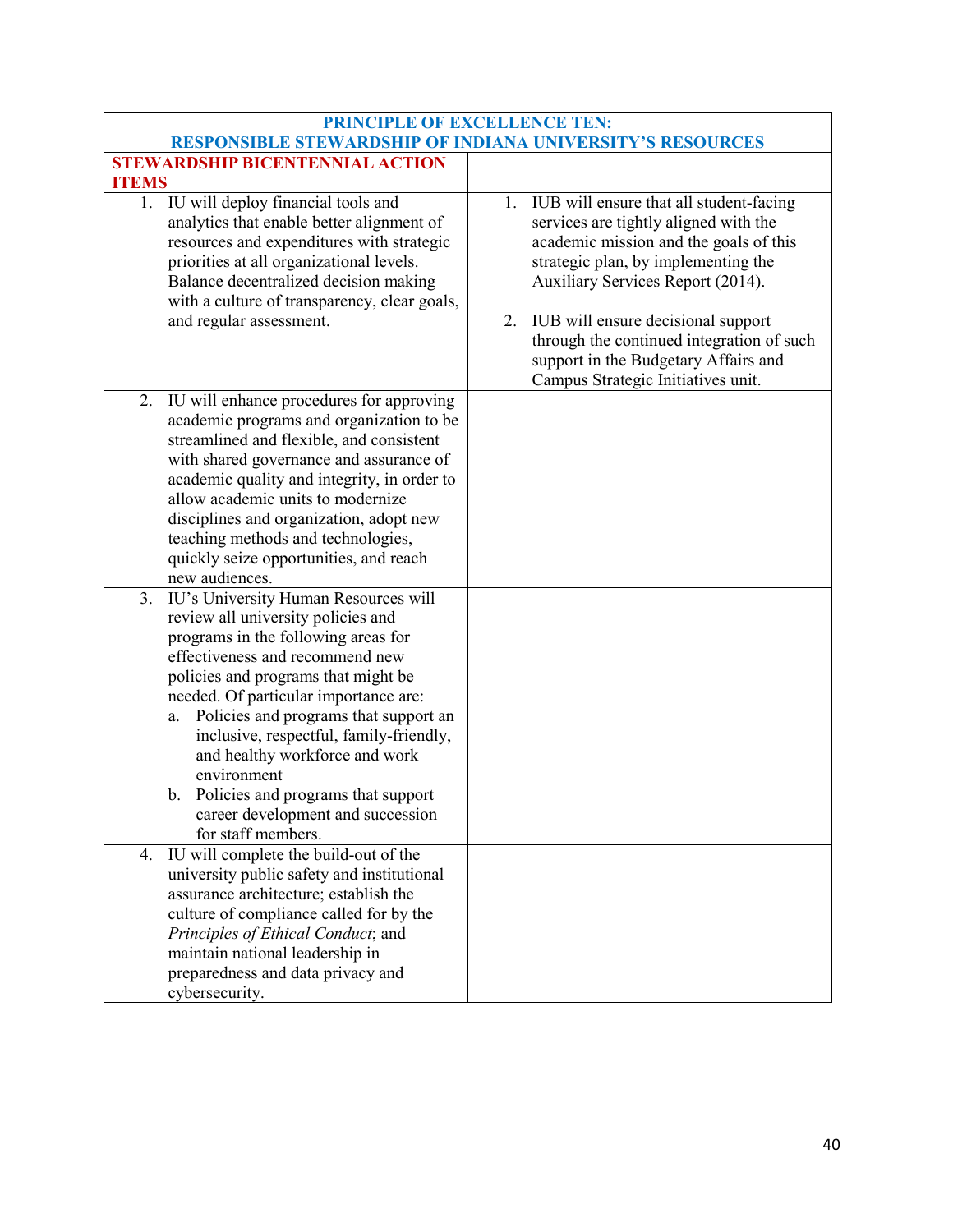| 5. IU will implement a comprehensive       | 3. IUB will implement a comprehensive     |
|--------------------------------------------|-------------------------------------------|
| marketing strategy that promotes and       | communications strategy to keep           |
| celebrates the university's                | constituencies informed about initiatives |
| accomplishments; defines and promotes      | and progress under this plan.             |
| the IU brand; coordinates university,      |                                           |
| campus, and school branding and            |                                           |
| marketing; effectively leverages IU's      |                                           |
| internal creative agency as a competitive  |                                           |
| advantage; and aligns marketing activities |                                           |
| with top IU priorities.                    |                                           |
|                                            |                                           |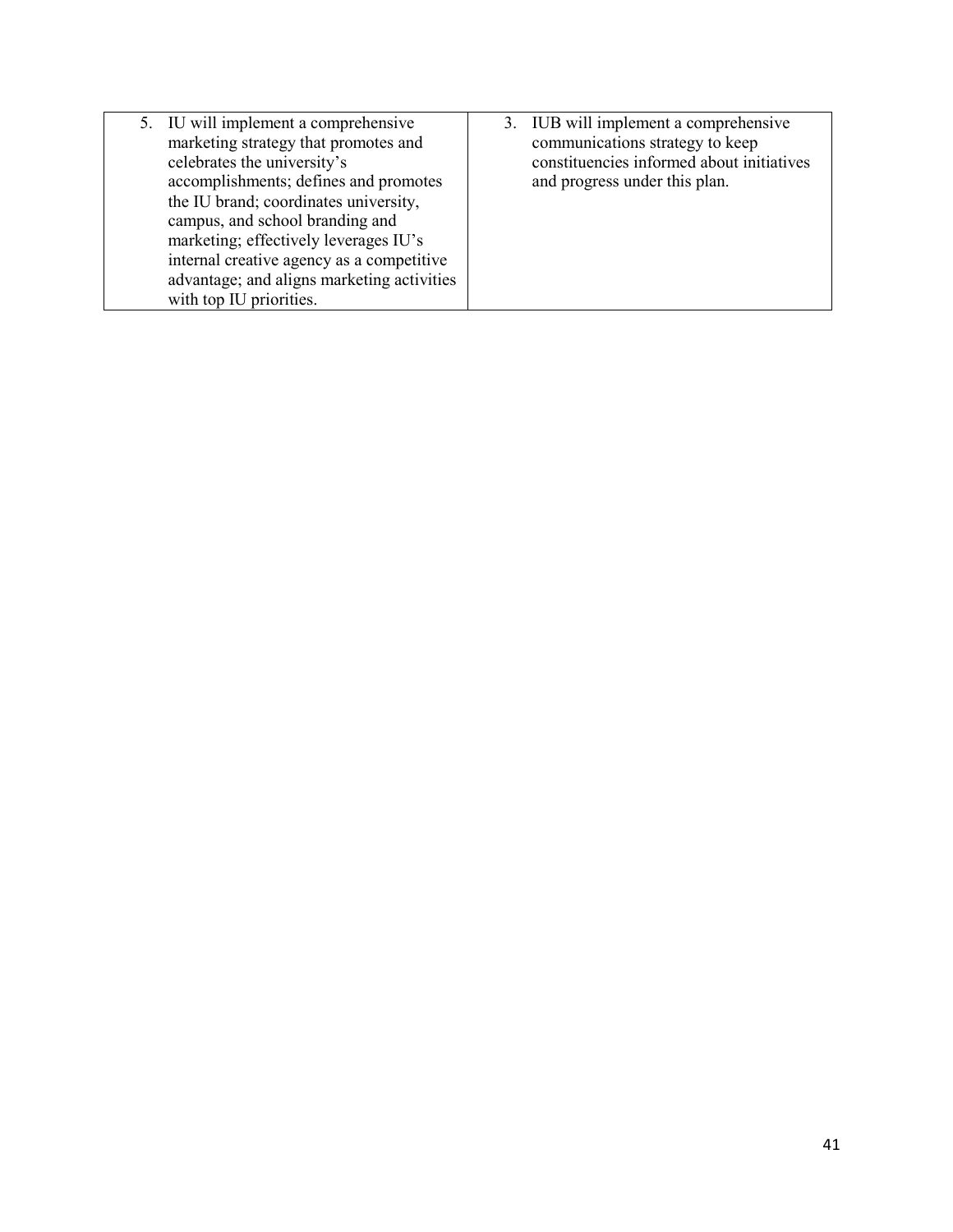|    | <b>Principles of Excellence Ten:</b>             | <b>Principles of Excellence Ten:</b>     |
|----|--------------------------------------------------|------------------------------------------|
|    | <b>IU Continuing Priorities</b>                  | <b>IUB Continuing Priorities</b>         |
|    | 1. Generate additional academic unit             | 1. IUB will generate additional academic |
|    | revenue through:                                 | unit revenue through:                    |
|    | a. Increased retention of enrolled               | a. Increased retention of enrolled       |
|    | students                                         | students.                                |
|    | b. Recruitment of new students and               | b. Recruitment of new students and       |
|    | development of new markets                       | development of new markets.              |
|    | Expansion of online and other<br>c.              | Development of distinctive<br>c.         |
|    | distance opportunities                           | masters programs.                        |
|    | Development of new programs and<br>d.            | Expansion of online and other<br>d.      |
|    | services                                         | distance opportunities, as               |
|    | e. Increased research activity                   | discussed in this plan.                  |
| 2. | Leverage IU's scale wherever possible to         | Development of new programs<br>e.        |
|    | create greater educational opportunities         | and services.                            |
|    | and to generate efficiencies in new areas.       | Increased research activity.<br>f.       |
|    | Scale should be used to permit the               |                                          |
|    | concentration of resources on strategic          |                                          |
|    | priorities, to create broader access to          |                                          |
|    | resources available across the university,       |                                          |
|    | and to exploit economies of scale.               |                                          |
| 3. | Invest in infrastructure and personnel to        |                                          |
|    | assure, consistent with the university           |                                          |
|    | setting and local environments, the safety       |                                          |
|    | and security of members of the IU                |                                          |
|    | community and visitors to our campuses.          |                                          |
|    | a. Build on the Principles of Ethical            |                                          |
|    | Conduct to create a culture of                   |                                          |
|    | personal and community                           |                                          |
|    | responsibility for integrity, health and         |                                          |
|    | safety, and compliance with internal             |                                          |
|    | and external requirements.                       |                                          |
|    | Continue to upgrade the effectiveness<br>b.      |                                          |
|    | and efficiency of IU's safety and                |                                          |
|    | security organizations through unified           |                                          |
|    | action and collaboration across                  |                                          |
|    | campuses and with external safety                |                                          |
|    | and security organizations.                      |                                          |
|    | Continue implementing the Student<br>$c_{\cdot}$ |                                          |
|    | Welfare Initiative.                              |                                          |
| 4. | Maintain a strong positive presence, in          |                                          |
|    | furtherance of IU's role as Indiana's            |                                          |
|    | flagship university, with the state and          |                                          |
|    | national governments and opinion leaders.        |                                          |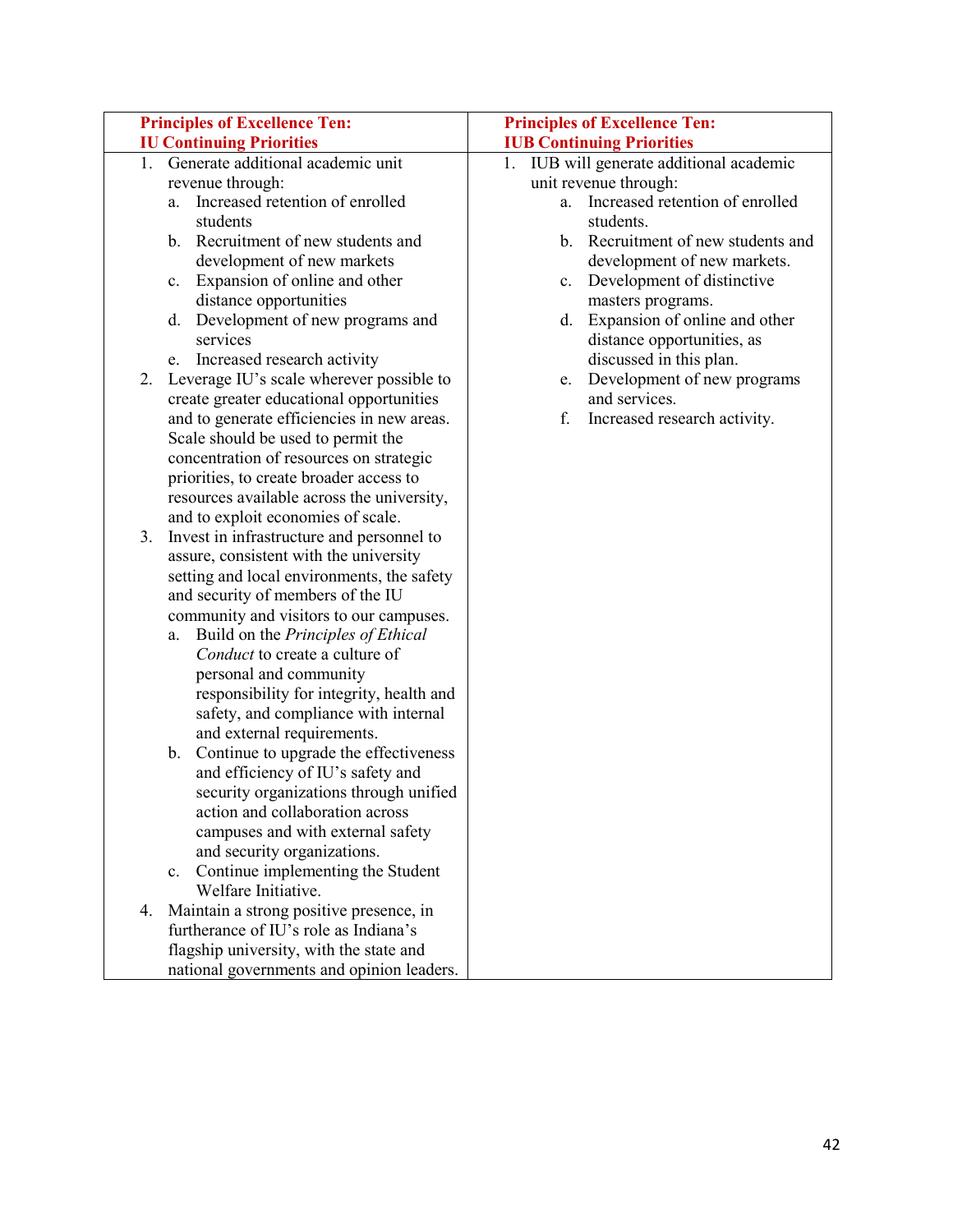#### **THE BICENTENNIAL PRIORITIES and THE IUB BICENTENNIAL OBJECTIVES**

#### BICENTENNIAL PRIORITY ONE: A COMMITMENT TO STUDENT SUCCESS

Indiana University will continue to enhance its commitment to student success, while earning a degree and afterwards, by adopting innovations and realignments in schools, programs, and course delivery; by assuring systematic review of existing programs; and by ensuring that IU's high-quality education remains affordable.

- IUB BICENTENNIAL OBJECTIVE ONE: A COMMITMENT TO STUDENT SUCCESS THROUGH AN ENGAGED, DIVERSE, AND GLOBAL **EXPERIENCE**
- IUB BICENTENNIAL OBJECTIVE TWO: A COMMITMENT TO STUDENT SUCCESS THROUGH OUR HISTORIC ACADEMIC **STRENGTHS**
- IUB BICENTENNIAL OBJECTIVE THREE: A COMMITMENT TO STUDENT SUCCESS THROUGH A SAFE, VIBRANT, AND HEALTHY **COMMUNITY**
- IUB BICENTENNIAL OBJECTIVE FOUR: A COMMITMENT TO GRADUATE STUDENT SUCCESS

#### BICENTENNIAL PRIORITY TWO: A COMMUNITY OF SCHOLARS

Indiana University will renew its commitment to the university as a community of scholars that attracts and retains an excellent faculty.

• IUB BICENTENNIAL OBJECTIVE FIVE: A GLOBAL, DIVERSE, INCLUSIVE COMMUNITY OF EXCELLENT SCHOLARS AND **TEACHERS** 

#### BICENTENNIAL PRIORITY THREE: CATALYZING RESEARCH

Indiana University will engage in strategic hiring, investments in technology, and seed funding to support collaborative faculty research initiatives, with a focus on the grand challenges facing the state, the nation, and the world. IU will continue to support the creative and scholarly activities of its artists and humanists.

• IUB BICENTENNIAL OBJECTIVE SIX: ADVANCING THE FRONTIERS OF KNOWLEDGE

#### BICENTENNIAL PRIORITY FOUR: RE-IMAGINING EDUCATION

Indiana University's Schools of Education will engage in a process of strategic renewal to best serve the educational challenges of the next century.

#### BICENTENNIAL PRIORITY FIVE: A GLOBAL UNIVERSITY

Indiana University will develop active partnerships with leading or complementary higher education institutions. IU will sustain active alumni chapters in all of its priority countries in support of study abroad, selective international recruitment, and faculty research and scholarship,